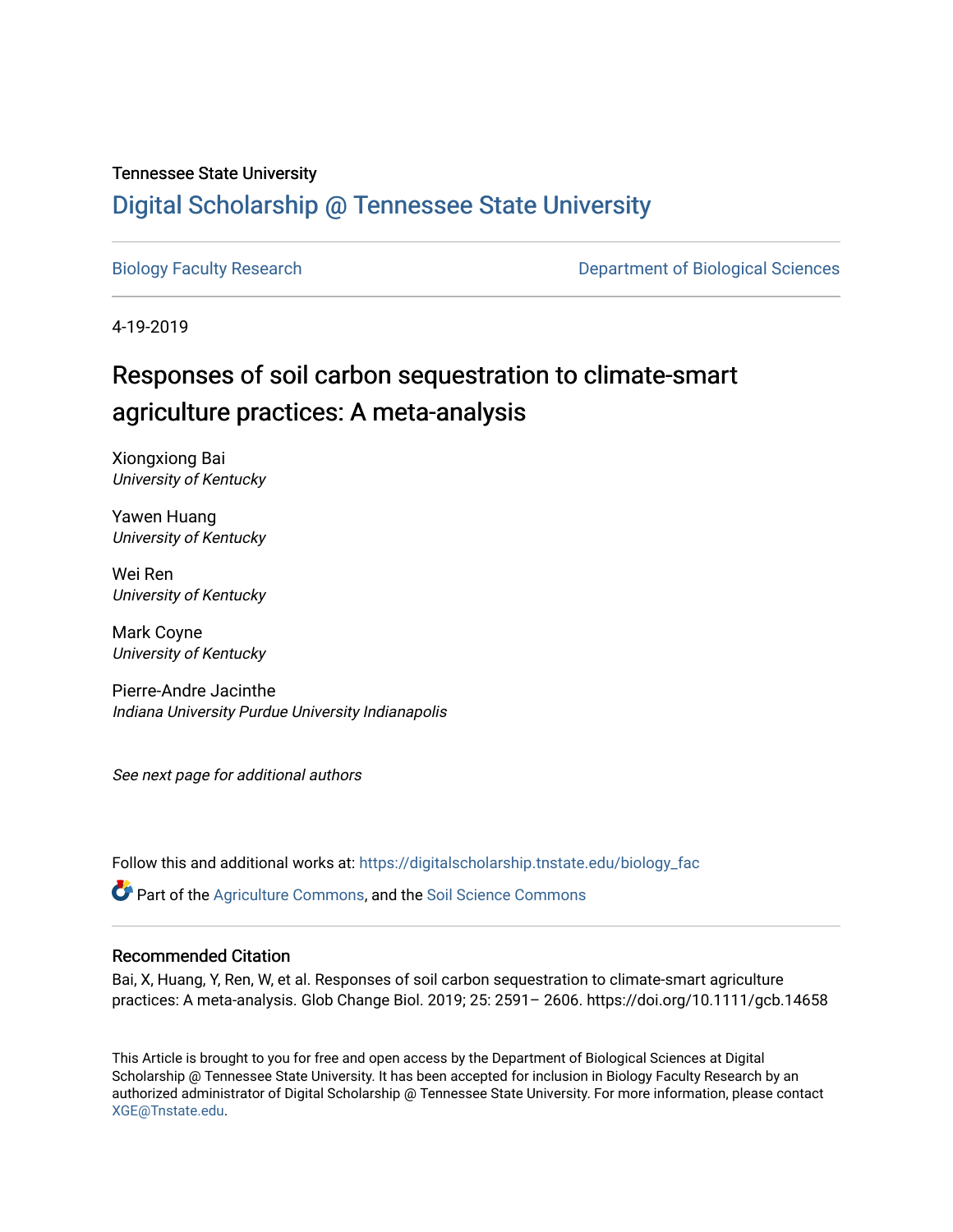### Authors

Xiongxiong Bai, Yawen Huang, Wei Ren, Mark Coyne, Pierre-Andre Jacinthe, Bo Tao, Dafeng Hui, Jian Yang, and Chris Matocha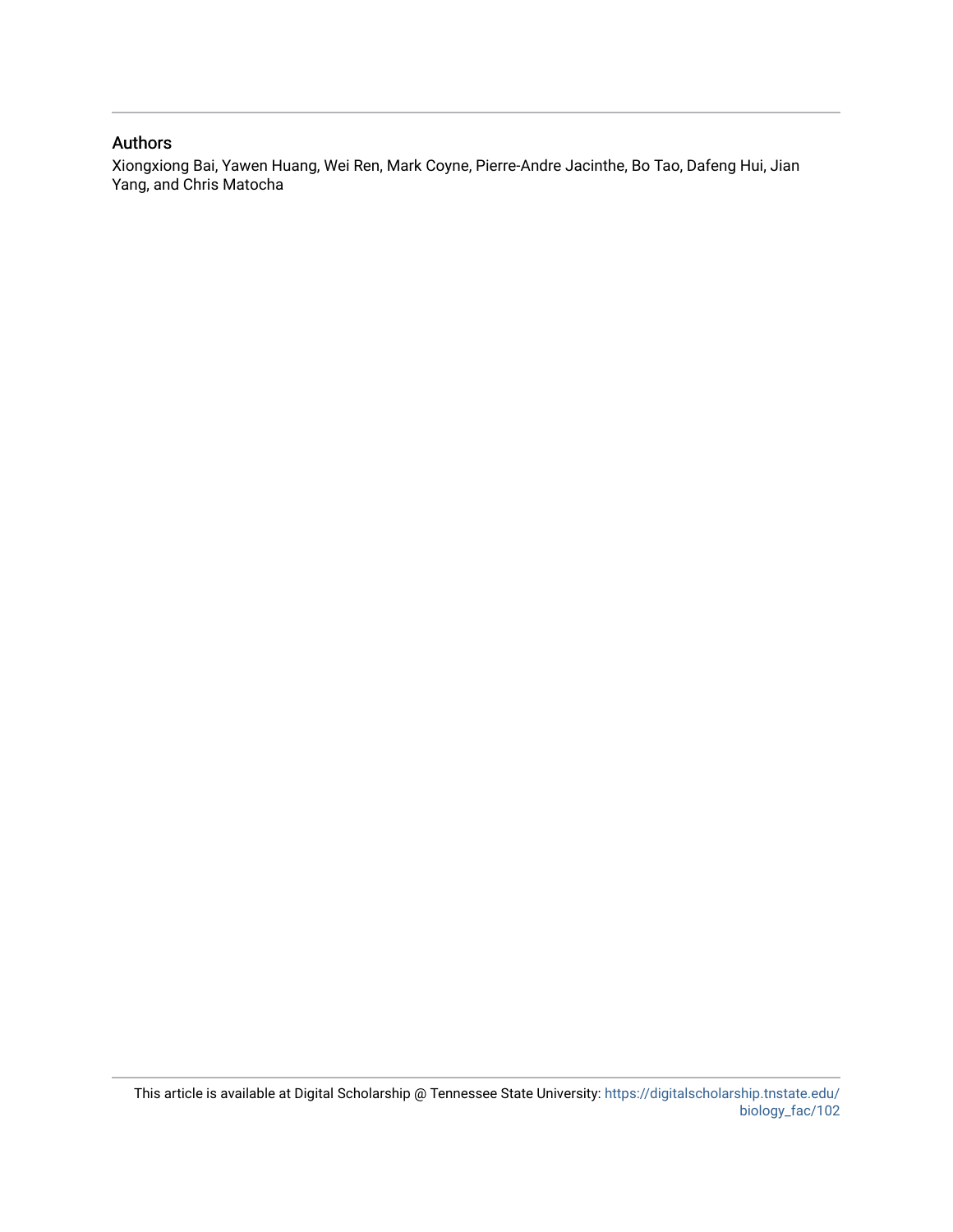| 1  |                                                                                                   |  |  |  |  |  |
|----|---------------------------------------------------------------------------------------------------|--|--|--|--|--|
| 2  | MR. YAWEN HUANG (Orcid ID: 0000-0001-8854-6005)                                                   |  |  |  |  |  |
| 3  | PROF. WEI REN (Orcid ID: 0000-0003-0271-486X)                                                     |  |  |  |  |  |
| 4  | DR. DAFENG HUI (Orcid ID: 0000-0002-5284-2897)                                                    |  |  |  |  |  |
| 5  | DR. JIAN YANG (Orcid ID: 0000-0001-9121-3308)                                                     |  |  |  |  |  |
| 6  |                                                                                                   |  |  |  |  |  |
| 7  |                                                                                                   |  |  |  |  |  |
| 8  | Article type (: Primary Research Articles                                                         |  |  |  |  |  |
| 9  |                                                                                                   |  |  |  |  |  |
| 10 |                                                                                                   |  |  |  |  |  |
| 11 | Xiongxiong Bai (ORCID: 0000-0001-5104-2946)                                                       |  |  |  |  |  |
| 12 |                                                                                                   |  |  |  |  |  |
| 13 | Article type: Primary Research Articles                                                           |  |  |  |  |  |
| 14 |                                                                                                   |  |  |  |  |  |
| 15 | Responses of soil carbon sequestration to climate smart agriculture                               |  |  |  |  |  |
| 16 | practices: A meta-analysis                                                                        |  |  |  |  |  |
| 17 |                                                                                                   |  |  |  |  |  |
| 18 | <b>Keywords</b>                                                                                   |  |  |  |  |  |
| 19 | Soil organic carbon, biochar, cover crop, conservation tillage, climate, meta-analysis            |  |  |  |  |  |
| 20 | <b>Running title</b>                                                                              |  |  |  |  |  |
| 21 | Climate-smart agriculture and C sequestration                                                     |  |  |  |  |  |
|    | This is the author manuscript accepted for publication and has undergone full peer review but has |  |  |  |  |  |

not been through the copyediting, typesetting, pagination and proofreading process, which may lead to differences between this version and the <u>Version of Record</u>. Please cite this article as <u>doi:</u> [10.1111/GCB.14658](https://doi.org/10.1111/GCB.14658)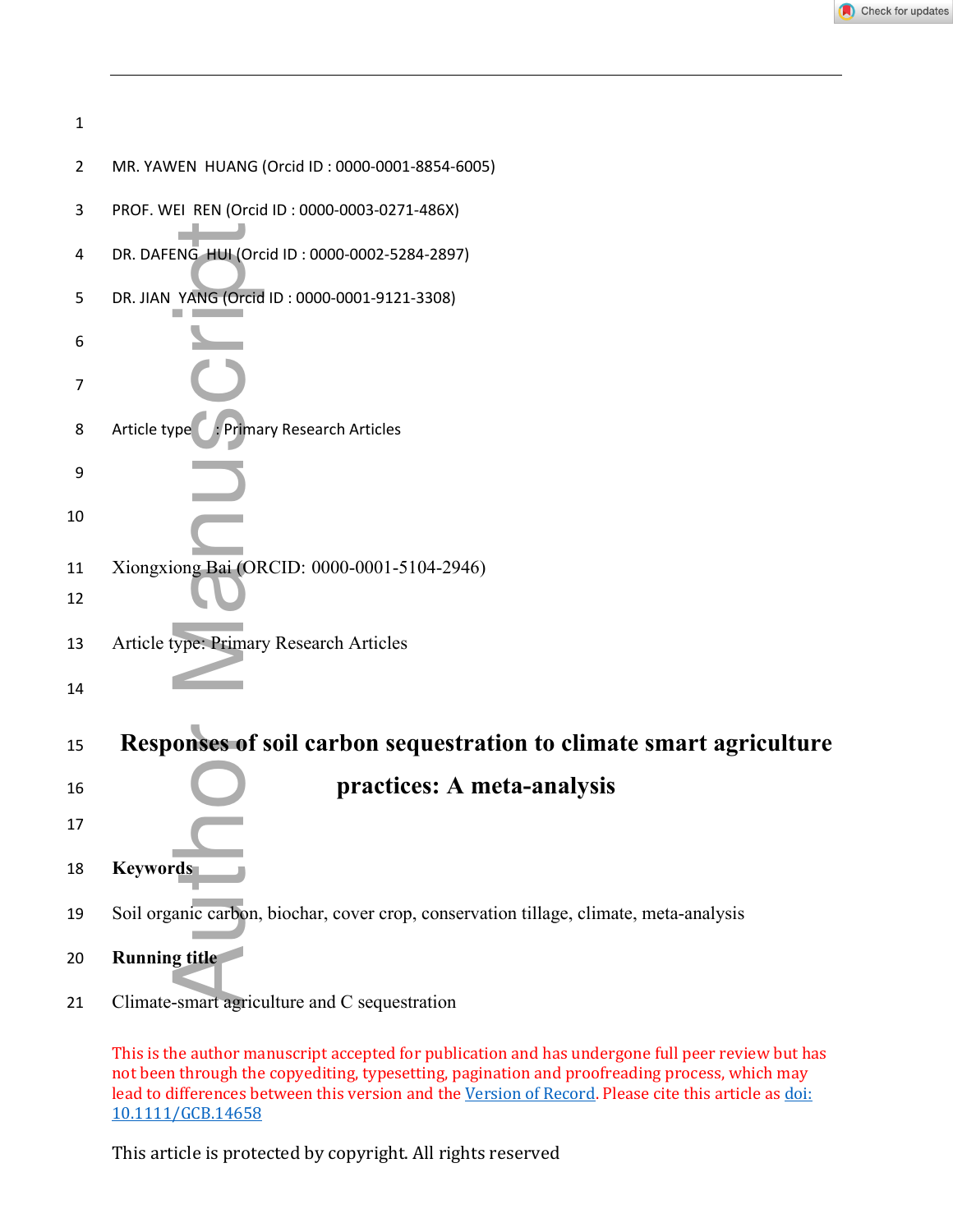# **Xiongxiong Bai1, 2#, Yawen Huang1#, Wei Ren<sup>1</sup>**\***, Mark Coyne<sup>1</sup> ,Pierre-Andre Jacinthe<sup>3</sup> , Bo Tao<sup>1</sup> , Dafeng Hui<sup>4</sup> , Jian Yang<sup>5</sup> , and Chris Matocha<sup>1</sup>**

- 
- <sup>1</sup> <sup>1</sup> Department of Plant and Soil Sciences, University of Kentucky, Lexington, KY 40546, USA.
- <sup>2</sup> College of Life Sciences, Henan Normal University, Xinxiang, Henan 453007, China.
- <sup>3</sup> Indiana University Purdue University Indianapolis, Indianapolis, IN 46202, USA.
- Department of Biological Sciences, Tennessee State University, Nashville, TN 37209, USA.
- <sup>5</sup> Department of Forestry and Natural Resources, University of Kentucky, Lexington, KY 40546,
- USA.
- # Xiongxiong Bai and Yawen Huang equally contribute to this work.
- 

# \* Corresponding author: Wei Ren, [wei.ren@uky.edu](mailto:wei.ren@uky.edu) Author Manuscript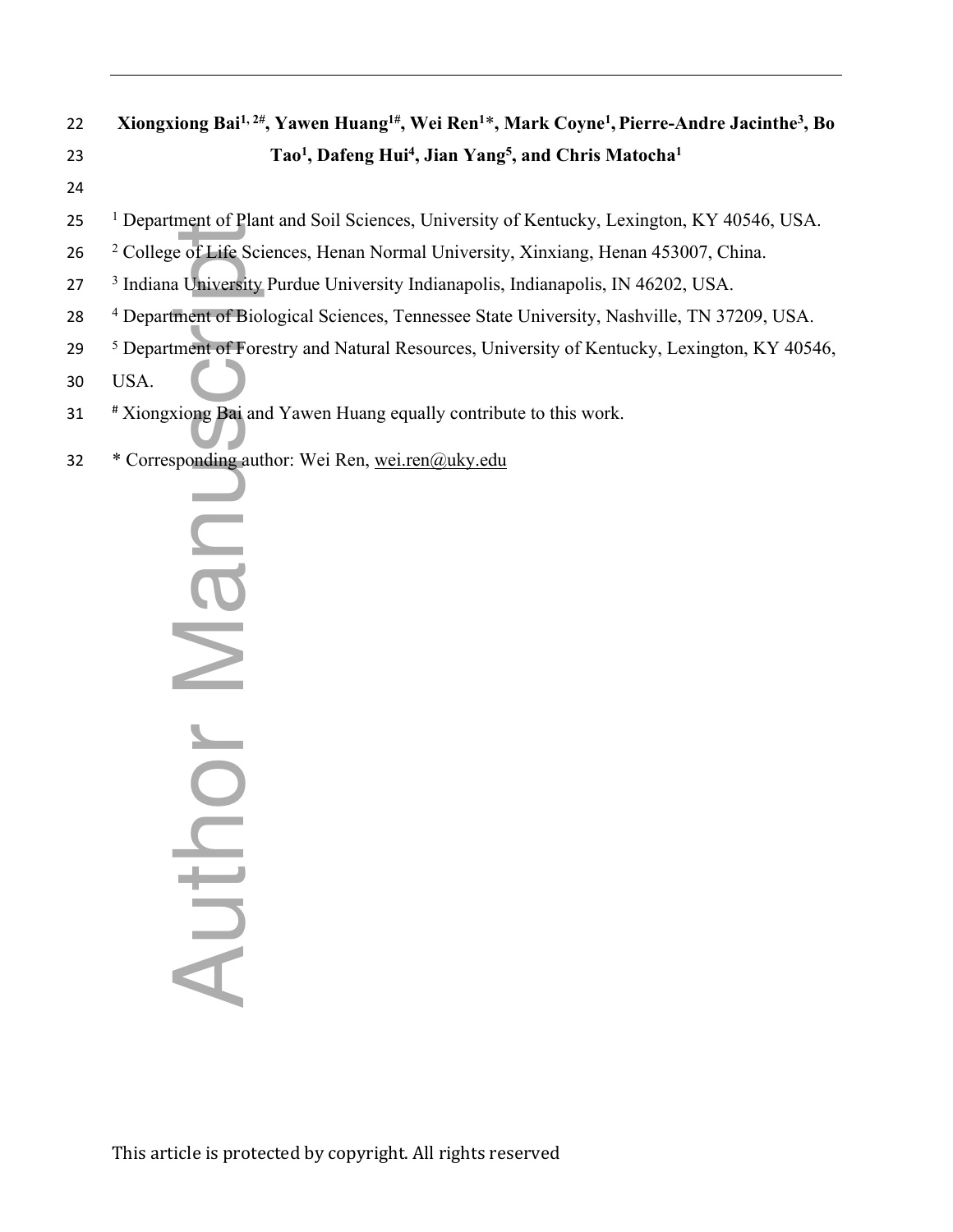### **Abstract**

 Climate-smart agriculture (CSA) management practices (e.g., conservation tillage, cover crops, and biochar applications) have been widely adopted to enhance soil organic carbon (SOC) sequestration and to reduce greenhouse gas emissions while ensuring crop productivity. However, current measurements regarding the influences of CSA management practices on SOC sequestration diverge widely, making it difficult to derive conclusions about individual and combined CSA management effects and bringing large uncertainties in quantifying the potential of the agricultural sector to mitigate climate change. We conducted a meta-analysis of 3,049 paired measurements from 417 peer-reviewed articles to examine the effects of three common CSA management practices on SOC sequestration as well as the environmental controlling factors. We found that, on average, biochar applications represented the most effective approach for increasing SOC content (39%), followed by cover crops (6%) and conservation tillage (5%). Further analysis suggested that the effects of CSA management practices were more pronounced in areas with relatively warmer climates or lower nitrogen fertilizer inputs. Our meta-analysis demonstrated that, through adopting CSA practices, cropland could be an improved carbon sink. We also highlight the importance of considering local environmental factors (e.g., climate and soil conditions and their combination with other management practices) in identifying appropriate CSA practices for mitigating greenhouse gas emissions while ensuring crop productivity. For example the influences of CSA management practices on SOC sequestration discript virids) in difficult to derive conclusions about individual and considered example model to the atmosphere increasing the particular of

# **1. Introduction**

 Soil organic carbon (SOC) is a primary indicator of soil health and plays a critical role in food 55 production, greenhouse gas balance, and climate mitigation and adaptation (Lorenz & Lal, 2016). The dynamic of agricultural SOC is regulated by the balance between carbon inputs (e.g., crop residues and organic fertilizers) and outputs (e.g., decomposition and erosion) under long-term constant environment and management conditions. However, this balance has been dramatically altered by climate change, which is expected to enhance SOC decomposition and weaken the capacity of soil to sequester carbon (Wiesmeier *et al*., 2016). Generally, agricultural soils contain considerably less SOC than soils under natural vegetation due to land conversion and cultivation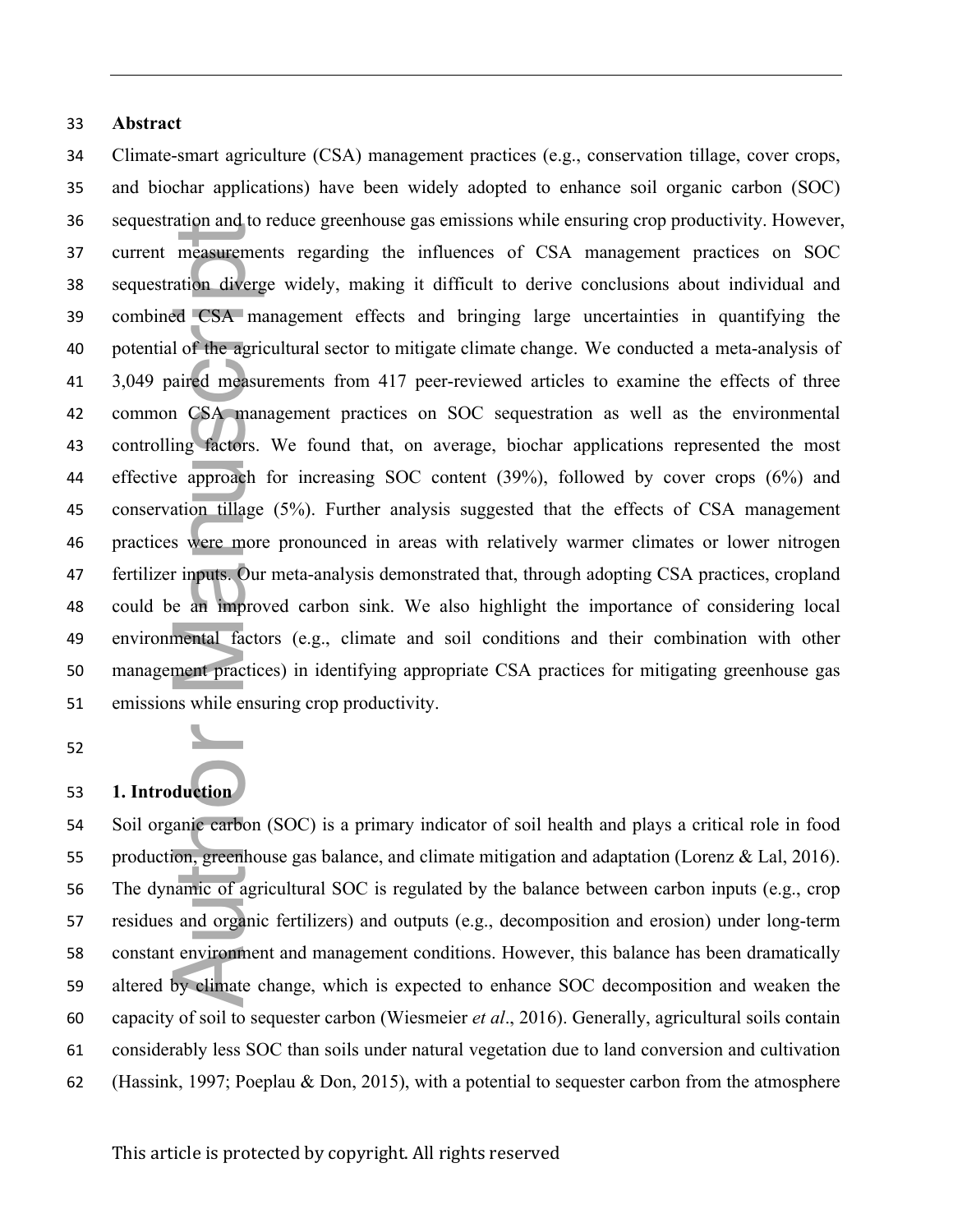through proper management practices (Lal, 2018). Therefore, it is crucial to seek practical approaches to enhance agricultural SOC sequestration without compromising the provision of ecosystem services such as food, fiber or other agricultural products.

 Climate-smart agriculture (CSA) has been promoted as a systematic approach for developing agricultural strategies to ensure sustainable food security in the context of climate change (FAO, 2013). One of the major objectives of CSA is to reduce greenhouse gas emissions and enhance soil carbon sequestration and soil health (Campbell *et al*., 2014; Lipper *et al*., 2014). The key for sequestering more carbon in soils lies in increasing carbon inputs and reducing carbon outputs. Frequently recommended approaches for SOC sequestration include adding cover crops into the crop rotation, applying biochar to soils, and minimizing soil tillage (i.e., conservation tillage). In recent decades, these management practices have been applied in major agricultural regions globally, and a large number of observations/measurements have been accumulated (e.g., Chen *et al.*, 2009; Spokas *et al.*, 2009; Clark *et al.*, 2017).

 Several mechanisms have been proposed to explain the positive effects of CSA management practices on SOC sequestration. For example, conservation tillage reduces soil disturbance and the soil organic matter decomposition rate (Salinas-Garcia *et al.*, 1997) and promotes fungal and earthworm biomass (Lavelle, 1999; Briones & Schmidt, 2017), thereby improving SOC stabilization (Liang & Balser, 2012). Cover crops provide additional biomass inputs from above- and belowground (Blanco-Canqui *et al.*, 2011), increase carbon and nitrogen inputs, and enhance the biodiversity of agroecosystems (Lal, 2004). Moreover, cover crops can promote soil aggregation and structure (Sainju *et al*., 2003), therefore indirectly reduce carbon loss from soil erosion (De Baets *et al*., 2011). Biochar amendments affect SOC dynamics through two pathways: (1) improving soil aggregation and physical protection of aggregate- associated SOC against microbial attack; (2) increasing the pool of recalcitrant organic substrates resulting in a low SOC decomposition rate and substantial negative priming (Zhang *et al.*, 2012; Du *et al.*, 2017a, Weng *et al.*, 2017). 92 stream the proper such and solid and soil in the properties and soil by the context of elimate changes (F-AO\_2013). One of the major objectives of CSA is to reduce greenhouse gas emissions and conditions such and solici

 Although these CSA management practices have been widely used to enhance soil health (e.g., Thomsen & Christensen, 2004; Denef *et al.*, 2007; Fungo *et al.*, 2017; Weng *et al.*, 2017), their effects on SOC sequestration are variable and highly dependent on experiment designs and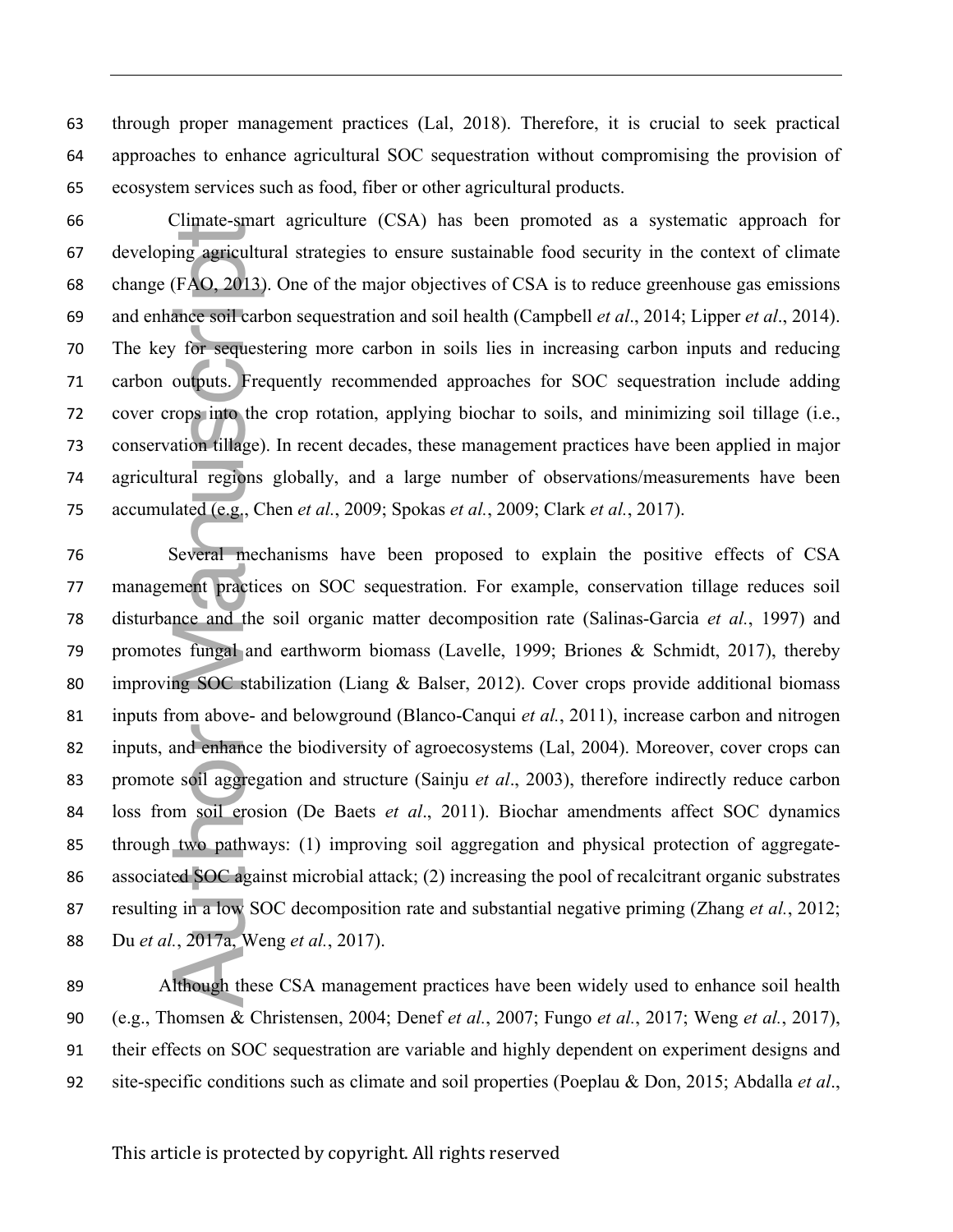2016; Liu *et al*., 2016; Paustian *et al.,* 2016). The potential to sequester soil carbon varies greatly among CSA practices, which has not been well addressed. Some studies even suggested negative effects of CSA management practices on SOC (e.g., Tian *et al.*, 2005; Liang *et al.*, 2007). Also, most prior quantitative research focused on the effects of a single CSA practice on SOC (e.g., Poeplau & Don, 2015; Abdalla *et al*., 2016; Liu *et al*., 2016), very few studies estimated the combined effects of diverse CSA and conventional management practices. Some recent studies reported that a combination of cover crops and conservation tillage could significantly increase SOC compared to a single management practice (Blanco-Canqui *et al.*, 2013; Ashworth *et al.*, 2014; Higashi *et al.*, 2014; Duval *et al.*, 2016). For example, Sainju *et al.* (2006) suggested that 102 soil carbon sequestration may increase  $0.267 \text{ Mg C}$  ha<sup>-1</sup> yr<sup>-1</sup> under a combination of no-till and cover crop practices, where the latter was a mixed culture of hairy vetch (*Vicia villosa*) and rye (*Secale cereale*); in contrast, a carbon loss of 0.967 Mg C ha-1 yr-1 occurred when only no-till was used. Agegnehu *et al.* (2016) reported that 1.58% and 0.25% more SOC were sequestered in the mid-season and end-season, respectively, under conservation tillage when biochar was also applied. These findings highlight the importance of quantitatively evaluating the combined effects of multiple CSA management practices (including the combination of CSA and conventional management practices) on SOC sequestration under different climate and soil conditions. & Don, 201<br>
& Don, 201<br>
ed effects of<br>
that a comb<br>
mpared to a<br>
igashi *et al.*,<br>
yon sequestra<br>
op practices,<br> *cereale*); in (<br>
d. Agegnehu<br>
-season and 6<br>
These findi<br>
of multiple<br>
ional managens.<br>
his study aim<br>
meous

 This study aims to fill the above-mentioned knowledge gap through a meta-analysis to simultaneously examine the effects of three widely used CSA management practices (i.e., conservation tillage [no-till, NT; and reduced tillage, RT], cover crops, and biochar) on SOC sequestration (Fig. 1). Our scientific objectives were to: (1) evaluate and compare the effects of conservation tillage, cover crops, and biochar use on SOC; (2) examine how environmental factors (e.g., soil properties and climate) and other agronomic practices (e.g., nitrogen fertilization, residue management, irrigation, and crop rotation) influence SOC in these CSA management environments.

*[Insert Figure 1]*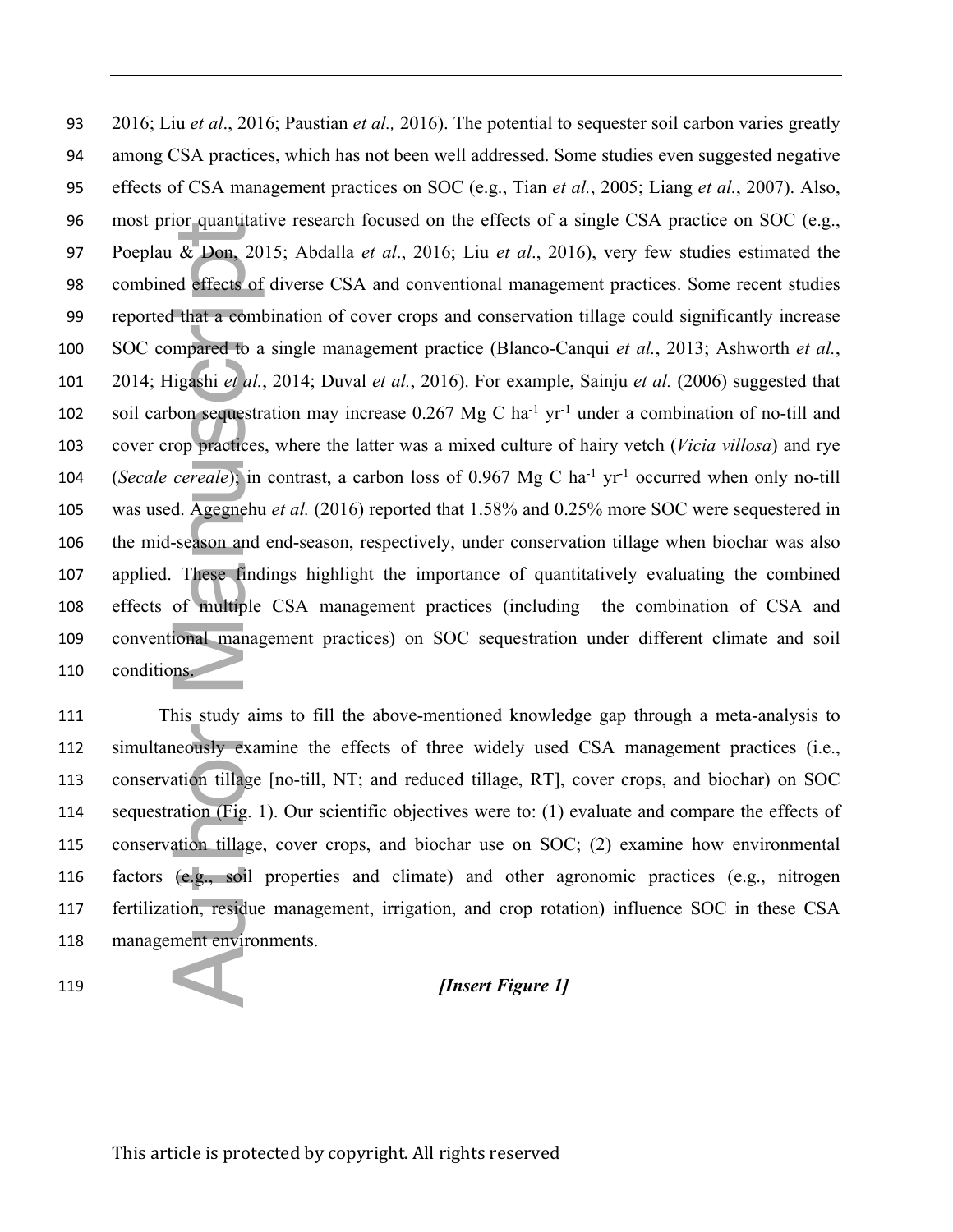### **2. Materials and methodology**

### **2.1. Data collection**

 We extracted data from 417 peer-reviewed articles (297 for conservation tillage, 64 for cover crops, and 56 for biochar) published from 1990 to May 2017 (Data S1). Among all publications, 113 for conservation tillage, 32 for cover crops, and 7 for biochar were conducted in the U.S. All articles were identified from the Web of Science. The search keywords were "soil organic carbon" and "tillage" for conservation tillage treatments; "soil organic carbon" and "cover crop" for cover crop treatments; and "soil organic carbon" and "biochar" for biochar treatments. All selected studies meet the following inclusion criteria: (1) SOC was measured in field experiments (to estimate the potential of biochar to increase soil carbon, we also included soil incubation and pot experiments with regard to biochar use); (2) observations were conducted on croplands excluding orchards and pastures; (3) ancillary information was provided, such as experiment duration, replication, and sampling depth; and (4) other agronomic management practices were included besides the three target management practices in this study. We considered conventional tillage as the control for NT and RT. Experiments that eliminated any tillage operation were grouped into the NT category, and experiments using tillage with lower frequency or shallower till-depth or less soil disturbance in comparison to the paired conventional tillage (e.g., moldboard plow and chisel plow) were grouped into the RT category. Likewise, "no cover crop" and "no biochar" were treated as control experiments relative to cover crop and biochar treatments, respectively. We only considered studies that viewed cover crops as treatments and fallow (or weeds) as controls. 279 cross, and 50 for thosehat) published from 1990 to May 2017 (Data S1). Among all publications,<br>
213 articles were identified from the Web of Science. The search keywords were "coolucted in the U.S. All<br>
226 articles w

 Soil organic carbon data were either derived from tables or extracted from figures using the GetData Graph Digitizer software v2.26 [\(http://getdata-graph-digitizer.com/download.php](http://getdata-graph-digitizer.com/download.php)). Other related information from the selected studies was also recorded, including location (i.e., longitude and latitude), experiment duration, climate (mean annual air temperature and precipitation), soil properties (texture, depth, and pH), and other agronomic practices (crop residues, nitrogen fertilization, irrigation, and crop rotation). The study durations were grouped 147 into three categories: short ( $\leq$ 5 years), medium (6-20 years), and long term ( $>$ 20 years). Climate 148 was grouped according to the aridity index published by UNEP (1997) as either arid ( $\leq 0.65$ ) or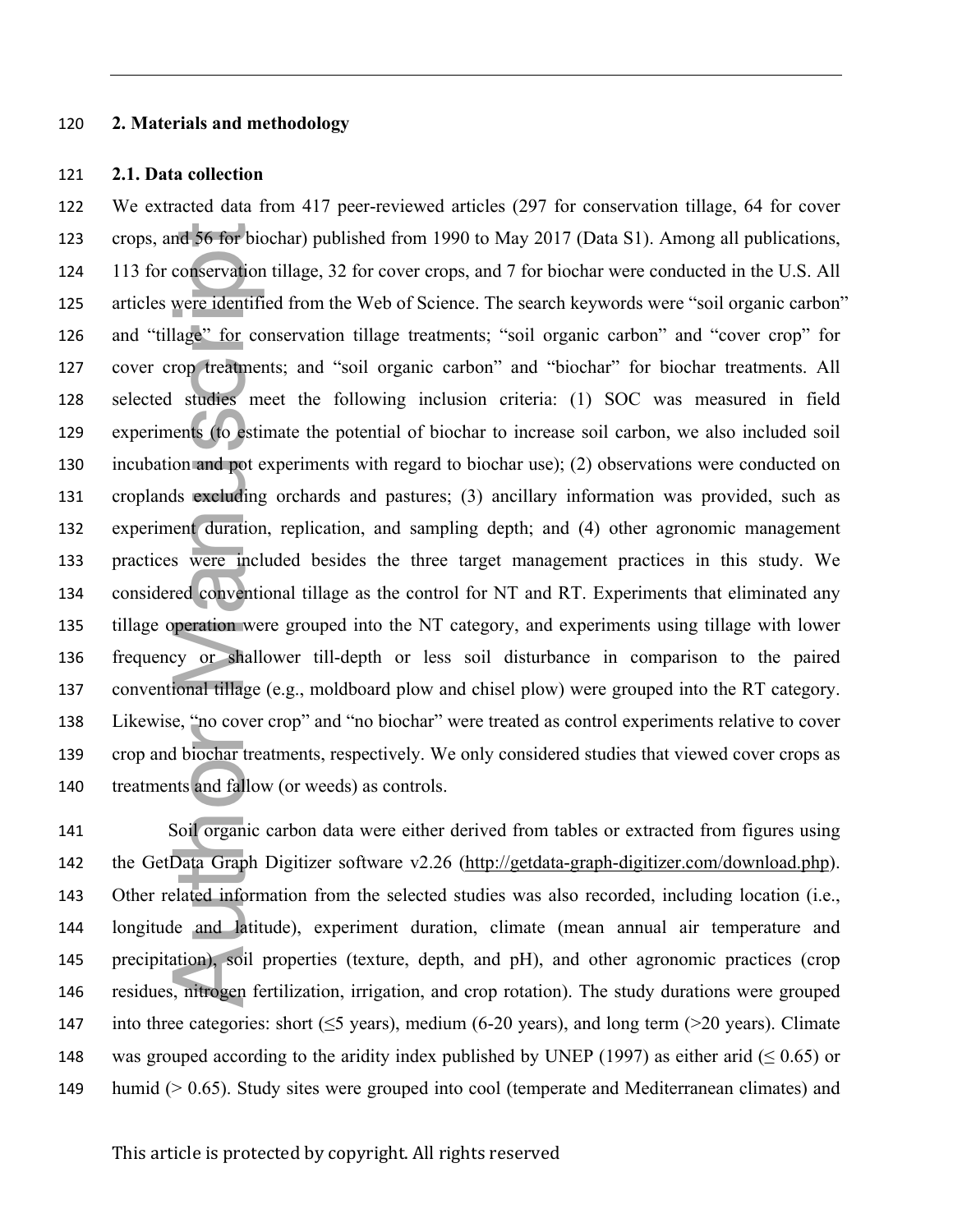warm zones (semitropical and tropical climates) (Shi *et al.*, 2010). Soil texture was grouped as silt loam, sandy loam, clay and clay loam, loam, silty clay and silty clay loam, and loamy sand according to the USDA soil texture triangle. Soil depth was grouped as 0-10 cm, 10-20 cm, 20- 153 50 cm, and 50-100 cm. Soil pH was grouped as acidic ( $\leq 6.6$ ), neutral (6.6-7.3), and alkaline ( $\geq$  7.3). Crop residue management was grouped as "residue returned" and "residue removed." We only included those studies that used the same residue management in the control and treatment groups. Similarly, nitrogen fertilization was grouped into no addition, low (1-100 kg N ha-1), medium (101-200), and high levels (> 200). Irrigation management was grouped as irrigated or rainfed. Crop sequence was grouped as rotational or continuous crops (including crop-fallow systems). We also estimated the response of SOC in the whole-soil profiles (from the soil surface to 120 cm, with an interval of 10 cm) to CSA management practices. 154 (173). Crop residue manageme<br>
155 or this unit of the manageme<br>
155 or this minimal solution manageme<br>
157 medium (101-200), and high<br>
158 rainfed. Crop sequence was<br>
159 systems). We also estimated the to 120 cm, wit

 The standard deviation (SD) of selected variables, an important input variable to the 162 meta-analysis, was computed as  $SD = SE \times \sqrt{n}$ , where SE is the standard error and *n* is the number of observational replications. If the results of a study were reported without SD or SE, SD was calculated based on the average coefficient of variation for the known data. Publication bias was analyzed by the method of fail-safe number, which suggests that the meta-analysis can 166 be considered robust if the fail-safe number is larger than  $5*k+10$  (where k is the number of observed studies) (Rothstein *et al.*, 2006).

### **2.2. Meta-analysis**

 A random-effect model of meta-analysis was used to explore environmental and management variables that might explain the response of SOC to CSA management practices. The data analysis was performed in R (R Development Core Team 2009). The response ratio (RR) was defined as the ratio between the outcome of CSA management practices and that of the control 173 group. The logarithm of RR ( $\ln RR$ ) was calculated as the effect size of each observation (Hedges *et al.*, 1999, Equation (1)):

$$
\ln RR = \ln \left( \overline{X_t} / \overline{X_c} \right) = \ln \overline{X_t} - \ln \overline{X_c} \tag{1}
$$

176 where  $\overline{X_t}$  and  $\overline{X_c}$  are SOC values in the treatment and control groups, respectively. The variance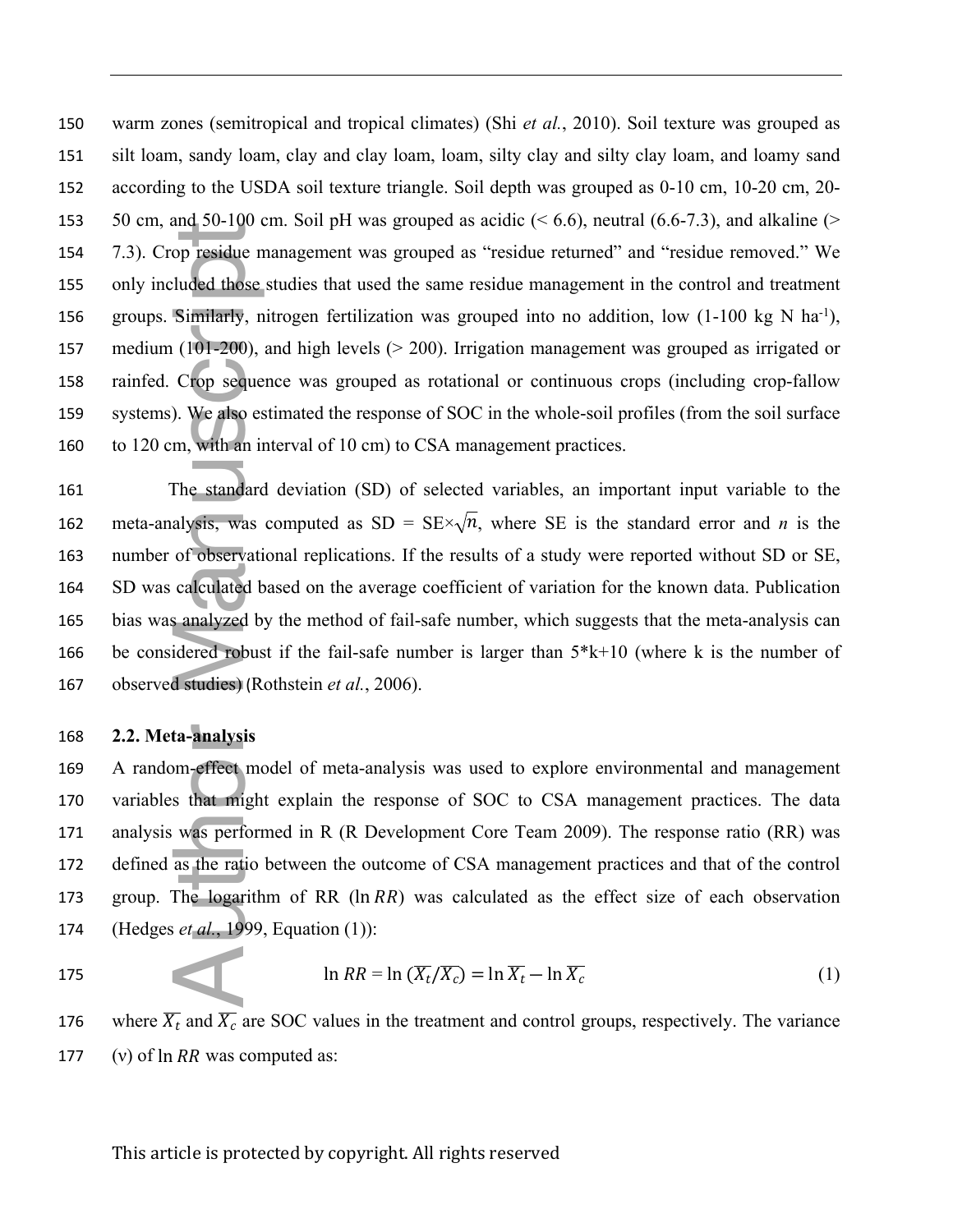178 
$$
v = \frac{S_t^2}{n_t \overline{X}_t^2} + \frac{S_c^2}{n_c \overline{X}_c^2}
$$
 (2)

179 where  $S_t$  and  $S_c$  are the standard deviations of the treatment and control groups, respectively, 180 while  $n_t$  and  $n_c$  are the sample sizes of the treatment and control, respectively.

181 The weighting factor (w), as the inverse of the variance, was computed for each 182 observation to obtain a final weighting factor  $(w')$ , which was then used to calculate the mean 183 effect size  $(RR_{++})$ . The equations were:

184  $w = 1/v$  (3)

$$
\mathsf{TS}^2
$$

$$
w' = w / n \tag{4}
$$

$$
RR_{++} = \frac{\sum_{i} \ln RR'_{i}}{\sum_{i} w'_{i}} \tag{5}
$$

187 where  $\ln RR' = w'\ln RR$  is the weighted effect size, *n* is the total number of observations per 188 study, and  $\mathbf{i}$  is the  $\mathbf{i}$ th observation.

189 The 95% confidence intervals (CI) of  $\ln RR_{++}$  were computed to determine statistical significance. The comparison between treatment and control was considered significant if the 95% CIs did not overlap zero (vertical lines in the graphs). The percent change was transformed [  $(e^{RR_{++}}-1) \times 100\%$ ] to explain the response of the estimated CSA management practices.

### 193 **3. Results**

### 194 **3.1 SOC responses to conservation tillage, cover crops, and biochar**

 Biochar applications enhanced SOC storage by 39% (28% in the field and 57% in incubation and pot experiments, Fig. S1), representing the most effective practice, followed by cover crops (6%) and conservation tillage (5%) (Fig. 2). Cover crop species had a pronounced positive effect on SOC sequestration (Fig. S1), ranging from 4% for non-leguminous cover crops to 9% for leguminous cover crops. When investigating different types of conservation tillage, NT and RT had similar effects on SOC (approximately 8% increase). All results were statistically significant (Fig. 2). Theoretically, the combination of CSA management practices may result in greater or lesser effects on soil sequestration compared to single CSA management practice. However, if 203 state of the variable synth of the simulation for the between the prevalent interactions, the interactions were the prevalent interactions, the minimization of the prevalent interactions were the prevalent interaction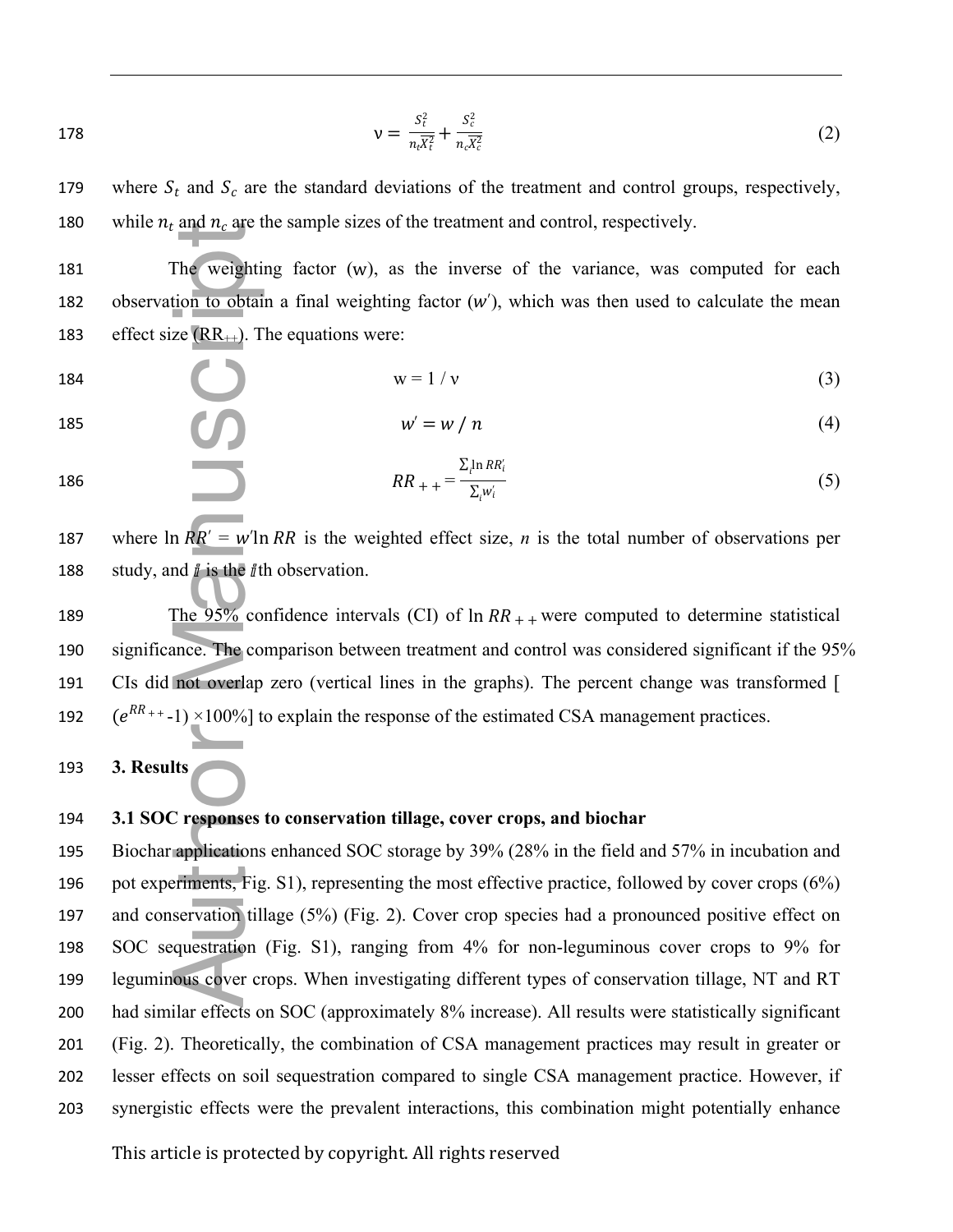carbon accumulation (e.g., over 50% increase in SOC), which is subject to further investigation in field experiments. Across the whole dataset we compiled, the SOC varied widely in each CSA treatment (Fig. S2). We calculated the distribution of the data points (the ratio of SOC of each treatment to that of the corresponding control, i.e., NT/RT vs. conventional tillage, cover crops vs. no cover crop, and biochar use vs. non-biochar; Fig. S2). Most of the studies used in this meta-analysis reported positive responses of SOC to NT, RT, cover crops, and biochar treatment 210 (60%, 65%, 68%, and 91%, respectively). The SOC change rates were 0.38 $\pm$ 0.71 Mg ha<sup>-1</sup> yr<sup>-1</sup>  $(n=56)$  and  $-0.29\pm0.79$  Mg ha<sup>-1</sup> yr<sup>-1</sup> (n=30) in NT and RT systems, respectively (Fig. S3). We did not calculate SOC sequestration rates for other treatments (i.e., cover crops and biochar) due to the lack of some ancillary information (e.g., bulk density).

### *[Insert Figure 2]*

### **3.2 Effects of CSA management practices in different climate zones**

 Overall, CSA management practices sequestered more SOC in arid areas than in humid areas (Fig. 3a). Biochar and cover crops increased 12% (38% vs. 26%) and 3% (9% vs. 6%) more SOC in arid areas, respectively, compared to humid areas. In comparison, the NT-induced SOC uptake was slightly higher in arid areas than that in humid areas (9% and 8%, respectively). However, the RT-induced SOC increment in arid areas was two times greater than that in humid areas. Our further analysis suggested that CSA management practices significantly increased SOC in both cool and warm climate zones with diverse responses (Fig. 3b). For example, in warm areas, biochar applications only increased SOC by half of the enhancement observed in cool areas. Cover crops increased SOC by 15% in warm areas, three times larger than that in cool areas. In warm areas, NT increased SOC by 15% compared to 8% in cool areas. Reduced tillage increased SOC by 7% and 6% in warm and cool areas, respectively. 232 vs. to exverge for the state of Soil and Hannel Handel and Soil and Soil and Soil and Handel applications were found in clay, 62% ( $60\%$ ), 63% ( $60\%$ ), 63% ( $60\%$ ), 63% ( $60\%$ ), 63%), 63% ( $60\%$ ), 63%) ( $60\%$ ),

## *[Insert Figure 3]*

### **3.3 Effects of CSA management practices with different soil properties**

 The effects of CSA management practices on SOC were strongly influenced by soil texture (Fig. 4). Biochar applications increased SOC by 63, 62%, and 52% in silty clay and silty clay loam soils, loam soils, and loamy sand soils, respectively. While relatively lower soil carbon uptakes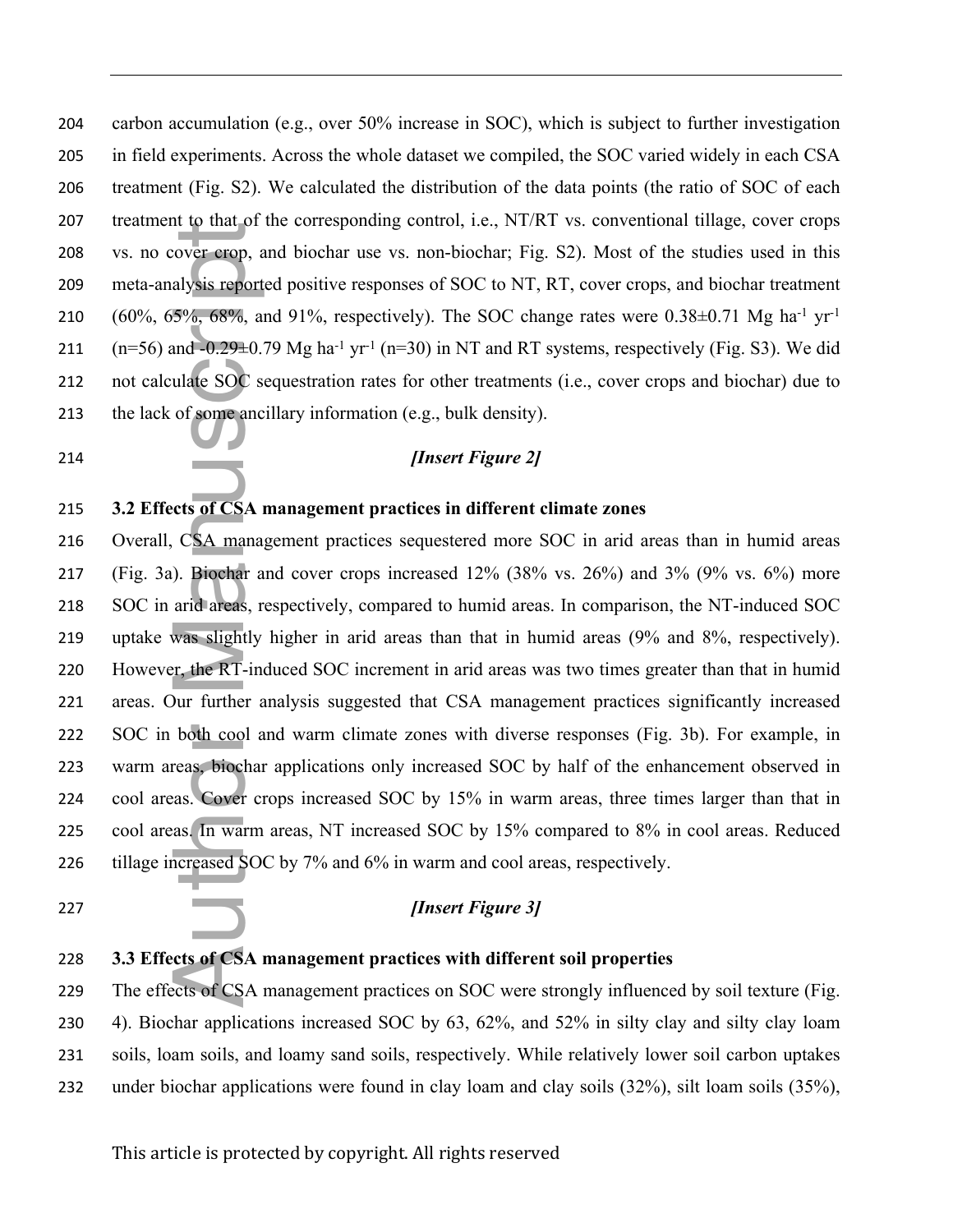and sandy loam soils (34%). Cover crops increased SOC by 4%, 6%, 7%, and 6% in clay loam and clay soils, silt loam soils, loam soils, and sandy loam soils, respectively. No-till increased SOC by 16% in silty clay and silty clay loam soils, compared to 12% in sandy loam soils and 7% in loamy sand soils. Reduced tillage increased SOC by 21%, 7%, and 15% in silty clay and silty clay loam soils, loam soils, and loamy sand soils, respectively. Overall, cover crops sequestered more carbon in coarse-textured soils than in fine-textured soils. In contrast, NT and RT increased SOC more in fine-textured soils than in coarse-textured soils. No obvious relationship was found between biochar use and soil textures.

### *[Insert Figure 4]*

 The positive effects of CSA management practices on SOC decreased with soil depth (Fig. 5). Biochar significantly increased SOC by 41% and 14% in the 0-10 cm and 0-30 cm soil layers, respectively (Table S1). Cover crops significantly increased SOC by 9%, 3%, and 9% in the 0-10 cm, 10-20 cm, and 20-50 cm depth ranges, respectively. Further analysis showed that cover crops could increase SOC (5%) in the entire 0-70 cm soil profile (Table S1). Both NT and RT could significantly increase SOC most at 0-10 cm depth (22% and 17%, respectively). Although reduced SOC was observed in the 10-20 cm and 20-50 cm soil layers (-4% and -10%, respectively), NT could still enhance SOC sequestration in the entire soil profile up to 120 cm (Table S1). In comparison, RT could increase SOC in the 0-70 cm soil profile (Table S1) although decreased soil carbon (not statistically significant) was observed in the 10-50 cm soil layer (Fig. 5). 222<br>
237 **Example 121 Author Constant Constant Constant Constant Constant Constant Constant Constrained Constant Constrained SOC move in fine-textured soils than in coarse-textured so between biberian time-textured soils t** 

*[Insert Figure 5]*

 All CSA management practices except RT positively influenced the SOC pool regardless of soil pH. The management-induced SOC uptake was generally higher in alkaline soils than in acid soils (Fig. 6). Biochar use increased SOC by 65%, 35%, and 28% in alkaline, neutral, and acid soils, respectively. Cover crops increased SOC by 15% in neutral soils, followed by alkaline (9%) and acid soils (6%). No-till increased SOC by 6% in acid soils and 13% in alkaline soils. The SOC increased by RT was greater in alkaline soils (9%) than acid soils (6%), but RT had no significant influence on SOC in neutral soils.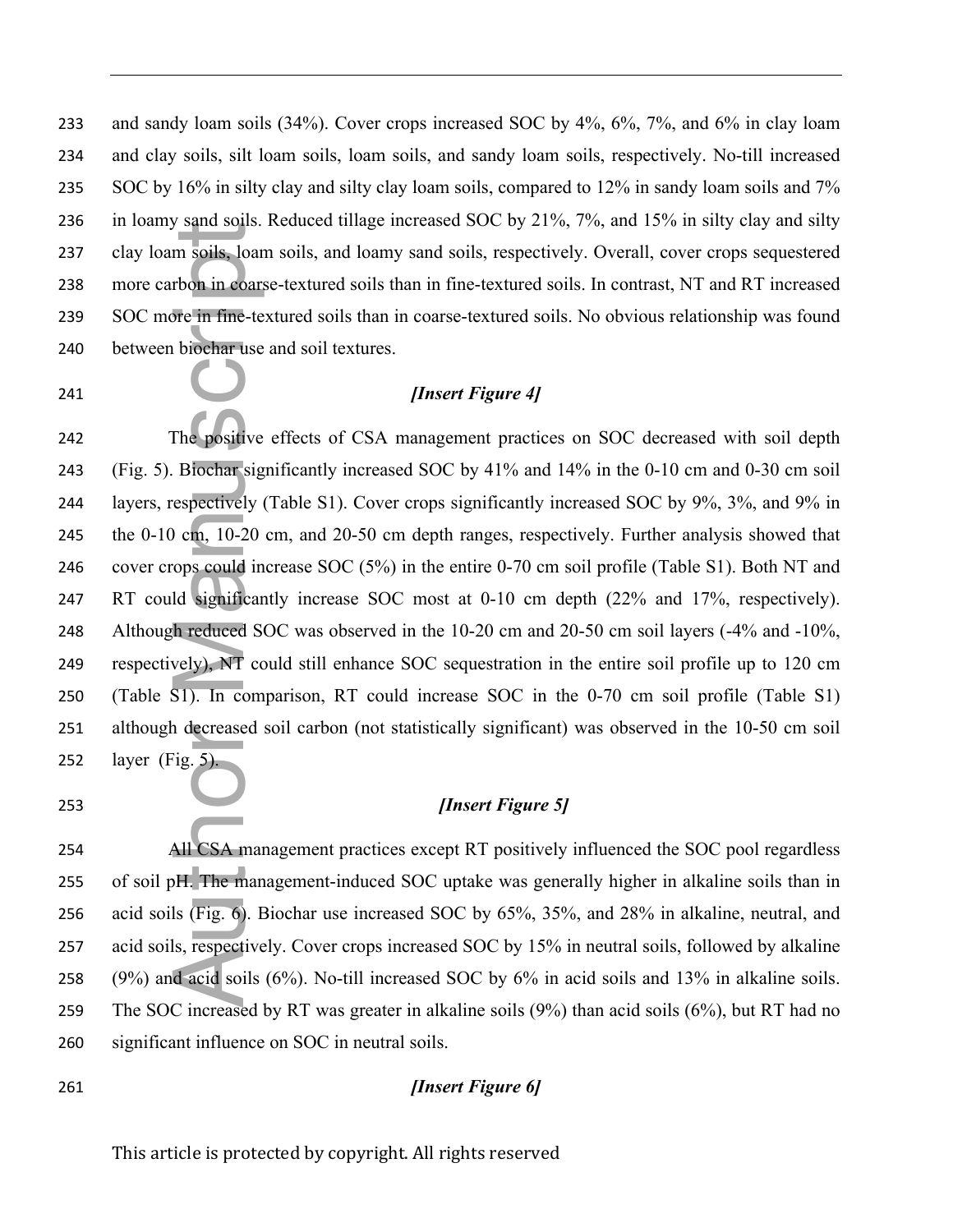### **3.4 Combined effects of experiment duration and other agronomic practices**

 The CSA management practices are generally applied together with other agronomic practices such as residue return, nitrogen fertilizer use, and irrigation. These agronomic practices may interact with the CSA management practices with positive or negative effects on the capacity of soils to sequester carbon. In this study, we considered experiment duration and four other agronomic practices, including residue return, nitrogen fertilization, irrigation, and crop sequence, to quantify these effects.

 Our results demonstrated that the influences of three CSA management practices on SOC 270 varied with experiment duration. Biochar amendments significantly increased SOC by 45% and 36% in short-term and medium-term experiments, respectively. Cover crops significantly increased SOC by 5%, 11%, and 20% in the short-term, medium-term, and long-term experiments, respectively (Fig. 7). No-till significantly increased SOC by 13% in the long-term experiments, followed by medium-term (7%) and short-term (6%). Reduced tillage increased 275 SOC by 12% in long-term studies, followed by medium-term (9%) and short-term experiments (3%). The average durations differed in each group (Table S2), which may influence the effect of 277 CSA management practices on SOC. When excluding short and medium experiment durations  $(\leq$ 278 20 years) and shallow sampling  $(20 \text{ cm})$ , RT significantly increased SOC by 14%, while NT had no significant effect on SOC (Fig. S4). 290 Solution of this study, we considered experiment duration and fuar other agromeonic parameter carbon. In this study, we considered experiment duration and fuar other agromeonic paradices, including residue eturn, mito

# *[Insert Figure 7]*

 When crop residues were returned, conservation tillage and cover crops significantly increased SOC: 9% for NT, 6% for cover crops, and 5% for RT (Fig. 8). However, if crop residues were removed, neither cover crops nor RT had a significant effect on SOC, although there was a significant increase in SOC under NT (5%).

### *[Insert Figure 8]*

 Our results suggested that nitrogen fertilizer use could alter the magnitude of soil carbon uptake induced by CSA management practices. Biochar boosted the most SOC among CSA management practices regardless of nitrogen fertilizer levels, with the strongest effects under the low-level nitrogen inputs, followed by the high-level (38%), medium-level (29%), and no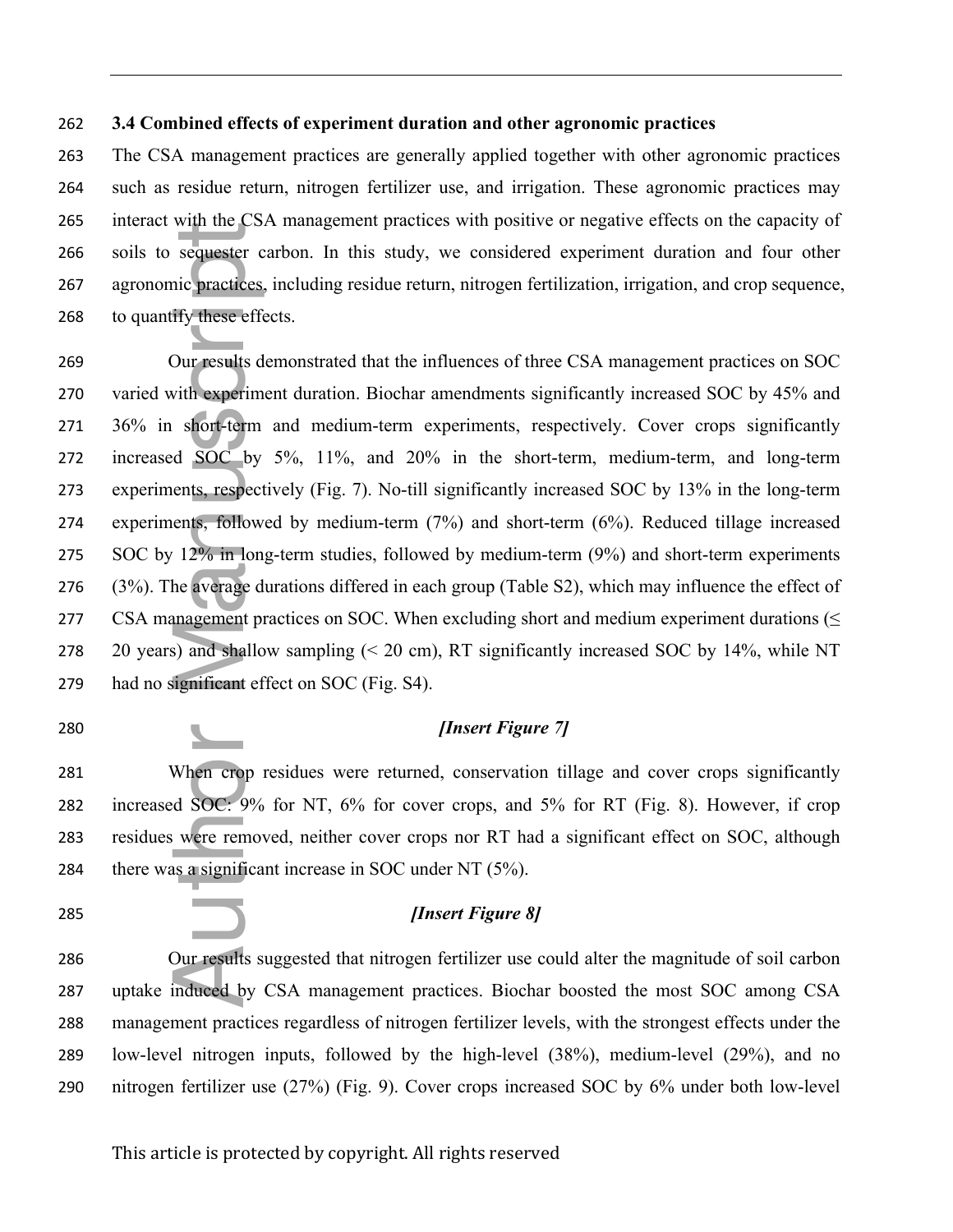and medium-level nitrogen inputs, slightly higher than that under the high-level nitrogen fertilizer use (3%). No-till tended to sequester more soil carbon when nitrogen fertilizer input was relatively lower (11%, 8%, and 6% for low-level, medium-level, and high-level nitrogen fertilization, respectively). While RT increased SOC by 13% at the medium-level nitrogen fertilizer rate, approximately two times larger than those under the low-level and high-level nitrogen fertilizer use (Fig. 9).

*[Insert Figure 9]*

 When investigating the irrigation effects, our results suggested that biochar markedly stimulated SOC increases in irrigated croplands (49%), three times higher than those under rainfed condition. Similarly, NT increased SOC by 15% in irrigated croplands, twice as much soil carbon as that in rainfed croplands. Cover crops increased SOC by 7% and 4% in irrigated and rainfed croplands, respectively. In contrast, the RT-induced SOC increase was 16% under the rainfed condition, 5% higher than that in irrigated croplands (Fig. 10a). **Extribution External Continuos External Continuos Extending Continuos External Continuos External Continuos** *Continuosity (Fig. 9). IInsert Figure 1298* **<b>When investigating the irrigation effects, our** 

 The CSA management practices significantly promoted SOC uptakes in both rotational and continuous cropping systems (Fig. 10b). Specifically, biochar amendments enhanced SOC by 52% in rotational cropping systems, much higher than that in the continuous cropping system (31%). While SOC uptakes induced by NT and RT showed no obvious differences in the rotational and continuous cropping systems (9% and 8% vs. 8% and 7%). Cover crops increased SOC by 4% in rotational cropping systems, lower than that in continuous cropping systems (8%).

### *[Insert Figure 10]*

### **3.5 Combinations of CSA management practices**

 Our results demonstrated that combining different CSA management practices might significantly enhance SOC sequestration. In warm regions, SOC increased by 13% with the combination of conservation tillage and cover crops (Fig. 11). In loamy sand and sandy clay loam soils, associated SOC uptakes increased to 31% and 21%, respectively. A similar effect was also observed in medium-term experiments. However, in clay soils, the combination of cover crops and conservation tillage significantly decreased SOC by 19%.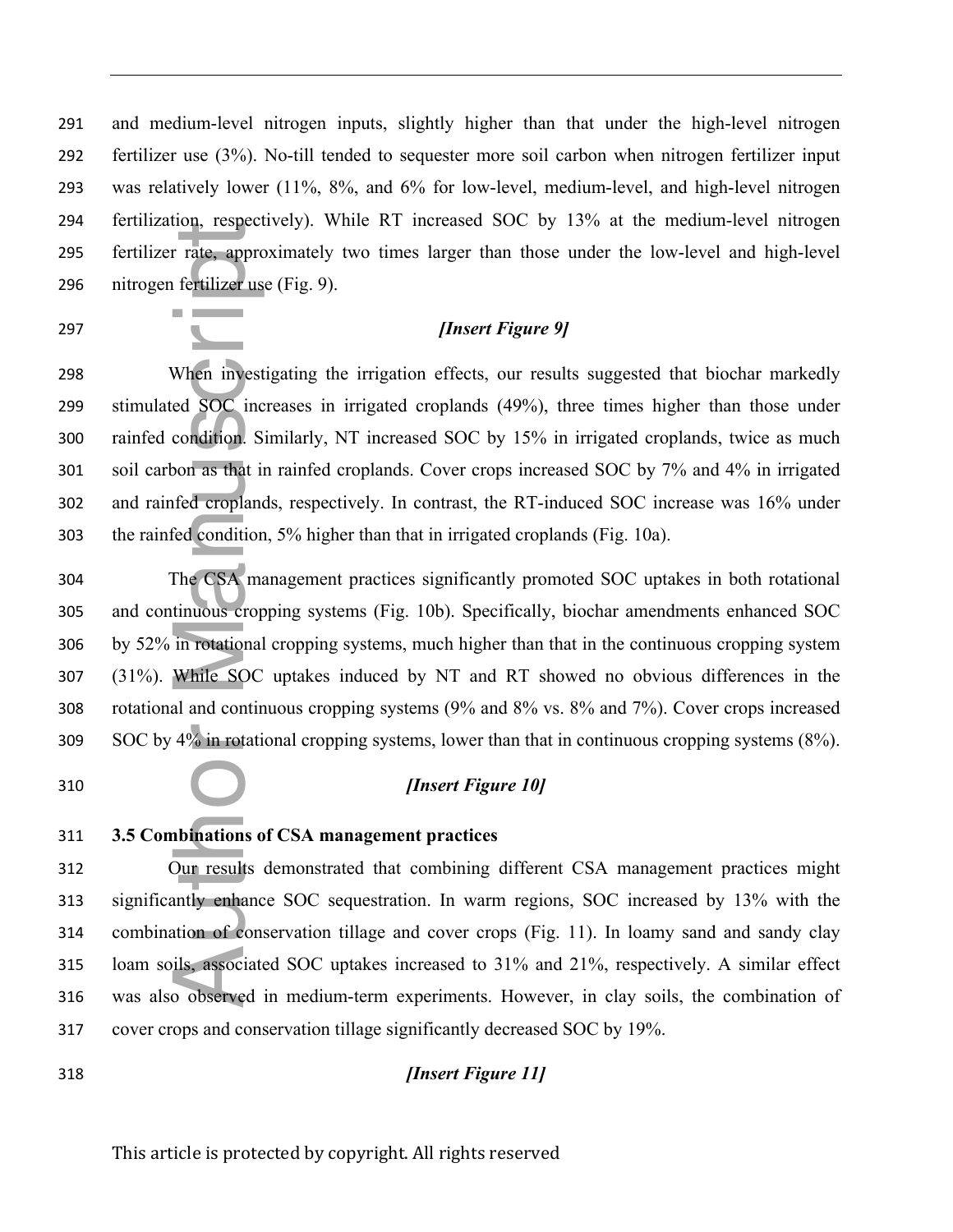### **4. Discussion**

### **4.1 Effects of CSA management practices on SOC**

 Common approaches for enhancing SOC focus on increasing carbon inputs, decreasing losses, or simultaneously affecting both inputs and losses. All CSA management practices discussed here, i.e., biochar, cover crops, and conservation tillage, increase soil carbon sequestration to different extents. For example, SOC enhancement by biochar applications can reach up to 40% (Liu *et al.*, 2016), while conservation tillage and cover crops increase SOC by only 3-10% (Luo *et al.*, 2010; Abdalla *et al.*, 2016; Du *et al.*, 2017b; Zhao *et al.*, 2017) and ~10% (Aguilera *et al.*, 2013), respectively. Our results agree with these earlier findings: biochar use increased SOC by 39%, followed by cover crops (6%) and conservation tillage (5%). The discrepancies among various CSA management practices in enhancing SOC fundamentally lie in their functional mechanisms. Biochar addition, with a low turnover rate, contributes directly to soil carbon storage and indirectly decreases native SOC decomposition rates by negative priming (Wang *et al.*, 2016). Cover crops are green manure that increases carbon inputs to the soil and subsequent SOC (Poeplau & Don, 2015). Conservation tillage practices may not necessarily add carbon; their contribution is primarily accomplished by protecting SOC from decomposition and erosion (Six *et al.*, 2000; Lal, 2005). Additionally, all three CSA management practices can potentially improve soil properties, thereby stimulating more carbon inputs from residue return and rhizodeposition due to promoted plant growth, and reducing carbon losses via decreasing leaching and erosion. However, the effectiveness of these practices on SOC sequestration and the mechanisms involved vary with environmental factors and other agronomic practices. 342 since the system of the exact of the system of the system of the system in the system of the system of the system of the carbon is positively correlated to the carbon is positively. So Containeering the system of the

### **4.2 Environmental control in CSA management practices**

 Environmental factors such as climate and soil properties may influence carbon inputs to the soil and affect the processes that regulate carbon loss, considering that all CSA practices are implemented in site-specific climate and soil conditions. The effects of CSA management practices on SOC could be biased by environmental factors.

### **4.2.1 Climate variability**

 Climate is one of the major driving forces that regulate SOC distribution. On average, SOC accumulation is greater than decomposition in wet areas than in dry and warm regions (Jobbágy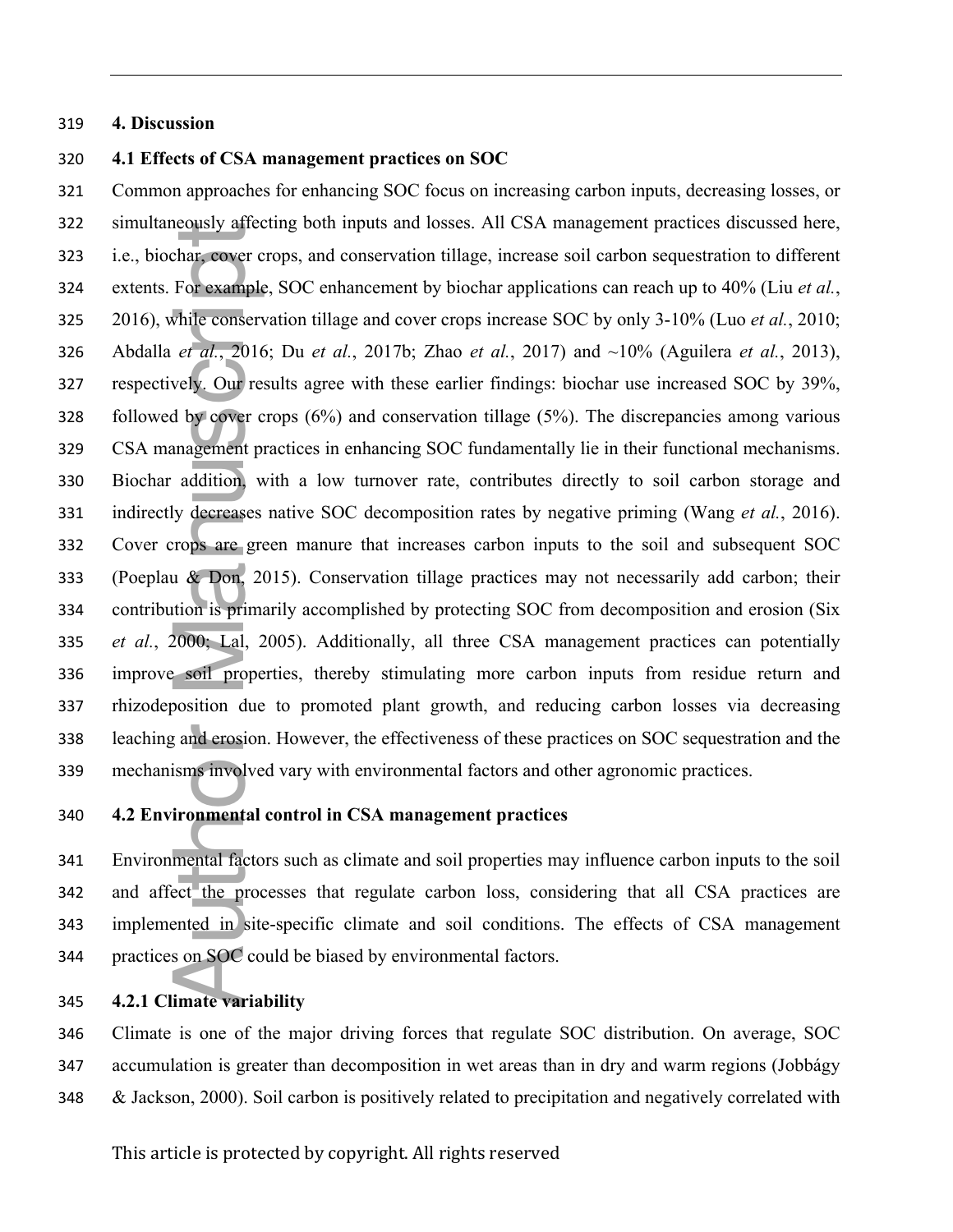temperature (Rusco *et al.*, 2001), with the former correlation tending to be stronger (Martin *et al.*, 2011; Meersmans *et al.*, 2011). High precipitation is usually associated with abundant growth and high rates of carbon inputs to soils (Luo *et al.*, 2017), while low temperatures may remarkably reduce microbial activity, resulting in low rates of organic matter decomposition and measurable amounts of SOC accumulation (Castro *et al.*, 1995; Garcia *et al.*, 2018). Biochar applications result in greater SOC accumulation in arid/cool areas than in humid/warm environments (Fig. 3), probably due to the porous structure and the capacity of biochar to promote greater soil water retention (Karhu *et al.*, 2011; Abel *et al.*, 2013). It is not clear why biochar has a greater impact on SOC accrual in cool regions. A possible explanation is that high soil temperatures may promote biochar decomposition and oxidation (Cheng *et al.*, 2008).

 Cover crops and NT increased SOC with no significant difference between aridity conditions (Table 1), although they performed better at storing SOC in arid areas (Fig. 3a). This result suggests that arid-region soils have a high potential to store carbon when using proper management practices (Tondoh *et al.*, 2016). In addition, cover crops and NT can enhance carbon sequestration more in warm areas than in cool areas. Temperature could affect the establishment and growth of cover crops (Akemo *et al.*, 2000). In warm areas, cover crops may 365 develop well and potentially capture more carbon dioxide  $(CO<sub>2</sub>)$  from the atmosphere, thus providing more carbon inputs into soils after they die (e.g., Bayer *et al.*, 2009). 383 measurable smannts of SOC accumulation (Castro et al., 1995; Garcia et al., 2018). Bisochar<br>
3913 measurable smannts of SOC accumulation in and/cool areas than in humid/warn<br>
3914 applications creating the garder SOC

 Tillage results in the breakdown of macroaggregates and the release of aggregate-protected SOC (Six *et al.*, 2000; Mikha & Rice, 2004). Tillage-induced SOC decomposition usually proceeds at higher rates in warm than in cool areas. Implementing NT, with minimal soil disturbance, protects SOC from decomposition. As a result, SOC increases can be more significant in warm conditions considering the relatively higher baseline of the decomposition rate compared to that in cool areas.

### *[Insert Table 1]*

### **4.2.2 Soil properties**

 Soil organic carbon is strongly correlated with clay content, with an increasing trend toward more SOC in fine-textured soils (Stronkhorst & Venter, 2008; Meersmans *et al.*, 2012). The SOC mineralization rate probably diminishes as clay concentrations increase (Sainju *et al.*, 2002).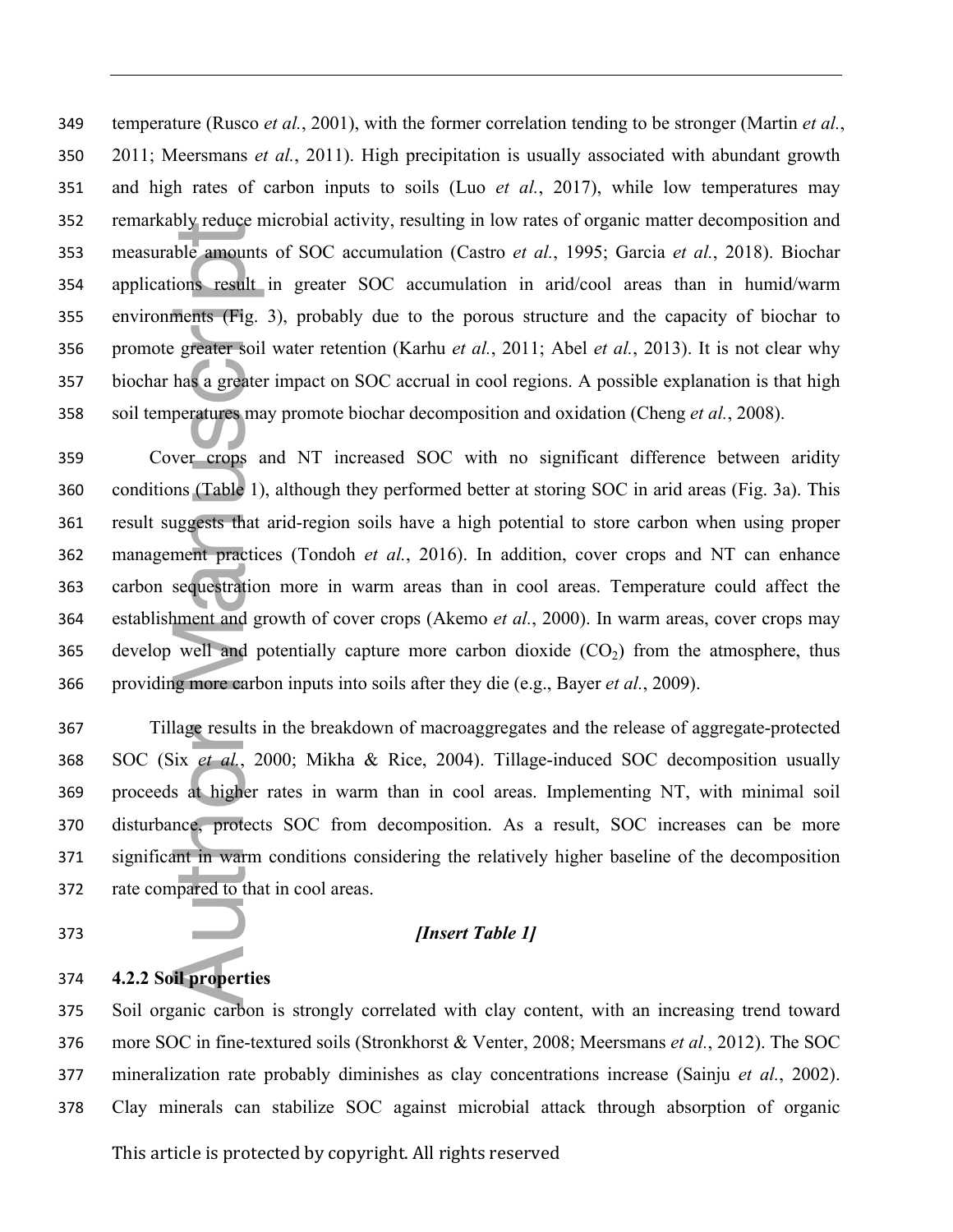molecules (Ladd *et al.*, 1996). By binding organic matter, clay particles help form and stabilize soil aggregates, imposing a physical barrier between decomposer microflora and organic substrates and limiting water and oxygen available for decomposition (Dominy *et al.*, 2002).

 Biochar use and cover crops promote carbon sequestration for all soil texture types. Such an enhancement of SOC does not vary significantly with soil texture (Table 1). The ability of conservation tillage to enhance SOC, however, differs with soil texture (Fig. 4). Conservation tillage merely reduces soil disturbance and normally does not add extra materials to soils. It can be inferred that the effect of conservation tillage on SOC is more texture-dependent than the other two management practices. Biochar is a carbon-rich material with a charged surface, organic functional groups, and a porous structure, which can potentially increase soil aggregation and cation exchange capacity (Jien & Wang, 2013). Similarly, cover crops directly provide carbon inputs to soils, and their root development and rhizodeposition can also benefit soil structure. These benefits are embedded in the source of biochar and cover crops *per se*. Thus, the effectiveness of biochar and cover crops in increasing SOC may depend on their properties other than soil texture.

 Soil depth may potentially influence the effects of the CSA practices on SOC (Baker *et al.*, 2007). The CSA practices were most beneficial to SOC accumulation in surface soils. For example, NT increased SOC by 7% in the 0-3 cm soil layer (Abdalla *et al.*, 2016) and by 3% at the 40 cm depth (Luo *et al.*, 2010). Our findings suggested that CSA practices can enhance SOC sequestration in the entire soil profile, although the positive effects vary with soil depths (Table S1). Conventional tillage breaks soil aggregates and increases aeration and thus enhances soil organic matter mineralization (Cambardella & Elliott, 1993). Conventional tillage also incorporates residues into deeper soil layers, resulting in a more uniform distribution of SOC (albeit at lower concentrations) in the soil profile (Sainju *et al.*, 2006; Plaza-Bonilla *et al.*, 2010). In contrast, conservation tillage keeps residues at the soil surface and reduces their degree of incorporation into soil (Franzluebbers *et al.*, 1995). Nevertheless, positive effects of NT on SOC have been found in a deep soil profile (0-60 cm, Liu *et al.*, 2014). As noted, in the 10-50 cm soil layer, the effect of cover crops on SOC was found to be the greatest among all the CSA management practices we discussed (Fig. 5). This is perhaps because much of the crop and cover Biochia used ind cover crops promote carbon sequestration for all soil texture types. Such an enhancement of SOC does not vary significantly with soil texture (Fig. 4). The ability of the surface soil disturbance and norm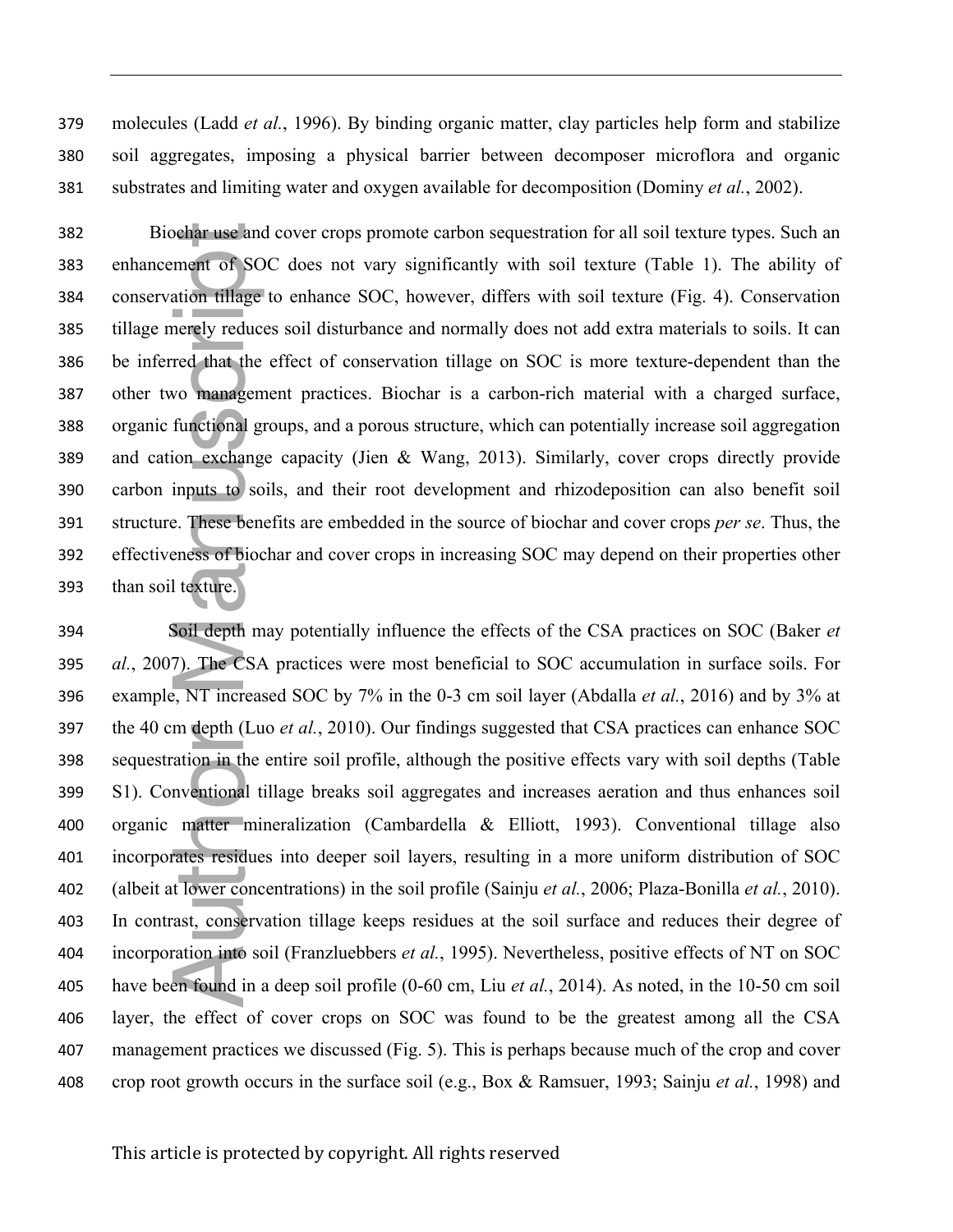the generally greater contribution of roots to SOC than aboveground biomass (Balesdent & Balabane, 1996; Allmaras *et al.*, 2004).

 Soil pH is recognized as a dominant factor governing the soil organic matter turnover rate, although its mode of impact is still unclear (Van Bergen *et al.*, 1998). Soil pH affects selective presentation or metabolic modification of specific components (e.g., lignin-cellulose, lipids) during decomposition (Kemmitt *et al.*, 2006) and therefore abiotic factors (e.g., carbon and nutrient availability) and biotic factors (e.g., the composition of the microbial community). Also, soil pH can change the decomposition rate of crop residues and SOC via its effect on SOC solubility and indirectly by altering microbial growth, activity, and community structure (Pietri & Brookes, 2009; Wang *et al.*, 2017). The levels of soluble organic carbon may increase with increasing acidity (Willett *et al.*, 2004; Kemmitt *et al.*, 2006). Motavalli *et al.* (1995) suggested that increased soil acidity would cause greater soil organic matter accumulation due to reduced microbial mineralization; however, this was challenged by Kemmitt *et al.* (2006) who found no significant trend in SOC in response to pH changes. In this study, most CSA management practices resulted in greater increases in SOC in neutral or alkaline soils compared to acid soils.

### **4.3 CSA and other agronomic practices**

 Crop residues provide substantial amounts of organic matter and may influence the effect of CSA practices on SOC. Residue retention changes the formation of soil macroaggregates (Benbi & Senapati, 2010), promoting SOC preservation and accumulation (Six *et al.*, 2002). Residue cover protects the soil surface from direct impact by raindrops (Blanco-Canqui *et al.*, 2014). In addition, crop residues provide organic substrates to soil microorganisms that can produce binding agents and promote soil aggregation (Guggenberger *et al.*, 1999). Conversely, residue removal reduces carbon input to the soil system and ultimately decreases SOC storage (Manna *et al.*, 2005; Koga & Tsuji, 2009). This suggests that the amount of carbon inputs predominantly controls changes in SOC stocks (Virto *et al.*, 2012). For the conditions of cover crops and NT, enhancing SOC was significantly greater with residue return than with residue removal. Our study suggests that changes in SOC did not differ with residue management in RT (Table 1), although a slightly greater increase in SOC occurred with residue retention than with residue removal (Fig. 8). This unexpected result is likely due to the limited number of observations with 432 although sitematic of impact is still unclear (Van Bregen *et at*, 1998). Soil pH affects selective of specializon of special components (e.g., igain c-ellubose, juidaly addition distinguison of specializon is the int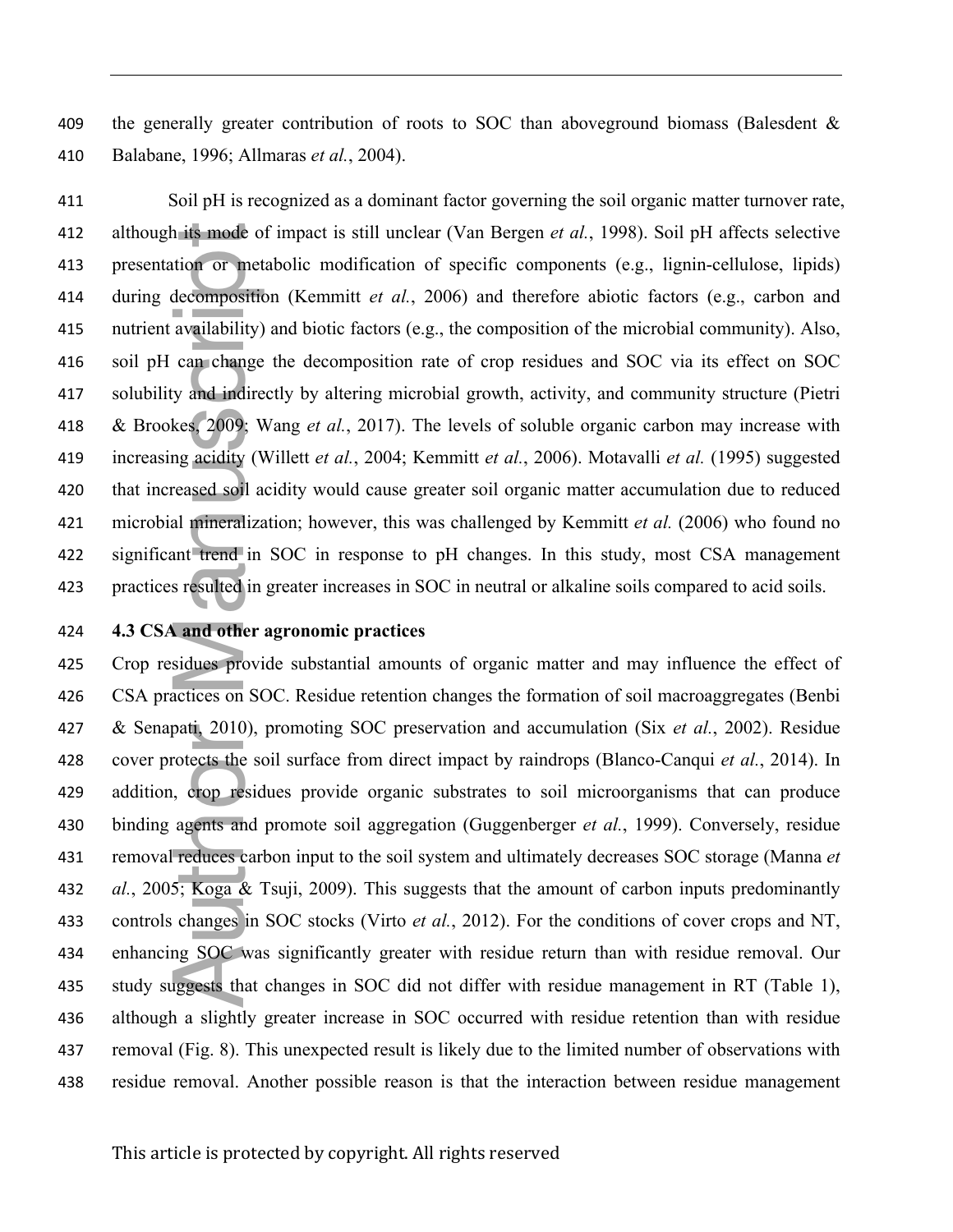and soil type may lead to various responses in SOC stocks. For example, residue removal increased SOC by 3.6% while residue retention had no effect on SOC in clay and clay loam soils. The decomposition of crop residues involves complex processes, which are controlled by multiple biogeochemical and biophysical conditions.

 Nitrogen fertilization noticeably increases SOC stock but with diminishing returns. For example, Blanco-Canqui *et al.* (2014) indicate that nitrogen fertilizer increases SOC when the 445 nitrogen fertilization rate is below 80 kg N ha<sup>-1</sup>, above which it reduces aggregation and then decreases SOC stocks. Nitrogen fertilization can stimulate biological activity by altering carbon/nitrogen ratios, thereby promoting soil respiration and decreasing SOC content (Mulvaney *et al.*, 2009); however, excessive nitrogen addition may reduce soil fungi populations, 449 inhibit soil enzyme activity, and decrease  $CO<sub>2</sub>$  emissions (Wilson & Al Kazi, 2008). These findings suggest that nitrogen fertilization enhances the positive effect of CSA management practices on SOC, likely through increased plant biomass production (Gregorich *et al.*, 1996). However, nitrogen addition complicates the effects of biochar on SOC (Fig. 9). Nitrogen fertilizer may affect biochar stability and the response of native SOC decomposition to biochar addition (Jiang *et al.*, 2016). Positive (Bebber *et al.*, 2011; Jiang *et al.*, 2014) and negative (Pregitzer *et al.*, 2008) effects of nitrogen on SOC mineralization rates have been reported. These contrasting effects could be an alleviation of microbial nitrogen limitations (Jiang *et al.*, 2016) and changes in the microbial decomposer community toward more efficient carbon-users (Janssens *et al.*, 2010). A possible explanation of the various responses of nitrogen rate in biochar-modified soils is that either inadequate or excessive nitrogen addition may inhibit microbial activity to some extent, whereas medium-level nitrogen fertilization rates benefit microbes the most, which needs to be confirmed in future research. Swanepoel et al., 2016). And the crop of stock but with diminishing returns For cample. **Plance-Chaquiter** *at al.* (2014) indicate that nitrogen fertilizer increases SOC when the autrogen fertilization rate is belo

 Aridity can limit plant growth and crop residue return and ultimately compromise SOC accumulation (Moreno *et al.*, 2006). Jien and Wang (2013) suggest that CSA management practices can potentially enhance soil water retention by improving soil porosity and erosion control. Irrigation ensures sufficient water for plant growth, resulting in more biomass production than in rainfed conditions (Shipitalo *et al.*, 1990; Chan, 2004; Capowiez *et al.*, 2009;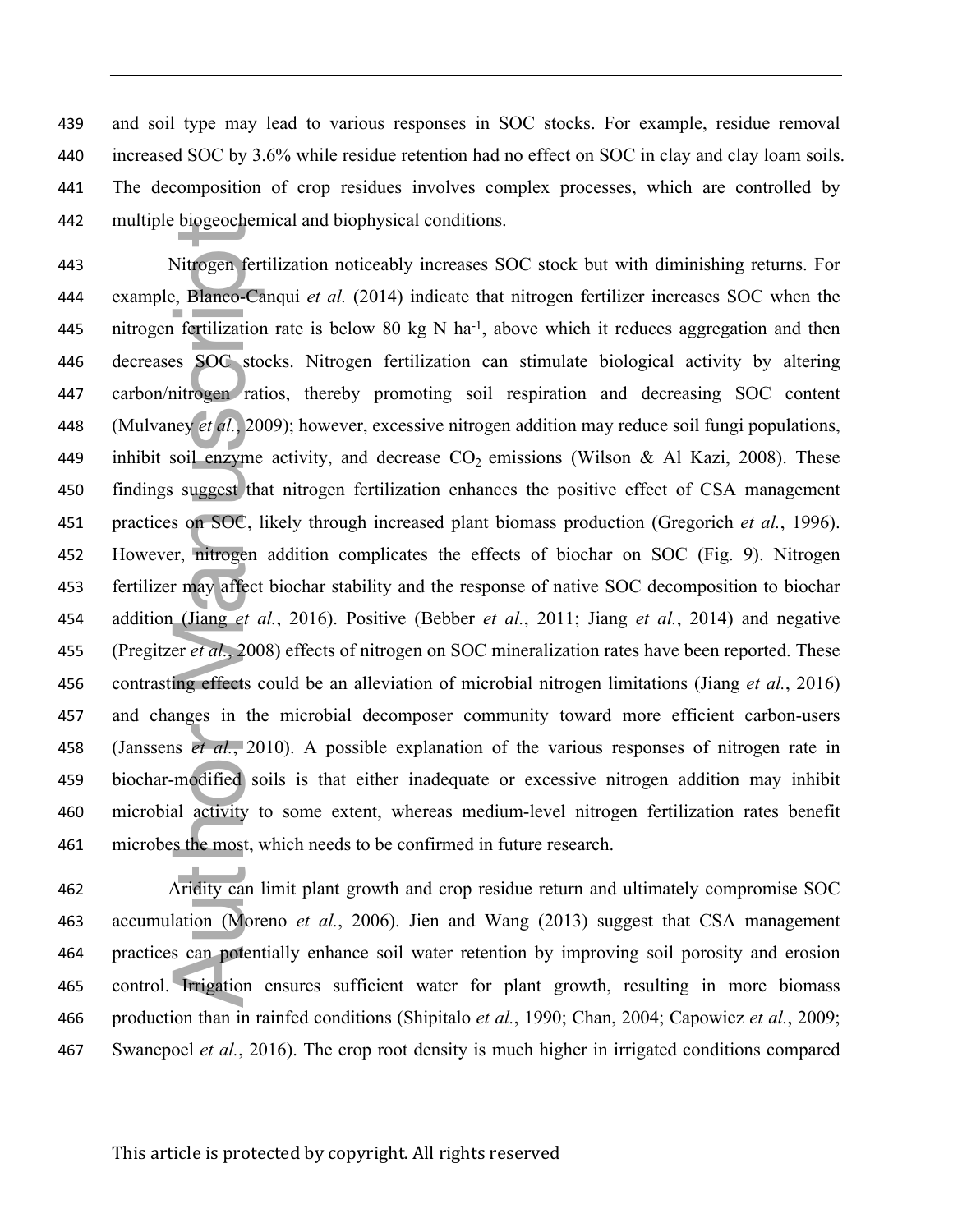to rainfed conditions (Jobbágy & Jackson, 2000), leading to higher organic matter input. Thus, CSA management practices in combination with irrigation could further increase SOC content.

 Rotational cropping potentially provides high carbon input to soils. Compared to continuous cropping systems, crops in rotational cropping systems have a greater belowground allocation of biomass (Van Eerd *et al.*, 2014), resulting in more inputs of crop residue to the soil system. Enhancing rotation complexity can benefit carbon sequestration (West & Post, 2002). The present analysis suggests that all CSA practices can prominently increase SOC sequestration regardless of the crop rotation system. Biochar addition increased SOC more in rotational cropping systems than in continuous cropping systems, while cover crops increased SOC more in continuous systems (Fig. 10). This is likely because cover crops increased the diversity of the original continuous systems, resulting in larger percentage changes in SOC content compared to rotational systems. Cover crop species introduce large uncertainties because the quantity and quality of cover crop residues may vary greatly with species. Residues with a high carbon/nitrogen ratio probably increase the amount of SOC (Duong *et al.*, 2009). The growth period of legume cover crops may be longer in continuous than in rotational cropping systems, thus providing more organic matter and nitrogen input to the soil. Ultimately, these processes would increase SOC stocks. continuous enopping systems, crops in rotational corping systems have a greater belowground<br>1972 allocation of Elorences (Van Eerd of ad., 2014), resulting in more injusted of tree since to the soil<br>1973 system. Einfustni

 The effect size of combined cover crops and conservation tillage was generally less than 11% (the sum of the effect size of cover crops and conservation tillage). However, in sandy clay loam and loamy sand soils, the sum of the effect size was 21% and 31%, respectively. Coarse- textured soils are not carbon-saturated and have great potential for carbon uptake. Cultivated land tends to suffer from SOC degradation, and SOC accumulation could quickly increase upon initiating farming practices due to high carbon inputs to the soil system (Vieira *et al.*, 2009). For example, in sandy loam soils, Higashi *et al.* (2014) showed that SOC increased by 22% with a combination of cover crops and NT. These results may be attributed to the stability of soil water- stable aggregates when cover crops are grown in sandy clay loam soils (McVay *et al.*, 1989), given that aggregate stability has been linked to protection of SOC from mineralization (Unger, 1997). The combination of cover crops and conservation tillage significantly decreased SOC in clay soils. The reason for this unexpected result may be due to the limited number of study sites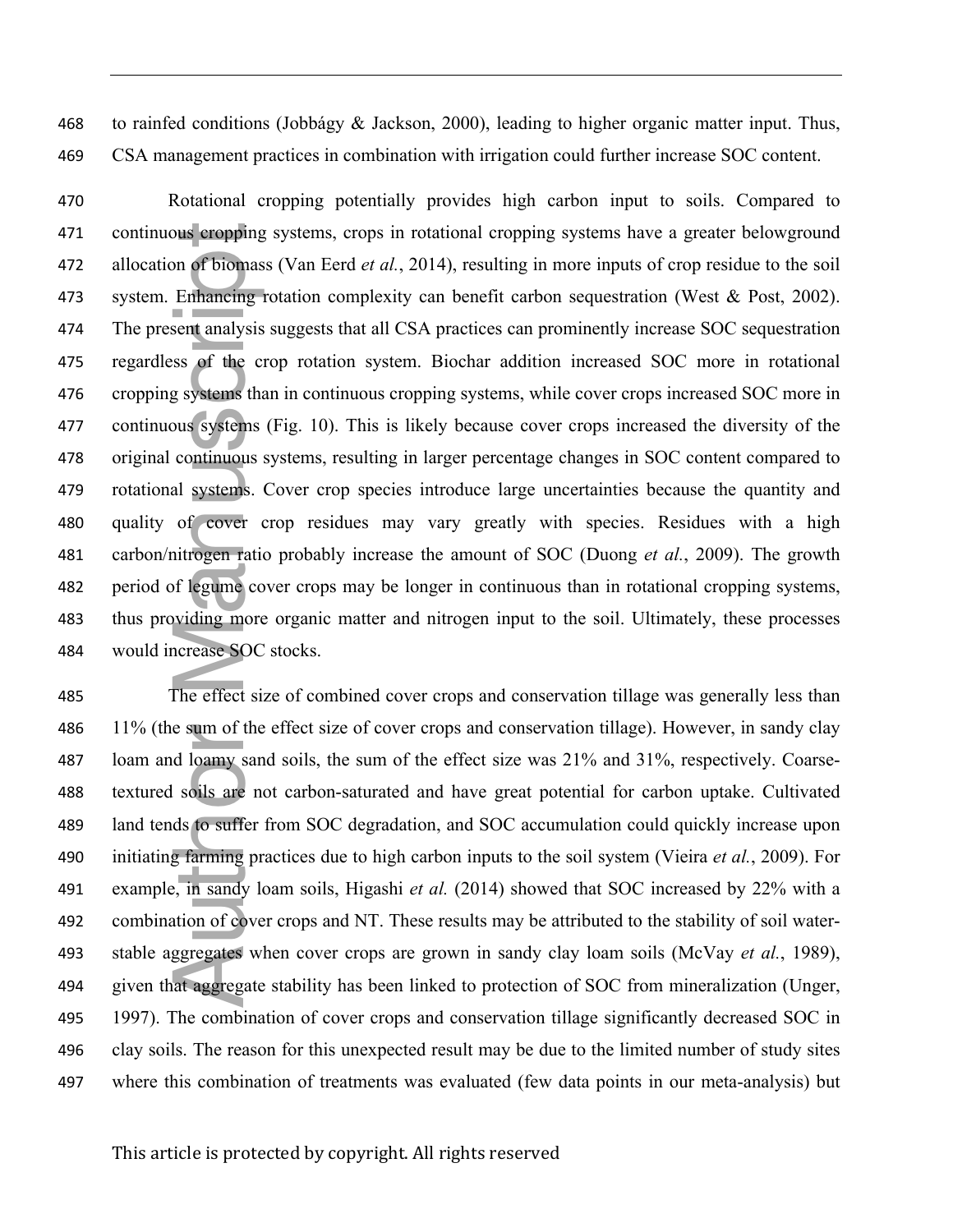also to the diverse methods (e.g., burning) by which the cover crop biomass was managed (Tian *et al.*, 2005).

### **4.4 Uncertainty analysis and prospects**

 Our meta-analysis, based on 3,049-paired comparisons from 417 peer-reviewed articles, quantitatively analyzed SOC changes as influenced by major CSA management practices and associated environmental factors and other agronomic practices. The publication bias analysis suggested that most results in this study are robust (Table S3). The accuracy and robustness of metadata analysis depend highly on both the data quality and quantity. A detailed statement of the experimental conditions will provide more information for in-depth analysis. Future CSA research also requires standardized field management, for example, the definitions and names of different conservation tillage methods should be uniform across studies to facilitate classification research.

 To the best of our knowledge, this study made the first attempt to examine synergistic effects when two or more CSA management practices are used together. Although our results present the positive effects of CSA management on soil carbon storage, especially when multiple management practices are adopted collectively, each practice may have constraints regarding enhancing soil carbon sequestration. The SOC benefit of CSA management practices strongly depends on environmental factors and other agronomic practices. Therefore, the choice of proper practices is potentially highly region-specific. Our results imply that CSA may have great potential for climate change mitigation as the combination of conservation tillage, cover crops, and biochar can theoretically enhance SOC by 50%. However, field experiments are still needed to support this claim. In addition, some CSA management practices may promote nitrous oxide or methane emissions (e.g., Six *et al.*, 2004; Spokas & Reicosky, 2009; Kessel *et al.*, 2013; Huang *et al.,* 2018), which, to some extent, would offset their benefit on climate change 522 mitigation. Therefore, evaluating the CSA effects should also include non- $CO<sub>2</sub>$  greenhouse gases such as nitrous oxide and methane. We call for field experiments that can fully examine key indicators (such as soil carbon and greenhouse gases) in response to single and combined CSA management practices. 561 Our metal-analysis, based on 3,049-paired comparisons from 417 per-reviewed articles,<br>502 quantitatively substyced SOC changes as influenced by major CSA management practices and<br>suspected that mast results in this st

Additionally, incorporating cover crops into current cropping systems could potentially alter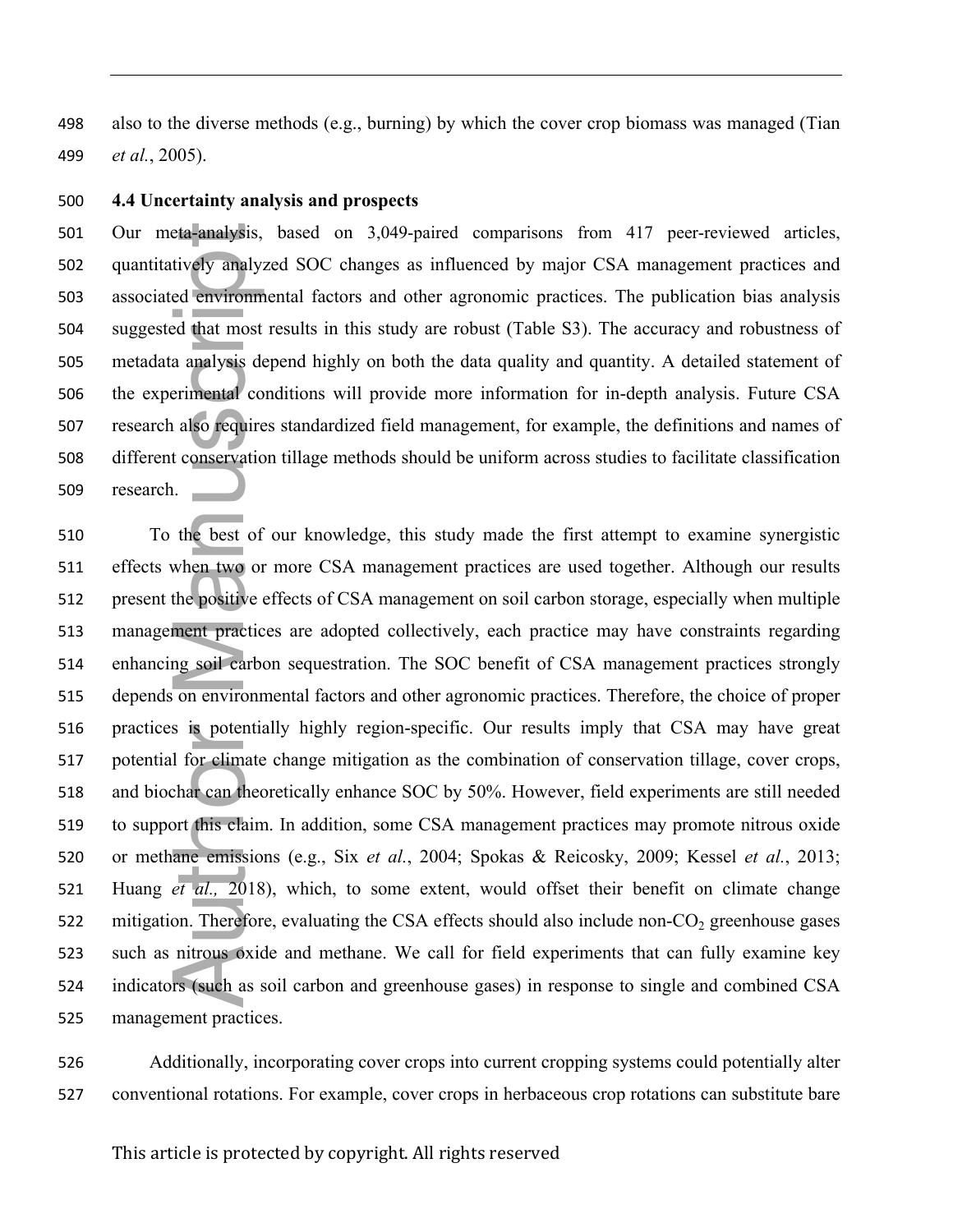fallows or commercial crops. We only considered studies that treated cover crops as treatments and fallow (or weeds) as controls in this study. In comparison to bare fallows, cover crops can enhance soil health and quality (Jarecki & Lal, 2003). The benefits of cover crops include uptakes and stores of soil nutrients between seasons when they are susceptible to leaching 532 (Doran  $\&$  Smith, 1987). However, the substitution of commercial crops could reduce the productivity of the system, which has climatic implications related to the opportunity cost of the extra land required (e.g., Balmford *et al.*, 2018; Searchinger *et al.*, 2018). Thus, future studies should further address these potential side effects caused by land use change.

 Materials producing biochar may have other uses or fates, and the biochar-making 537 processes may produce  $CO_2$  (e.g., Llorach-Massana *et al.*, 2017), although biochar addition is an effective way to sequester SOC. These uncertainties, to some extent, can offset the benefits of biochar for climate change mitigation through SOC sequestration (Powlson *et al.*, 2008). The carbon footprint of biochar production depends on production technology and the types of feedstocks (Meyer *et al.*, 2017). Mukherjee and Lal (2014) found that "carbon dioxide emissions from biochar-amended soils have been enhanced up to 61% compared with unamended soils." However, with a low carbon footprint, each ton of biochar could sequester 21 to 155 kg of 544 equivalent CO<sub>2</sub> (Llorach-Massana *et al.*, 2017). Matovic (2011) also suggested that 4.8 Gt C yr<sup>-1</sup> would be sequestered if 10% of the world's net primary production were converted into biochar, "at 50% yield and 30% energy from volatiles." To fully understand the net impacts of biochar on climate mitigation, future studies should stress the carbon footprint in the lifecycle of biochar. **EXECUTE:** (Doran & Simith, 1987). However, the substitution of commercial crops could reduce the productives of the gyard model and temperated of evaluations related to the opportunity cost of the evaluation of the share

 It is essential to realistically examine the effects of CSA management practices on SOC and greenhouse gases at multiple scales from plot and field levels to regional and global scales. Therefore, future CSA research is expected to include varied climate and geographic conditions, address more biogeochemical and hydrological processes, and apply diverse methods such as the data-model fusion approach. For example, modeling studies have attempted to investigate regional cropland SOC dynamics as influenced by multiple global environmental changes while considering more traditional and less CSA practices (e.g., Molina *et al*.*,* 2017; Nash *et al.,* 2018; Ren *et al.,* 2012, 2018). In the future, ecosystem models need to be improved to incorporate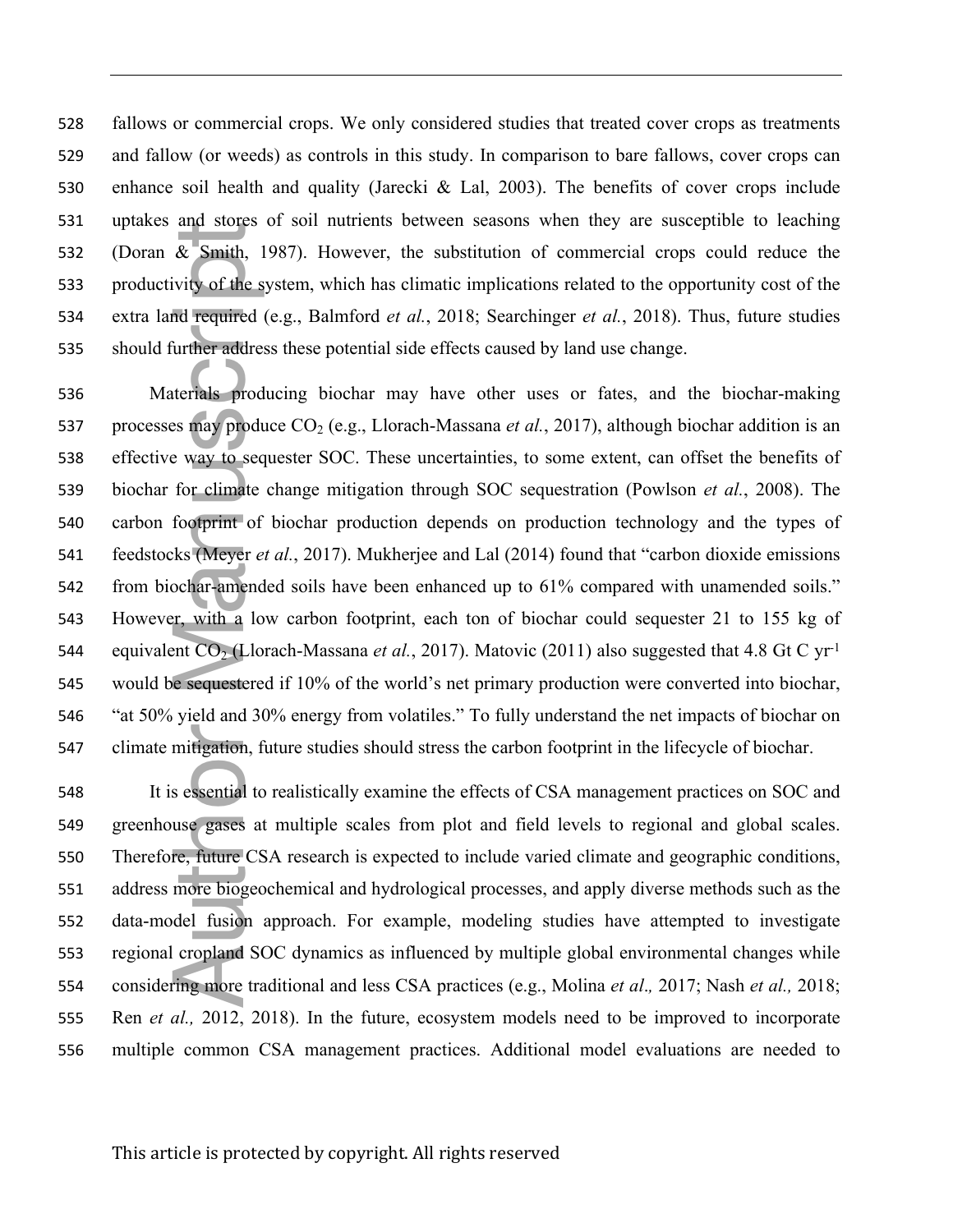quantify the potential of cropland carbon sequestration by adopting multiple CSA practices at broad scales as new data become available from suggested field experiments and observations.

# **Acknowledgements**

 This work was supported by the National Institute of Food and Agriculture, U.S. Department of Agriculture (NIFA-USDA Hatch project 2352437000) and the National Science Foundation under Cooperative Agreement No.1355438. Bai acknowledges the support of the China Scholarship Council. We thank Elisa D'Angelo for the comments and suggestions on the manuscript. We also thank three anonymous reviewers and editor for comments that improved

566 this manuscript. The authors declare no conflict of interest.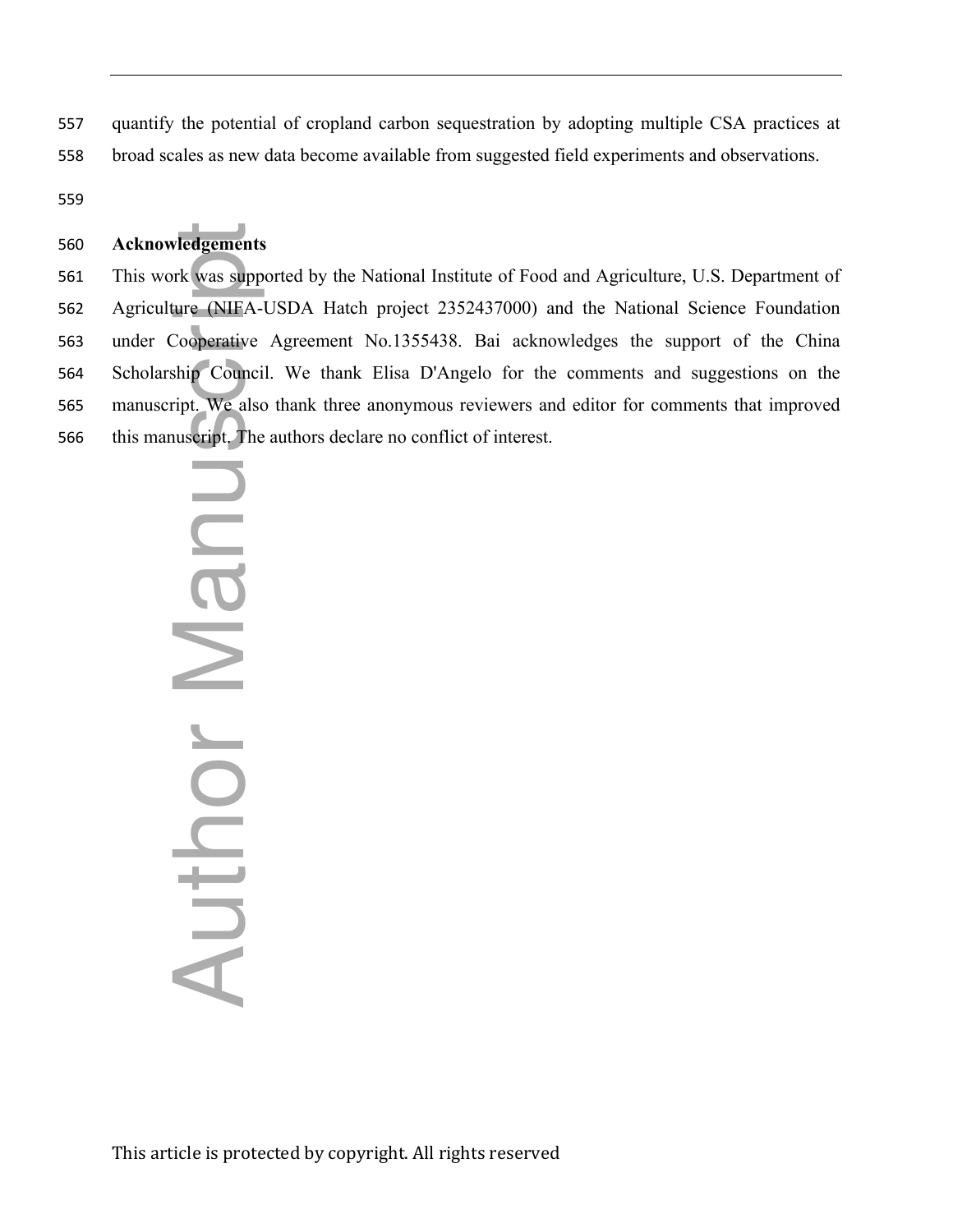### **References**

- 568 Abdalla, K., Chivenge, P., Ciais, P., & Chaplot, V. (2016). No-tillage lessens soil CO<sub>2</sub> emissions the most under arid and sandy soil conditions: results from a meta-analysis. *Biogeosciences*, 13(12), 3619-3633. doi: 10.5194/bg-13-3619-2016
- Abel, S., Peters, A., Trinks, S., Schonsky, H., Facklam, M., & Wessolek, G. (2013). Impact of biochar and hydrochar addition on water retention and water repellency of sandy soil. *Geoderma*, 202-203(2), 183-191.
- Agegnehu, G., Bass, A. M., Nelson, P. N., & Bird, M. I. (2016). Benefits of biochar, compost and biochar-compost for soil quality, maize yield and greenhouse gas emissions in a tropical agricultural soil. *Science of The Total Environment*, 543, 295-306. doi: 10.1016/j.scitotenv.2015.11.054  $\frac{1}{5}$  followscreences, 15(12), 361<br>
5951 Abel, S., Peters, A., Trinks, S., Scl<br>
5952 biochar and hydrochar addi<br>
5953 Geoderma, 202-203(2), 183-<br>
5955 and biochar-compost for sc<br>
tropical agricultural soil.<br>
10.1016/j
- Aguilera, E., Lassaletta, L., Gattinger, A., & Gimeno, B. S. (2013). Managing soil carbon for climate change mitigation and adaptation in Mediterranean cropping systems: a meta- analysis. *Agriculture Ecosystems & Environment*, 168, 25-36. doi: 10.1016/j.agee.2013.02.003
- Akemo, M. C., Regnier, E. E., & Bennett, M. A. (2000). Weed suppression in spring-sown rye (*Secale cereale*)–pea (*Pisum sativum*) cover crop mixes. *Weed Technology*, 14(3), 545- 549.
- Allmaras, R. R., Linden, D. R., & Clapp, C. (2004). Corn-residue transformations into root and soil carbon as related to nitrogen, tillage, and stover management. *Soil Science Society of America Journal*, 68(4), 1366-1375.
- Ashworth, A. J., Allen, F. L., Wight, J. P., Saxton, A. M., & Tyler, D. D. (2014). Long-term Soil organic carbon changes as affected by crop rotation and bio-covers in no-till crop systems. In A. E. Hartemink & K. McSweeney (Eds.), *Soil Carbon* (pp. 271-279).
- Baker, J. M., Ochsner, T. E., Venterea, R. T., & Griffis, T. J. (2007). Tillage and soil carbon sequestration—What do we really know? *Agriculture Ecosystems & Environment*, 118(1), 1-5.
- Balesdent, J., & Balabane, M. (1996). Major contribution of roots to soil carbon storage inferred *Soil Biology & Biochemistry*, 28(9), 1261-1263.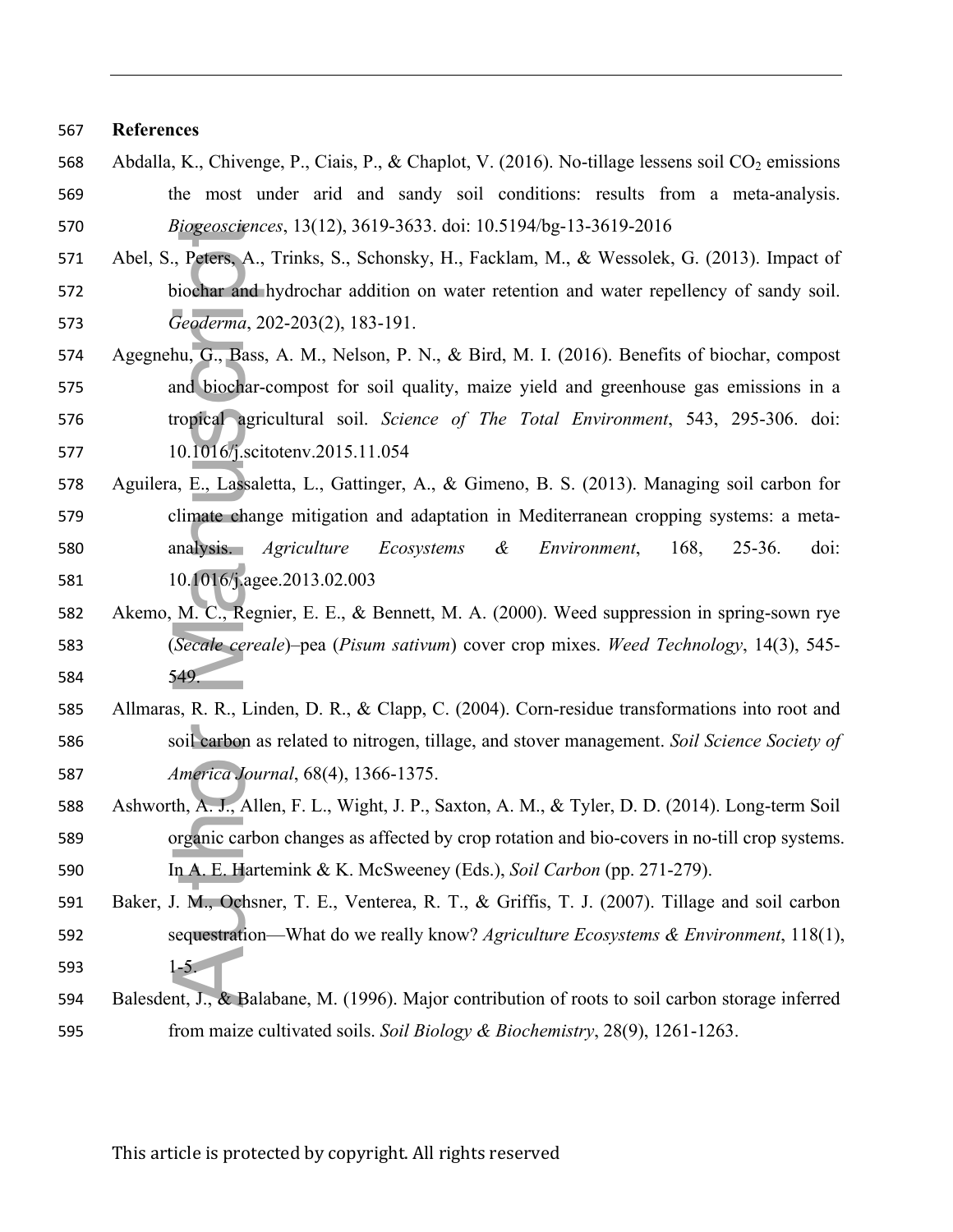- Balmford, A., Amano, T., Bartlett, H., Chadwick, D., Collins, A., Edwards, D., . . . Smith, P. (2018). The environmental costs and benefits of high-yield farming. *Nature Sustainability*, 1(9), 477.
- Bayer, C., Dieckow, J., Amado, T. J. C., Eltz, F. L. F., & Vieira, F. C. B. (2009). Cover crop effects increasing carbon storage in a subtropical no-till sandy Acrisol. *Communications in Soil Science and Plant Analysis*, 40(9-10), 1499-1511.
- Bebber, D. P., Watkinson, S. C., Boddy, L., & Darrah, P. R. (2011). Simulated nitrogen deposition affects wood decomposition by cord-forming fungi. *Oecologia*, 167(4), 1177- 1184.
- Benbi, D. K., & Senapati, N. (2010). Soil aggregation and carbon and nitrogen stabilization in relation to residue and manure application in rice–wheat systems in northwest India. *Nutrient Cycling in Agroecosystems*, 87(2), 233-247.
- Blanco-Canqui, H., Ferguson, R. B., Shapiro, C. A., Drijber, R. A., & Walters, D. T. (2014). Does inorganic nitrogen fertilization improve soil aggregation? Insights from two long- term tillage experiments. *Journal of Environmental Quality*, 43(3), 995-1003. doi: 10.2134/jeq2013.10.0431 Exercise Internation of the Southern 1880<br>600 effects increased and the Southern 1884. Nearbor 1884. Nearbor 1884. Nearbor 1884. Nearbor 1884. Nearbor 1886. Blanco-Canqui, H., 1896. Does increased and term tillage 10.2134/
- Blanco-Canqui, H., Holman, J. D., Schlegel, A. J., Tatarko, J., & Shaver, T. M. (2013). Replacing fallow with cover crops in a semiarid soil: effects on soil properties. *Soil Science Society of America Journal*, 77(3), 1026-1034. doi: 10.2136/sssaj2013.01.0006
- Blanco-Canqui, H., Mikha, M. M., Presley, D. R., & Claassen, M. M. (2011). Addition of cover crops enhances no-till potential for improving soil physical properties. *Soil Science Society of America Journal*, 75(4), 1471-1482. doi: 10.2136/sssaj2010.0430
- Box, J., & Ramsuer, E. (1993). Minirhizotron wheat root data: comparisons to soil core root data. *Agronomy Journal*, 85(5), 1058-1060.
- Briones, M. J. I., & Schmidt, O. (2017). Conventional tillage decreases the abundance and biomass of earthworms and alters their community structure in a global meta-analysis. *Global Change Biology*, 23(10), 4396-4419. doi: 10.1111/gcb.13744
- Cambardella, C., & Elliott, E. (1993). Carbon and nitrogen distribution in aggregates from cultivated and native grassland soils. *Soil Science Society of America Journal*, 57(4),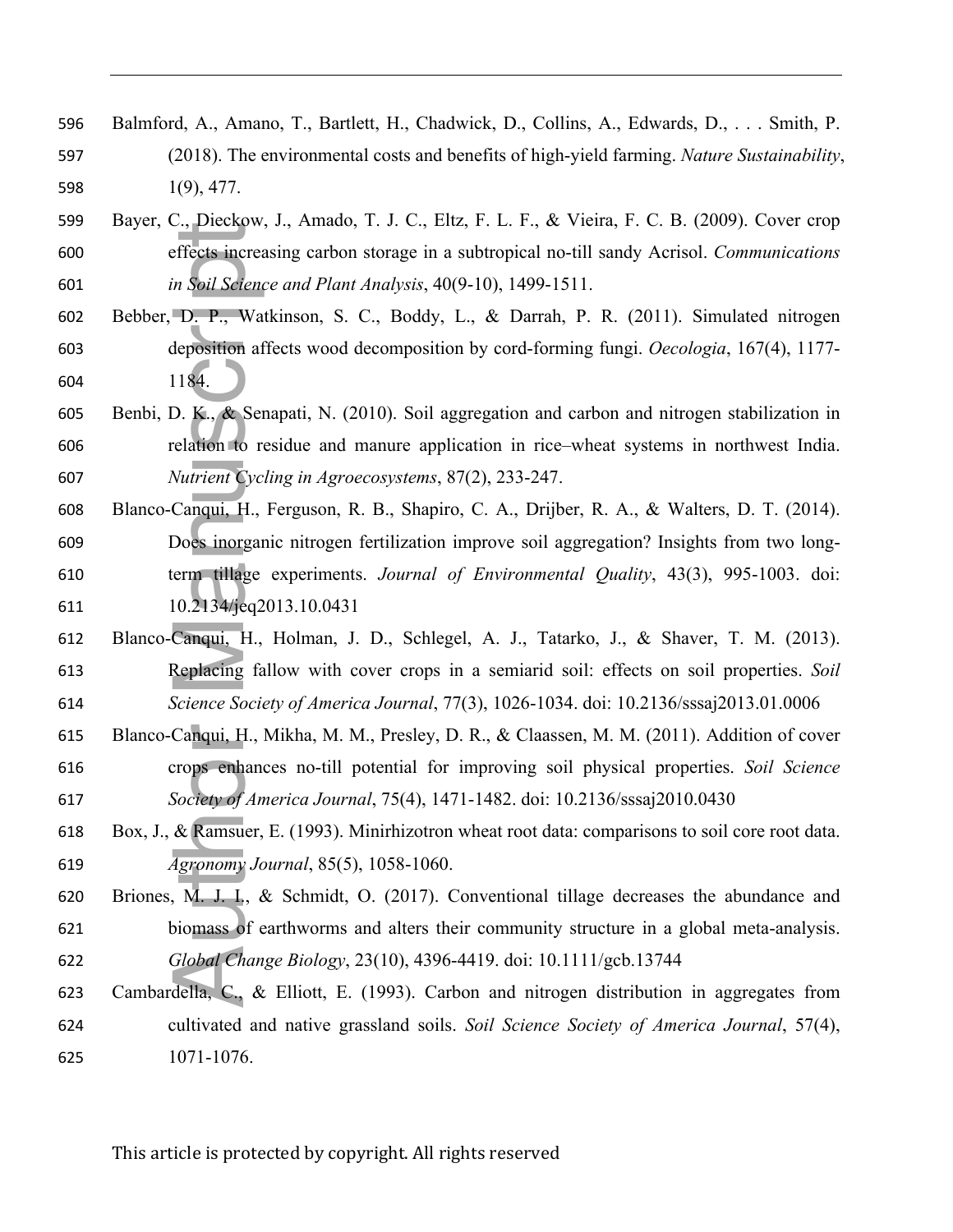- Campbell, B. M., Thornton, P., Zougmoré, R., Asten, P. V., & Lipper, L. (2014). Sustainable intensification: what is its role in climate smart agriculture? *Current Opinion in Environmental Sustainability*, 8(8), 39-43.
- Capowiez, Y., Cadoux, S., Bouchant, P., Ruy, S., Roger-Estrade, J., Richard, G., & Boizard, H. (2009). The effect of tillage type and cropping system on earthworm communities, macroporosity and water infiltration. *Soil & Tillage Research*, 105(2), 209-216.
- Castro, M. S., Steudler, P. A., Melillo, J. M., Aber, J. D., & Bowden, R. D. (1995). Factors controlling atmospheric methane consumption by temperate forest soils. *Global Biogeochemical Cycles*, 9(1), 1-10.
- Chan, K. Y. (2004). Impact of tillage practices and burrows of a native Australian anecic earthworm on soil hydrology. *Applied Soil Ecology*, 27(1), 89-96.
- Chen, H. Q., Marhan, S., Billen, N., & Stahr, K. (2009). Soil organic-carbon and total nitrogen stocks as affected by different land uses in Baden-Wurttemberg (southwest Germany). *Journal of Plant Nutrition and Soil Science*, 172(1), 32-42. doi: 10.1002/jpln.200700116
- Cheng, C. H., Lehmann, J., Thies, J. E., & Burton, S. D. (2008). Stability of black carbon in soils across a climatic gradient. *Journal of Geophysical Research Biogeosciences*, 113(G2), 50-55.
- Clark, K. M., Boardman, D. L., Staples, J. S., Easterby, S., Reinbott, T. M., Kremer, R. J., . . . Veum, K. S. (2017). Crop yield and soil organic carbon in conventional and no-till organic systems on a claypan soil. *Agronomy Journal*, 109(2), 588-599. doi: 10.2134/agronj2016.06.0367
- De Baets, S., Poesen, J., Meersmans, J., & Serlet, L. (2011). Cover crops and their erosion-reducing effects during concentrated flow erosion. *Catena*, 85(3), 237-244.
- Denef, K., Zotarelli, L., Boddey, R. M., & Six, J. (2007). Microaggregate-associated carbon as a diagnostic fraction for management-induced changes in soil organic carbon in two Oxisols. *Soil Biology & Biochemistry*, 39(5), 1165-1172. doi: 10.1016/j.soilbio.2006.12.024 665 **and Fertility of Solution**<br>650 **controlling** the effect of tillage type a<br>651 **macroporosity and water infiltration**. S<br>652 **Castro, M. S., Steudler, P. A., Melillo, J. N**<br>663 **controlling** atmospheric methanc *Biolog*
- Dominy, C., Haynes, R., & Van Antwerpen, R. (2002). Loss of soil organic matter and related soil properties under long-term sugarcane production on two contrasting soils. *Biology*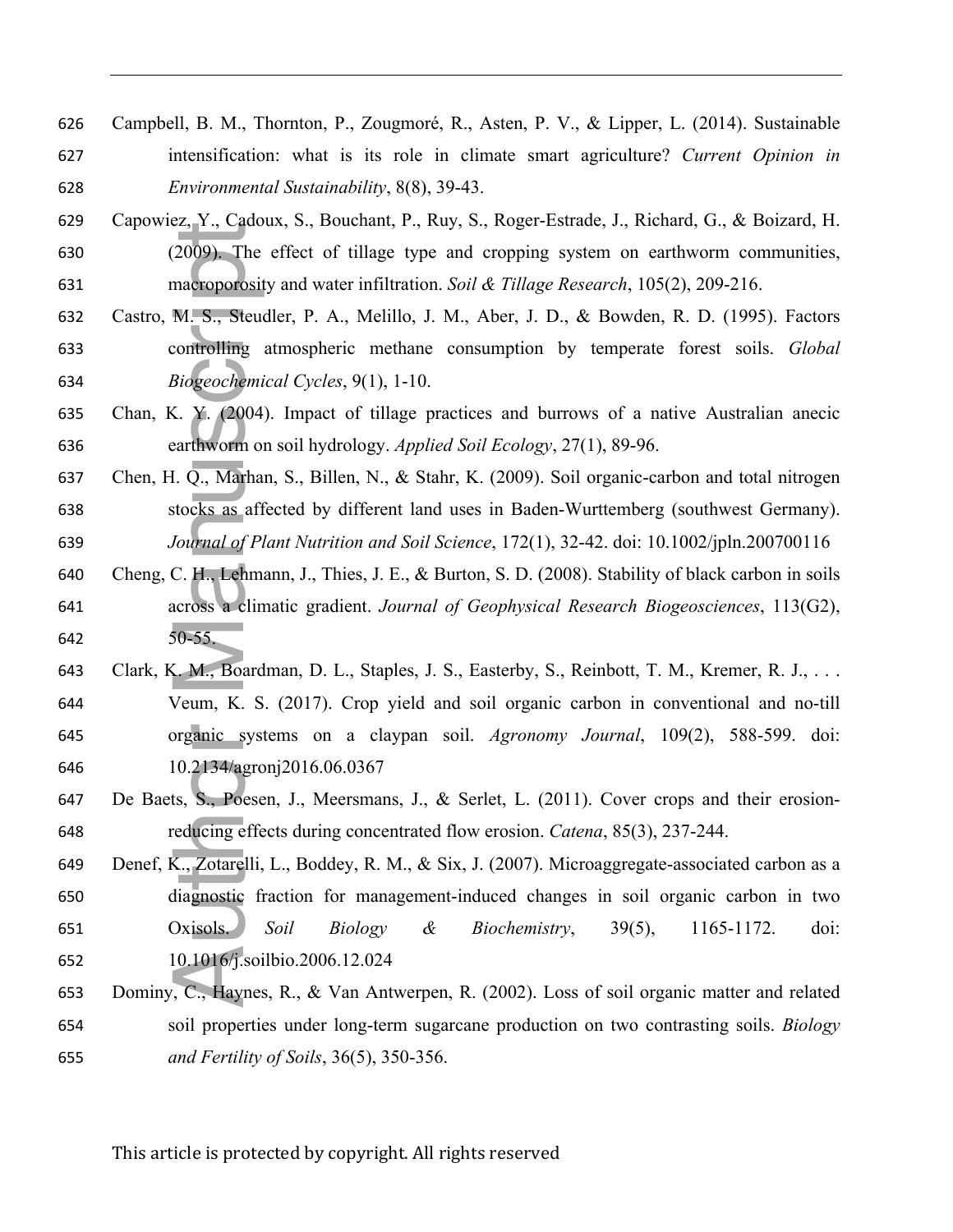- Doran, J., & Smith, M. (1987). Organic matter management and utilization of soil and fertilizer nutrients. *Soil fertility and organic matter as critical components of production systems*, 53-72.
- Du, Z. L., Angers, D. A., Ren, T. S., Zhang, Q. Z., & Li, G. C. (2017b). The effect of no-till on organic C storage in Chinese soils should not be overemphasized: a meta-analysis. *Agriculture Ecosystems & Environment*, 236, 1-11. doi: 10.1016/j.agee.2016.11.007
- Du, Z. L., Zhao, J. K., Wang, Y. D., & Zhang, Q. Z. (2017a). Biochar addition drives soil aggregation and carbon sequestration in aggregate fractions from an intensive agricultural system. *Journal of Soils and Sediments*, 17(3), 581-589. doi: 10.1007/s11368-015-1349-2
- Duong, T., Baumann, K., & Marschner, P. (2009). Frequent addition of wheat straw residues to soil enhances carbon mineralization rate. *Soil Biology & Biochemistry*, 41(7), 1475-1482.
- Duval, M. E., Galantini, J. A., Capurro, J. E., & Martinez, J. M. (2016). Winter cover crops in soybean monoculture: effects on soil organic carbon and its fractions. *Soil & Tillage Research*, 161, 95-105. doi: 10.1016/j.still.2016.04.006
- FAO. (2013). Climate-smart Agriculture: Sourcebook. Food and Agriculture Organization of the United Nations (FAO), Rome, Italy.
- Franzluebbers, A., Hons, F., & Zuberer, D. (1995). Tillage and crop effects on seasonal soil carbon and nitrogen dynamics. *Soil Science Society of America Journal*, 59(6), 1618- 1624.
- Fungo, B., Lehmann, J., Kalbitz, K., Thiongo, M., Okeyo, I., Tenywa, M., & Neufeldt, H. (2017). Aggregate size distribution in a biochar-amended tropical Ultisol under conventional hand-hoe tillage. *Soil & Tillage Research*, 165, 190-197. doi: 10.1016/j.still.2016.08.012
- Garcia, C., Nannipieri, P., & Hernandez, T. (2018). Chapter 9 The future of soil carbon. In C. Garcia, P. Nannipieri & T. Hernandez (Eds.), *The Future of Soil Carbon* (pp. 239-267): Academic Press.
- Gregorich, E., Liang, B., Ellert, B., & Drury, C. (1996). Fertilization effects on soil organic matter turnover and corn residue C storage. *Soil Science Society of America Journal*, 60(2), 472-476. 666<br>
666 *Agriculture Ecosystems & Environm*<br>
667 Du, Z. E., Zhao, J. K., Wang, Y. D., & :<br>
4griculture Ecosystems & Environm<br>
662 Du, Z. E., Zhao, J. K., Wang, Y. D., & :<br>
4gricom and carbon sequestration<br>
666 Duong, T.,
- Guggenberger, G., Frey, S. D., Six, J., Paustian, K., & Elliott, E. T. (1999). Bacterial and fungal cell-wall residues in conventional and no-tillage agroecosystems. *Soil Science Society of*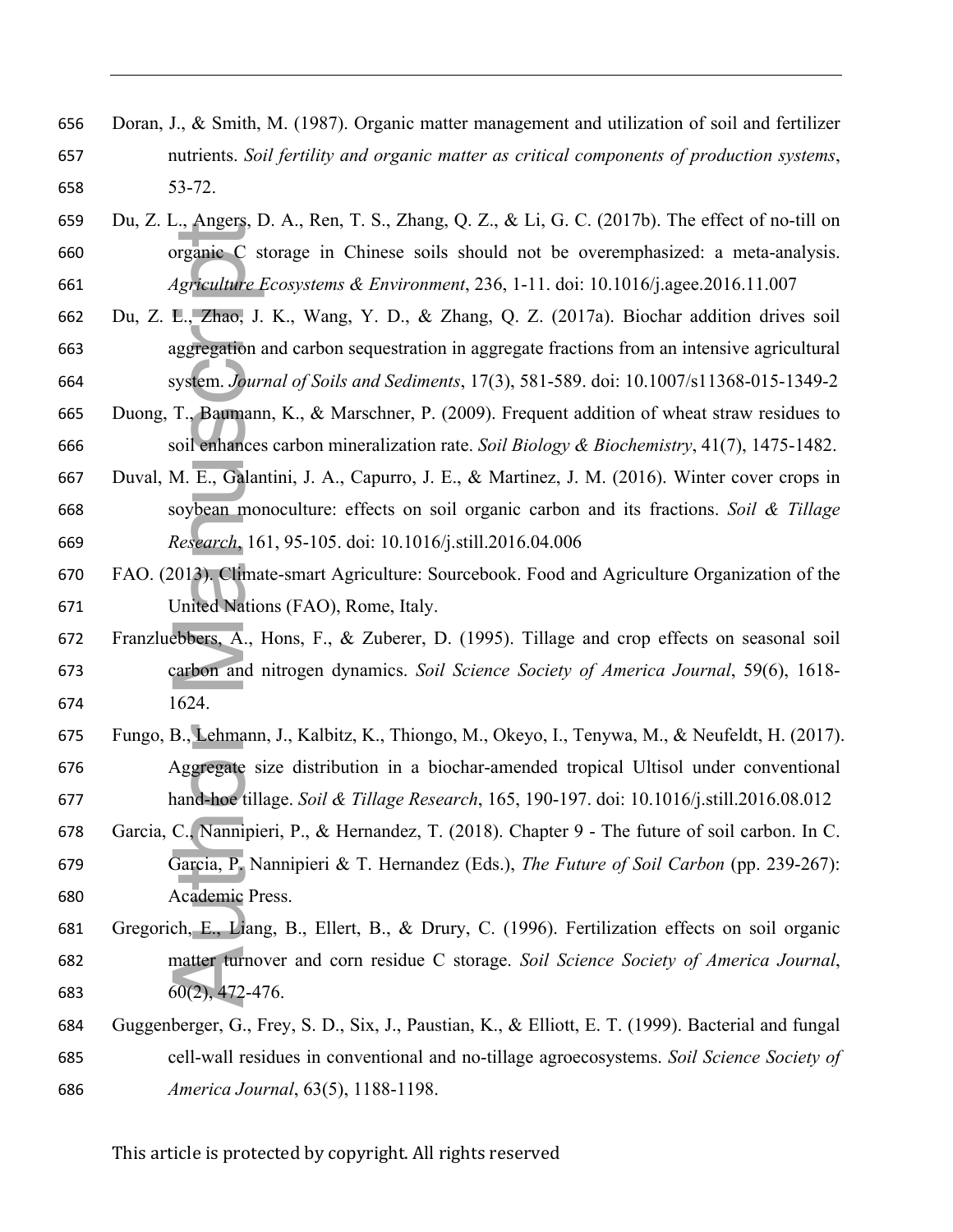- Hassink, J. (1997). The capacity of soils to preserve organic C and N by their association with clay and silt particles. *Plant and Soil*, 191(1), 77-87.
- Hedges, L. V., Gurevitch, J., & Curtis, P. S. (1999). The meta-analysis of response ratios in experimental ecology. *Ecology*, 80(4), 1150-1156.
- Higashi, T., Yunghui, M., Komatsuzaki, M., Miura, S., Hirata, T., Araki, H., . . . Ohta, H. (2014).
- Tillage and cover crop species affect soil organic carbon in Andosol, Kanto, Japan. *Soil & Tillage Research*, 138, 64-72. doi: 10.1016/j.still.2013.12.010
- Huang, Y., Ren, W., Wang, L., Hui, D., Grove, J. H., Yang, X., ... & Goff, B. (2018). Greenhouse gas emissions and crop yield in no-tillage systems: A meta-analysis. *Agriculture, Ecosystems & Environment*, 268, 144-153.
- Janssens, I., Dieleman, W., Luyssaert, S., Subke, J. A., Reichstein, M., Ceulemans, R., . . . Matteucci, G. (2010). Reduction of forest soil respiration in response to nitrogen deposition. *Nature Geoscience*, 3(5), 315.
- Jarecki, M. K., & Lal, R. (2003). Crop management for soil carbon sequestration. *Critical Reviews in Plant Sciences*, 22(6), 471-502. doi: 10.1080/07352680390253179
- Jiang, X., Cao, L., & Zhang, R. (2014). Changes of labile and recalcitrant carbon pools under nitrogen addition in a city lawn soil. *Journal of Soils and Sediments*, 14(3), 515-524.
- Jiang, X., Haddix, M. L., & Cotrufo, M. F. (2016). Interactions between biochar and soil organic carbon decomposition: effects of nitrogen and low molecular weight carbon compound addition. *Soil Biology and Biochemistry*, 100, 92-101.
- Jien, S. H., & Wang, C. S. (2013). Effects of biochar on soil properties and erosion potential in a highly weathered soil. *Catena*, 110(110), 225-233.
- Jobbágy, E. G., & Jackson, R. B. (2000). The vertical distribution of soil organic carbon and its relation to climate and vegetation. *Ecological Applications*, 10(2), 423-436.
- Karhu, K., Mattila, T., Bergström, I., & Regina, K. (2011). Biochar addition to agricultural soil increased CH4 uptake and water holding capacity - Results from a short-term pilot field study. *Agriculture Ecosystems & Environment*, 140(1-2), 309-313.
- Kemmitt, S. J., Wright, D., Goulding, K. W., & Jones, D. L. (2006). pH regulation of carbon and nitrogen dynamics in two agricultural soils. *Soil Biology and Biochemistry*, 38(5), 16 Bigashi, T., Yunghu<br>
1692 Tillage and C<br>
17 Fillage and C<br>
18 Fillage Re<br>
18 Grienhouse<br>
18 Grienhouse<br>
18 Grienhouse<br>
18 Grienhouse<br>
18 Agriculture, 18 Grienhouse<br>
18 Matteuce, C<br>
18 Matteuce, C<br>
18 Matteuce, C<br>
18 Mat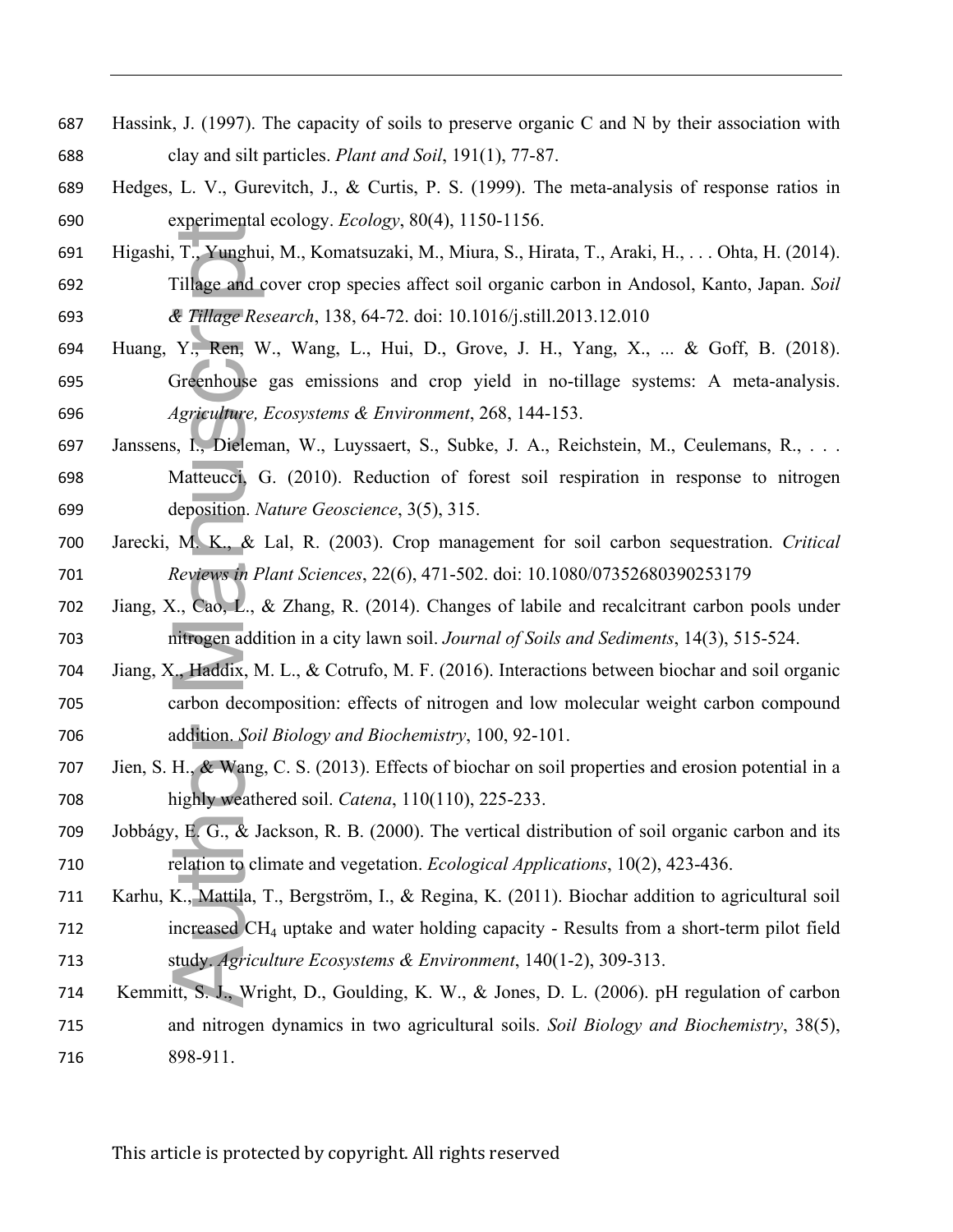- Kessel, C., Venterea, R., Six, J., Adviento-Borbe, M. A., Linquist, B., & Groenigen, K. J. (2013). 718 Climate, duration, and N placement determine  $N_2O$  emissions in reduced tillage systems: a meta-analysis. *Global Change Biology*, 19(1), 33-44.
- Koga, N., & Tsuji, H. (2009). Effects of reduced tillage, crop residue management and manure application practices on crop yields and soil carbon sequestration on an Andisol in northern Japan. *Soil Science & Plant Nutrition*, 55(4), 546-557.
- 723 Ladd, J. N., Foster, R. C., Nannipieri, P., & Oades, J. (1996). Soil structure and biological activity. *Soil Biochemistry*, 9, 23-78.
- Lal, R. (2004). Soil carbon sequestration to mitigate climate change. *Geoderma*, 123(1), 1-22.
- Lal, R. (2005). Soil erosion and carbon dynamics. *Soil & Tillage Research*, 81(2), 137-142.
- Lal, R. (2018). Digging deeper: A holistic perspective of factors affecting soil organic carbon sequestration in agroecosystems. *Global Change Biology*, 24(8):3285-3301. doi: 729 10.1111/gcb.14054
- Lavelle, P., Brussaard, L., & Hendrix, P. (1999). *Earthworm Management in Tropical Agroecosystems*. Biddles Ud, Guildford and King's Lynn, UK.
- Liang, A. Z., Zhang, X. P., Fang, H. J., Yang, X. M., & Drury, C. F. (2007). Short-term effects of tillage practices on organic carbon in clay loam soil of northeast China. *Pedosphere*, 17(5), 619-623. doi: 10.1016/s1002-0160(07)60073-3
- Liang, C., & Balser, T. C. (2012). Warming and nitrogen deposition lessen microbial residue contribution to soil carbon pool. *Nature Communications*, 3, 1222. doi: 10.1038/ncomms2224
- Lipper, L., Thornton, P., Campbell, B. M., Baedeker, T., Braimoh, A., Bwalya, M., . . . Henry, K. (2014). Climate-smart agriculture for food security. *Nature Climate Change*, 4(12), 1068–1072.
- Liu, E. K., Teclemariam, S. G., Yan, C. R., Yu, J. M., Gu, R. S., Liu, S., . . . Liu, Q. (2014). Long-term effects of no-tillage management practice on soil organic carbon and its fractions in the northern China. *Geoderma*, 213, 379-384. doi: 10.1016/j.geoderma.2013.08.021 **THE CONSTRANT CONSTRANT CONSTRANT CONSTRANT CONSTRANT CONSTRANT CONSTRANT CONSTRANT CONSTRANT CONSTRANT CONSTRANT CONSTRANT CONSTRANT CONSTRANT CONSTRANT CONSTRANT CONSTRANT CONSTRANT CONSTRANT CONSTRANT CONSTRANT CONSTR**
- Liu, S. W., Zhang, Y. J., Zong, Y. J., Hu, Z. Q., Wu, S., Zhou, J., . . . Zou, J. W. (2016).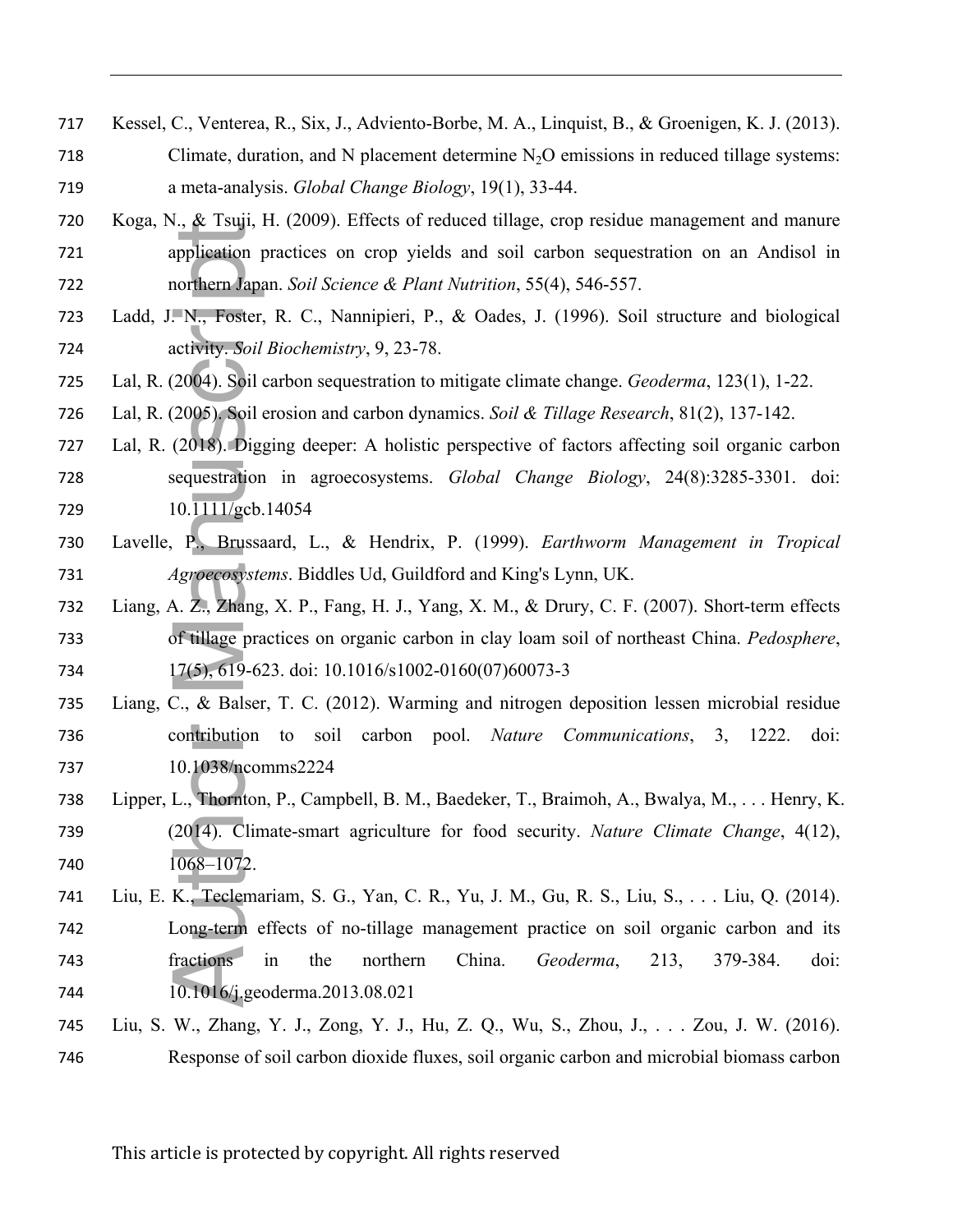- to biochar amendment: a meta-analysis. *Global Change Biology Bioenergy*, 8(2), 392- 406. doi: 10.1111/gcbb.12265
- Llorach-Massana, P., Lopez-Capel, E., Peña, J., Rieradevall, J., Montero, J. I., & Puy, N. (2017). Technical feasibility and carbon footprint of biochar co-production with tomato plant residue. *Waste Management*, 67, 121-130.
- Lorenz, K., & Lal, R. (2016). Soil organic carbon: an appropriate indicator to monitor trends of land and soil degradation within the SDG framework. Dessau-Roßlau, Germany.
- Luo, Z., Feng, W., Luo, Y., Baldock, J., & Wang, E. (2017). Soil organic carbon dynamics 755 jointly controlled by climate, carbon inputs, soil properties and soil carbon fractions. *Global Change Biology*, 23(10), 4430-4439. doi: 10.1111/gcb.13767
- Luo, Z. K., Wang, E. L., & Sun, O. J. (2010). Can no-tillage stimulate carbon sequestration in agricultural soils? A meta-analysis of paired experiments. *Agriculture Ecosystems & Environment*, 139(1-2), 224-231. doi: 10.1016/j.agee.2010.08.006
- Manna, M. C., Swarup, A., Wanjari, R. H., Ravankar, H. N., Mishra, B., Saha, M. N., . . . Sarap, P. A. (2005). Long-term effect of fertilizer and manure application on soil organic carbon storage, soil quality and yield sustainability under sub-humid and semi-arid tropical India. *Field Crops Research*, 93(2-3), 264-280. doi: 10.1016/j.fcr.2004.10.006 1761<br>
1761 **Cance Waste Management**, 67, 121-13<br>
1761 **Corenz, K., & Lal**, R. (2016). Soil organic carbo<br>
1764 Luo, Z., Feng, W., Luo, Y., Baldock, J., & Windows 1765<br>
1860 *Global Change Biology*, 23(10), 4430-44<br>
1767 Lu
- Martin, M. P., Wattenbach, M., Smith, P., & Meersmans, J. (2011). Spatial distribution of soil organic carbon stocks in France. *Biogeosciences*, 8(5), 1053-1065.
- Matovic, D. (2011). Biochar as a viable carbon sequestration option: Global and Canadian perspective. *Energy*, 36(4).
- McVay, K., Radcliffe, D., & Hargrove, W. (1989). Winter legume effects on soil properties and nitrogen fertilizer requirements. *Soil Science Society of America Journal*, 53(6), 1856- 1862.
- Meersmans, J., Martin, M. P., De Ridder, F., Lacarce, E., Wetterlind, J., De Baets, S., . . . Bispo, A. (2012). A novel soil organic C model using climate, soil type and management data at the national scale in France. *Agronomy for Sustainable Development*, 32(4), 873-888.
- Meersmans, J., Van, W. B., Goidts, E., Van, M. M., De, B. S., & De, R. F. (2011). Spatial analysis of soil organic carbon evolution in Belgian croplands and grasslands, 1960-2006.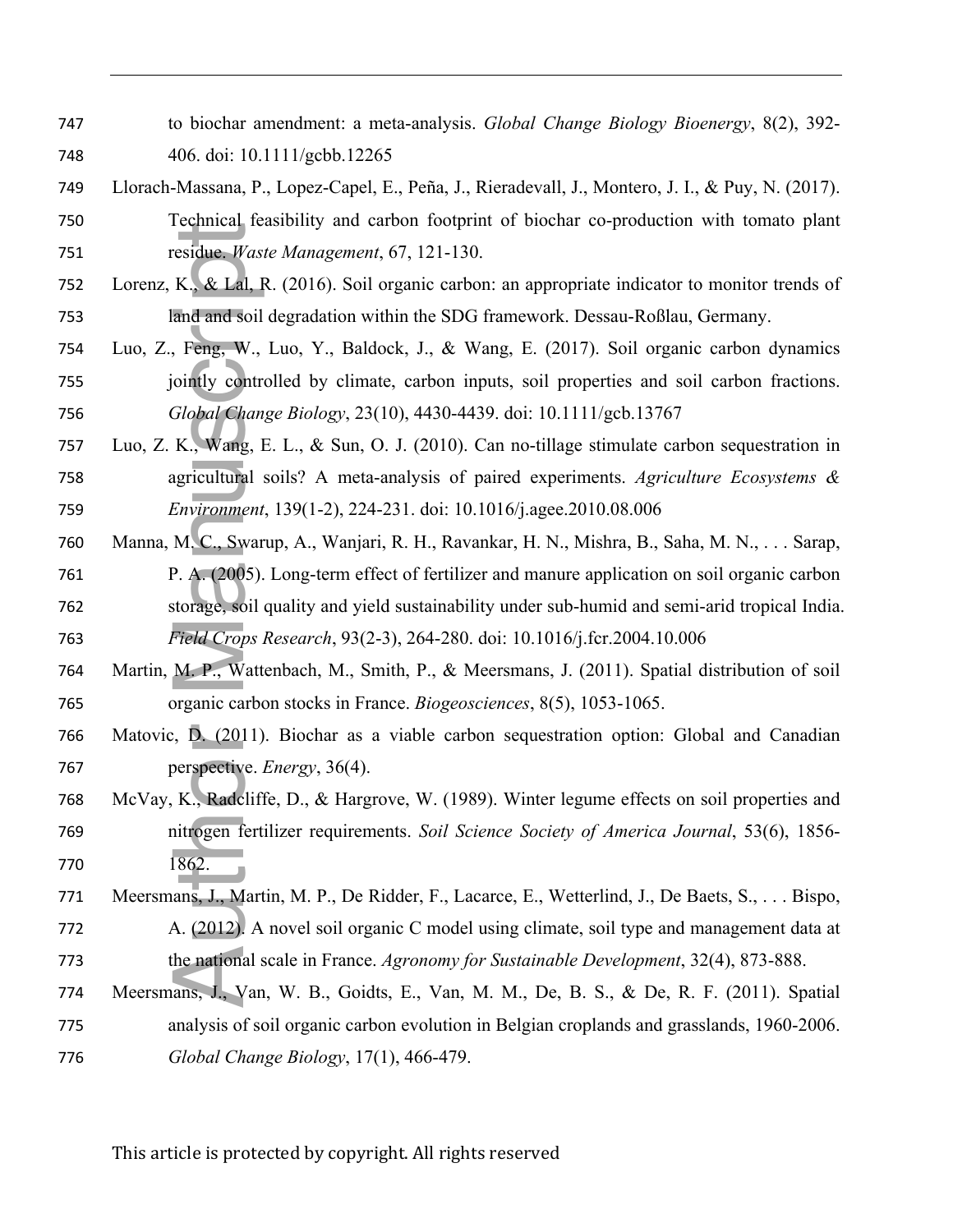- Meyer, S., Genesio, L., Vogel, I., Schmidt, H.-P., Soja, G., Someus, E., . . . Glaser, B. (2017). Biochar standardization and legislation harmonization. *Journal of Environmental Engineering and Landscape Management*, 25(2), 175-191.
- Mikha, M. M., & Rice, C. W. (2004). Tillage and manure effects on soil and aggregate-associated carbon and nitrogen. *Soil Science Society of America Journal*, 68(3), 809-816.
- Molina, L. G., Moreno Pérez, E. D. C., & Pérez, A. B. (2017). Simulation of soil organic carbon changes in Vertisols under conservation tillage using the RothC model. *Scientia Agricola*, 74(3), 235-241.
- Moreno, F., Murillo, J., Pelegrín, F., & Girón, I. (2006). Long-term impact of conservation 786 tillage on stratification ratio of soil organic carbon and loss of total and active  $CaCO<sub>3</sub>$ . *Soil & Tillage Research*, 85(1), 86-93.
- Motavalli, P., Palm, C., Parton, W., Elliott, E., & Frey, S. (1995). Soil pH and organic C dynamics in tropical forest soils: evidence from laboratory and simulation studies. *Soil Biology and Biochemistry*, 27(12), 1589-1599.
- Mukherjee, A., & Lal, R. (2014). The biochar dilemma. *Soil Research*, 52(3), 217-230.
- Mulvaney, R., Khan, S., & Ellsworth, T. (2009). Synthetic nitrogen fertilizers deplete soil nitrogen: a global dilemma for sustainable cereal production. *Journal of Environmental Quality*, 38(6), 2295-2314.
- Nash, P. R., Gollany, H. T., Liebig, M. A., Halvorson, J. J., Archer, D. W., & Tanaka, D. L. (2018). Simulated soil organic carbon responses to crop rotation, tillage, and climate change in North Dakota. *Journal of Environmental Quality*, 47(4), 654-662.
- Paustian, K., Lehmann, J., Ogle, S., Reay, D., Robertson, G. P., & Smith, P. (2016). Climate-smart soils. *Nature*, 532(7597), 49-57.
- 800 Pietri, J. A., & Brookes, P. (2009). Substrate inputs and pH as factors controlling microbial biomass, activity and community structure in an arable soil. *Soil Biology and Biochemistry*, 41(7), 1396-1405.
- Plaza-Bonilla, D., Cantero-Martinez, C., & Alvaro-Fuentes, J. (2010). Tillage effects on soil aggregation and soil organic carbon profile distribution under Mediterranean semi-arid conditions. *Soil Use and Management*, 26(4), 465-474. doi: 10.1111/j.1475- 181 associated carbon a<br>
182 Molina, L. G., Moreno Pér<br>
183 changes in Vertisol<br>
184 74(3), 235-241.<br>
185 Moreno, F., Murillo, J., I<br>
186 tillage on stratifica<br>
187 Soil & Tillage Rese<br>
188 Motavalli, P., Palm, C., 1<br>
189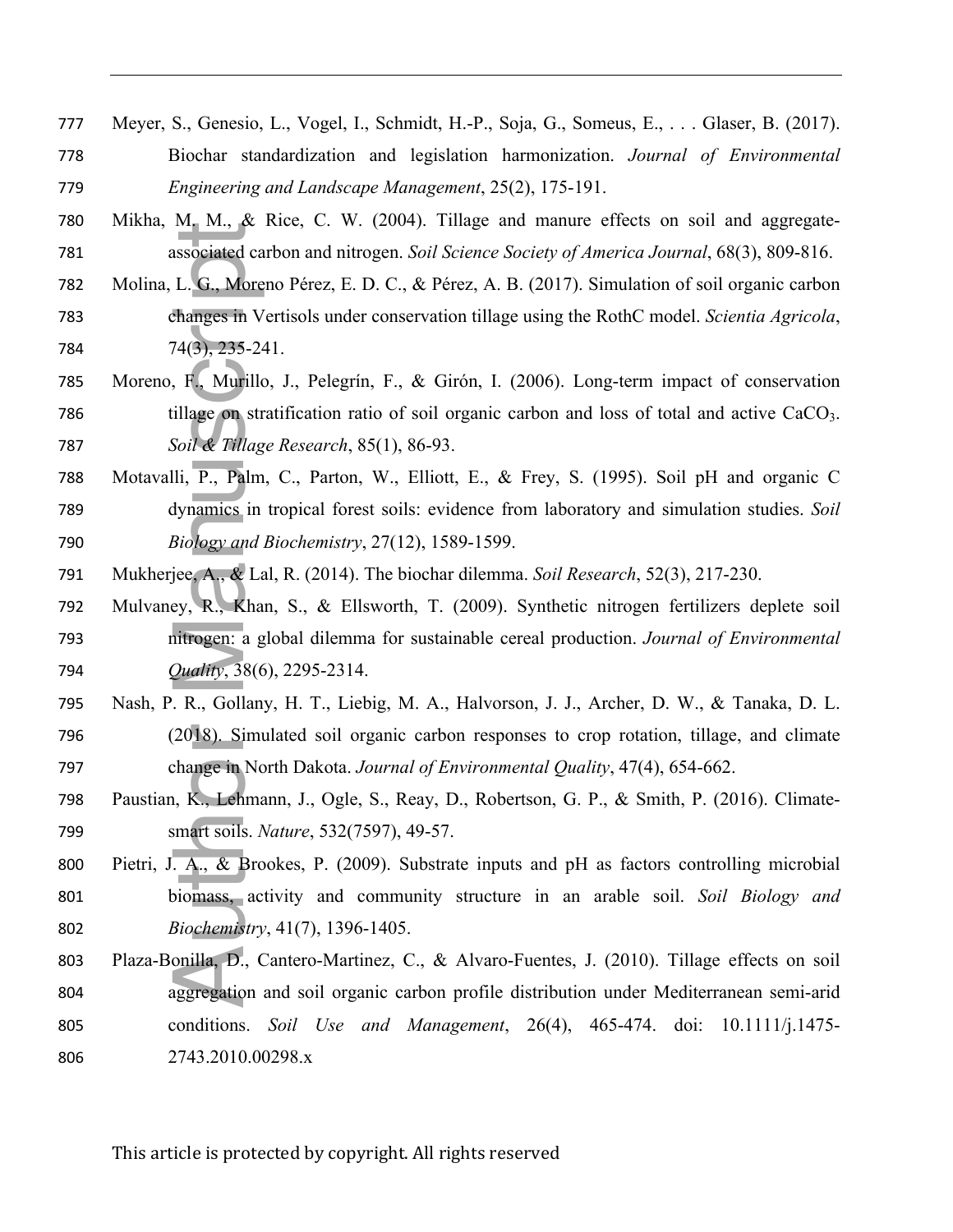- Poeplau, C., & Don, A. (2015). Carbon sequestration in agricultural soils via cultivation of cover crops—a meta-analysis. *Agriculture, Ecosystems & Environment*, 200, 33-41. doi: 10.1016/j.agee.2014.10.024
- Powlson, D. S., Riche, A. B., Coleman, K., Glendining, M. J., & Whitmore, A. P. (2008). Carbon sequestration in European soils through straw incorporation: limitations and alternatives. *Waste Management*, 28(4), 741-746.
- Pregitzer, K. S., Burton, A. J., Zak, D. R., & Talhelm, A. F. (2008). Simulated chronic nitrogen deposition increases carbon storage in Northern Temperate forests. *Global Change Biology*, 14(1), 142-153.
- Ren, W., Tian, H., Tao, B., Huang, Y., & Pan, S. (2012). China's crop productivity and soil carbon storage as influenced by multifactor global change. *Global Change Biology*, 18(9), 2945-2957.
- Ren W. (2018) Towards an Integrated Agroecosystem Modeling Approach for Climate-Smart Agricultural Management. In: Wendroth, O., R.J. Lascano, and L. Ma (Eds.) Bridging among disciplines by synthesizing soil and plant processes. *Advances in Agricultural Systems Modeling*, Volume 8: 127-144, ASA, CSSA, SSSA, Madison, WI 53711-5801, USA. 831 Carbon sequestration in European soils through straw incorpora<br>
812 Carbon sequestration in European soils through straw incorpora<br>
813 Pregitzer, K. S., Hutton, A. J., Zak, D. R., & Talhelm, A. F. (2008). Simulate<br>
81
- Rothstein, H. R., Sutton, A. J., & Borenstein, M. (Eds.) (2006). *Publication Bias in Meta-Analysis: Prevention, Assessment and Adjustments*. John Wiley & Sons.
- Rusco, E., Jones, R., & Bidoglio, G. (2001). Organic matter in the soils of Europe: Present status and future trends. European Soil Bureau, Soil and Waste Unit, Institute for Environment and Sustainability, JRC Ispra Institute, Joint Research Centre European Commission, Italy.
- 830 Sainju, U., Singh, B., & Whitehead, W. (2002). Long-term effects of tillage, cover crops, and nitrogen fertilization on organic carbon and nitrogen concentrations in sandy loam soils in Georgia, USA. *Soil & Tillage Research*, 63(3), 167-179.
- 833 Sainju, U., Whitehead, W., & Singh, B. (2003). Cover crops and nitrogen fertilization effects on soil aggregation and carbon and nitrogen pools. *Canadian Journal of Soil Science*, 83(2), 155-165.
- Sainju, U. M., Singh, B. P., & Whitehead, W. F. (1998). Cover crop root distribution and its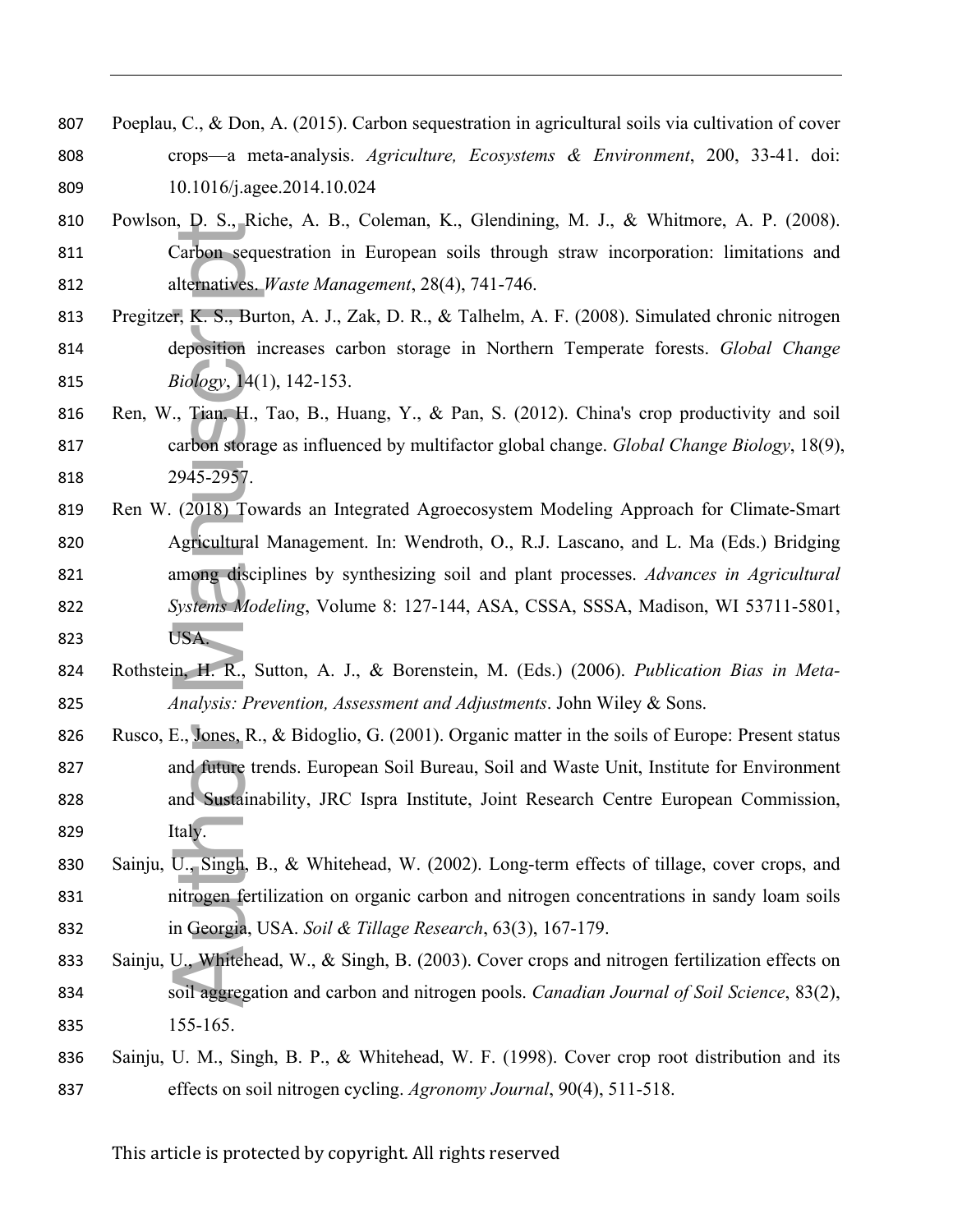- 838 Sainju, U. M., Singh, B. P., Whitehead, W. F., & Wang, S. (2006). Carbon supply and storage in tilled and nontilled soils as influenced by cover crops and nitrogen fertilization. *Journal of Environmental Quality*, 35(4), 1507-1517. doi: 10.2134/jeq2005.0189
- Salinas-Garcia, J., Hons, F., & Matocha, J. (1997). Long-term effects of tillage and fertilization on soil organic matter dynamics. *Soil Science Society of America Journal*, 61(1), 152-159.
- Searchinger, T. D., Wirsenius, S., Beringer, T., & Dumas, P. (2018). Assessing the efficiency of changes in land use for mitigating climate change. *Nature*, 564(7735), 249.
- Shi, J., Luo, Y. Q., Fan, Z., & Ping, H. (2010). The relationship between invasive alien species and main climatic zones. *Biodiversity & Conservation*, 19(9), 2485-2500.
- Shipitalo, M. J., Edwards, W. M., Dick, W. A., & Owens, L. B. (1990). Initial storm effects on macropore transport of surface-applied chemicals in no-till soil. *Soil Science Society of America Journal*, 54(6), 1530-1536.
- Six, J., Conant, R., Paul, E. A., & Paustian, K. (2002). Stabilization mechanisms of soil organic matter: implications for C-saturation of soils. *Plant and Soil*, 241(2), 155-176.
- Six, J., Elliott, E. T., & Paustian, K. (2000). Soil macroaggregate turnover and microaggregate formation: a mechanism for C sequestration under no-tillage agriculture. *Soil Biology & Biochemistry*, 32(14), 2099-2103.
- Six, J., Ogle, S. M., Conant, R. T., Mosier, A. R., & Paustian, K. (2004). The potential to mitigate global warming with no-tillage management is only realized when practised in the long term. *Global Change Biology*, 10(2), 155-160.
- Spokas, K., Koskinen, W., Baker, J., & Reicosky, D. (2009). Impacts of woodchip biochar additions on greenhouse gas production and sorption/degradation of two herbicides in a Minnesota soil. *Chemosphere*, 77(4), 574-581. **Consults Agroecosystems**, Soli Science Society on Soli Science Society on Soli Science Society on Starting S. Soli Science Society Agroecosys Readmann Chinatter dynamics, Soli Science Society Canger, T., & Dumas, P. c
- Spokas, K. A., & Reicosky, D. C. (2009). Impacts of sixteen different biochars on soil greenhouse gas production. *Annals of Environmental Science*, 3, 179-193.
- Stronkhorst, L., & Venter, A. (2008). Investigating the soil organic carbon status in South African soils and the relationship between soil organic carbon and other soil chemical properties. ARC-ISCW Report No. Agricultural Research Council, Pretoria.
- Swanepoel, C. M., Laan, M. V. D., Weepener, H. L., Preez, C. C. D., & Annandale, J. G. (2016). Review and meta-analysis of organic matter in cultivated soils in southern Africa.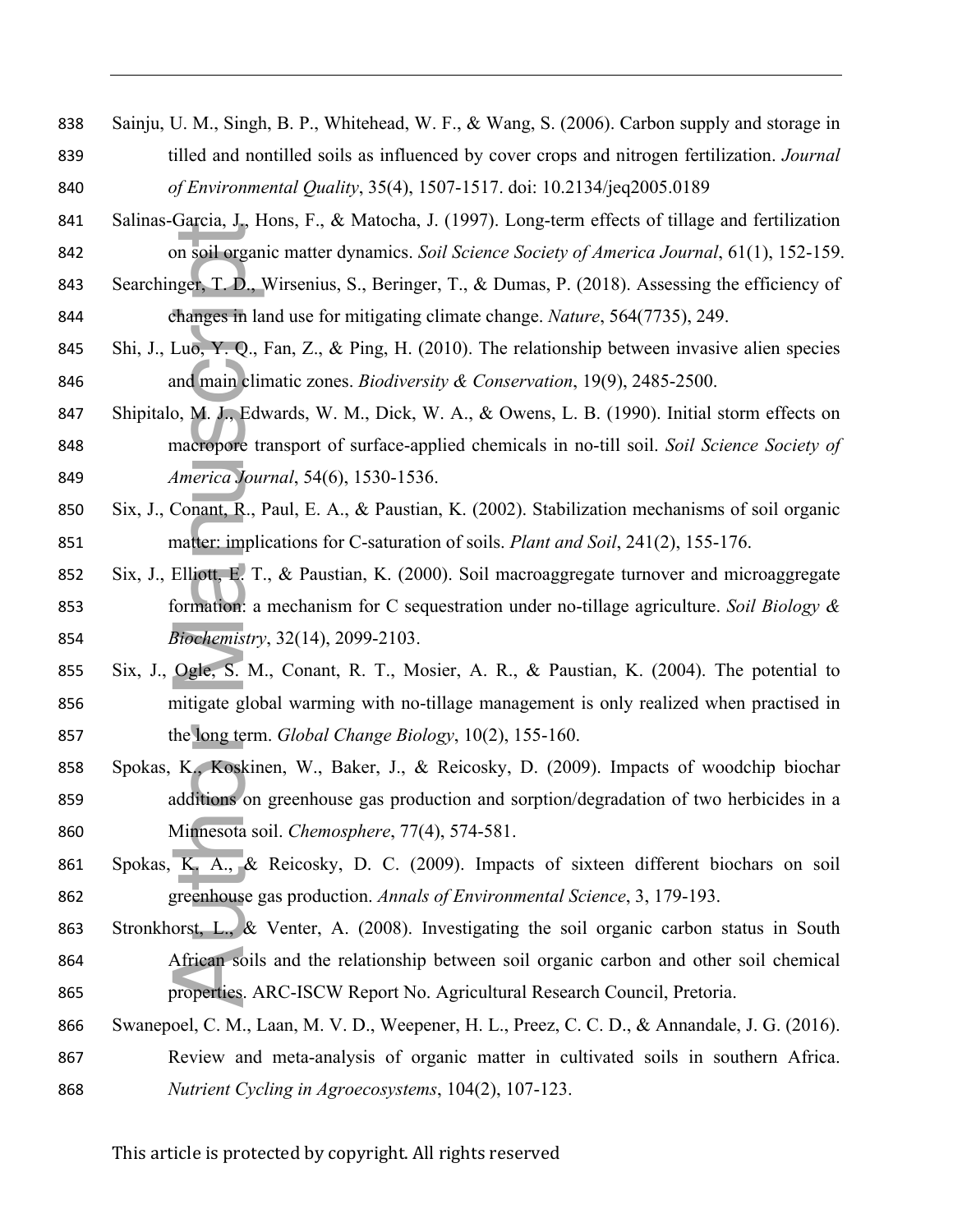- Thomsen, I. K., & Christensen, B. T. (2004). Yields of wheat and soil carbon and nitrogen contents following long-term incorporation of barley straw and ryegrass catch crops. *Soil Use and Management*, 20(4), 432-438.
- Tian, G., Kang, B. T., Kolawole, G. O., Idinoba, P., & Salako, F. K. (2005). Long-term effects of fallow systems and lengths on crop production and soil fertility maintenance in West Africa. *Nutrient Cycling in Agroecosystems*, 71(2), 139-150.
- Tondoh, J. E., Ouédraogo, I., Bayala, J., Tamene, L., Sila, A., Vågen, T. G., & Kalinganiré, A. (2016). Soil organic carbon stocks in semi-arid West African drylands: implications for climate change adaptation and mitigation. *Soil,* Copernicus GmbH, 1-41 p.
- UNEP. (1997). World Atlas of Desertification, 2nd edn (eds Middleton N, Thomas D), Edward Arnold, London.
- 880 Unger, P. W. (1997). Management-induced aggregation and organic carbon concentrations in the surface layer of a Torrertic Paleustoll. *Soil & Tillage Research*, 42(3), 185-208.
- Van Bergen, P. F., Nott, C. J., Bull, I. D., Poulton, P. R., & Evershed, R. P. (1998). Organic geochemical studies of soils from the Rothamsted Classical Experiments—IV. Preliminary results from a study of the effect of soil pH on organic matter decay. *Organic Geochemistry*, 29(5–7), 1779-1795. 1887<br>
899 **The Total Environment** Cycling in Agroecosys<br>
899 **Form Africa** *Nutrient Cycling in Agroecosys***<br>
899 <b>Tondoh, J. E., Ouédraogo**, I., Bayala, J., Tam<br>
897 (2016) Soil organic carbon stocks in<br>
1877 UNEP. (1997) W
- Van Eerd, L. L., Congreves, k. A., Hayes, A., Verhallen, A., & Hooker, D. C. (2014). Long-term tillage and crop rotation effects on soil quality, organic carbon, and total nitrogen. *Canadian Journal of Soil Science*, 94(3), 303-315.
- Vieira, F. C. B., Bayer, C., Zanatta, J. A., Mielniczuk, J., & Six, J. (2009). Building up organic matter in a subtropical Paleudult under legume cover-crop-based rotations. *Soil Science Society of America Journal*, 73(5), 1699-1706. doi: 10.2136/sssaj2008.0241
- Virto, I., Barré, P., Burlot, A., & Chenu, C. (2012). Carbon input differences as the main factor explaining the variability in soil organic C storage in no-tilled compared to inversion tilled agrosystems. *Biogeochemistry*, 108(1-3), 17-26.
- Wang, J., Xiong, Z., & Kuzyakov, Y. (2016). Biochar stability in soil: meta-analysis of decomposition and priming effects. *Global Change Biology Bioenergy*, 8(3), 512-523.
- 897 Wang, X., Butterly, C. R., Baldock, J. A., & Tang, C. (2017). Long-term stabilization of crop residues and soil organic carbon affected by residue quality and initial soil pH. *Science of*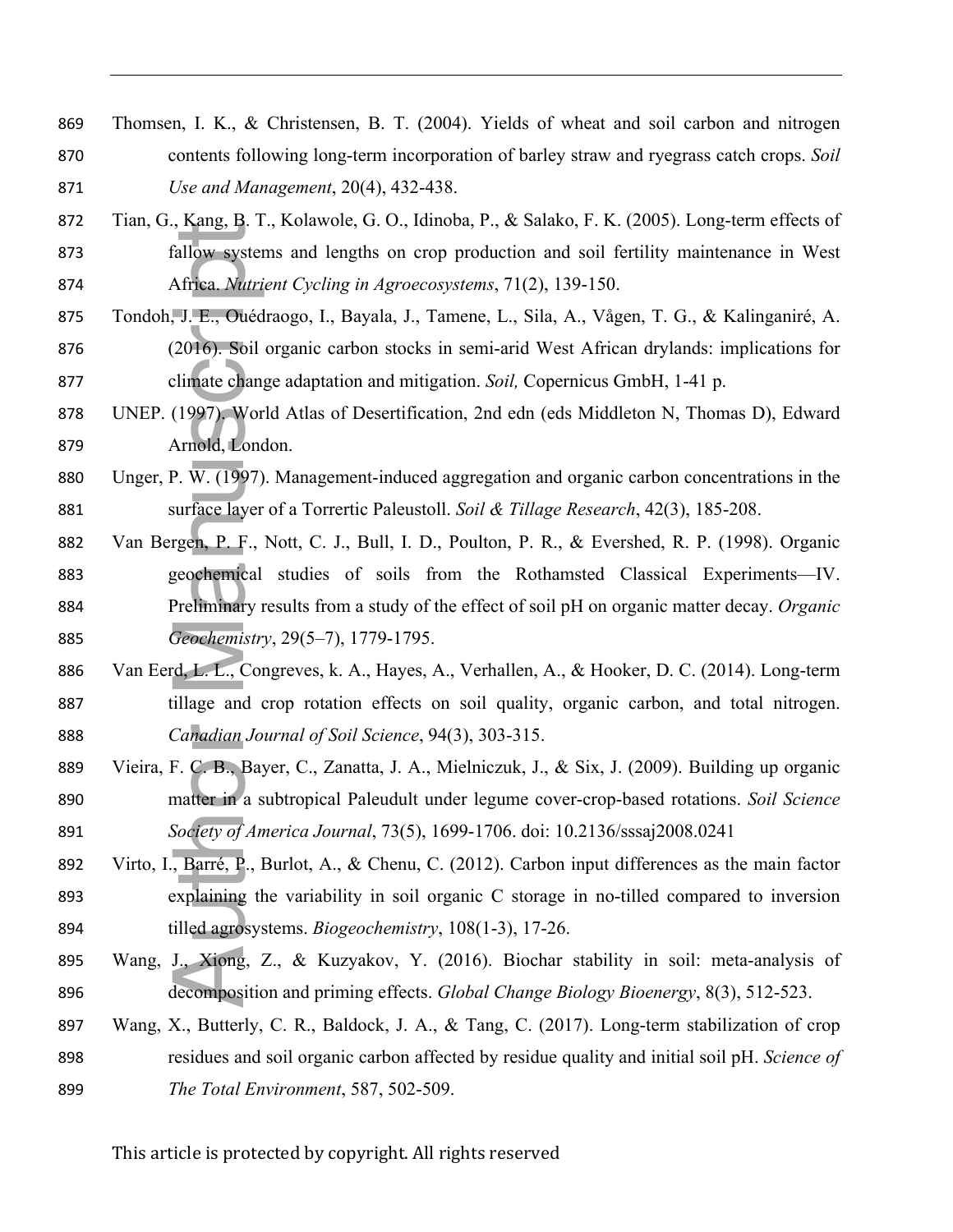- Weng, Z., Van Zwieten, L., Singh, B. P., Tavakkoli, E., Joseph, S., Macdonald, L. M., . . . Cowie, A. (2017). Biochar built soil carbon over a decade by stabilizing rhizodeposits. *Nature Climate Change*, 7(5), 371-376. doi: 10.1038/nclimate3276
- West, T. O., & Post, W. M. (2002). Soil organic carbon sequestration rates by tillage and crop rotation. *Soil Science Society of America Journal*, 66(6), 1930-1946.
- Wiesmeier, M., Poeplau, C., Sierra, C. A., Maier, H., Frühauf, C., Hübner, R., . . . Hangen, E. 906 (2016). Projected loss of soil organic carbon in temperate agricultural soils in the  $21<sup>st</sup>$ century: effects of climate change and carbon input trends. *Scientific Reports*, 6, 32525.
- Willett, V. B., Reynolds, B. A., Stevens, P. A., Ormerod, S. J., & Jones, D. L. (2004). Dissolved organic nitrogen regulation in freshwaters. *Journal of Environmental Quality*, 33(1), 201- 209.
- 911 Wilson, H. M., & Alkaisi, M. M. (2008). Crop rotation and nitrogen fertilization effect on soil 912 CO<sub>2</sub> emissions in central Iowa. *Applied Soil Ecology*, 39(3), 264-270.
- Zhang, A., Bian, R., Pan, G., Cui, L., Hussain, Q., Li, L., . . . Han, X. (2012). Effects of biochar amendment on soil quality, crop yield and greenhouse gas emission in a Chinese rice paddy: a field study of 2 consecutive rice growing cycles. *Field Crops Research*, 127, 153-160. 994<br>
919 Wilson, F. P. Stern, C. A., Maia<br>
1906 Wilsonere, M., Poeplau, C., Sierra, C. A., Maia<br>
(2016). Projected loss of soil organic executive effects of climate change and can<br>
908 Willett, V. B., Reynolds, B. A., Stev
- Zhao, X., Liu, S. L., Pu, C., Zhang, X. Q., Xue, J. F., Ren, Y. X., . . . Zhang, H. L. (2017). Crop yields under no-till farming in China: A meta-analysis. *European Journal of Agronomy*,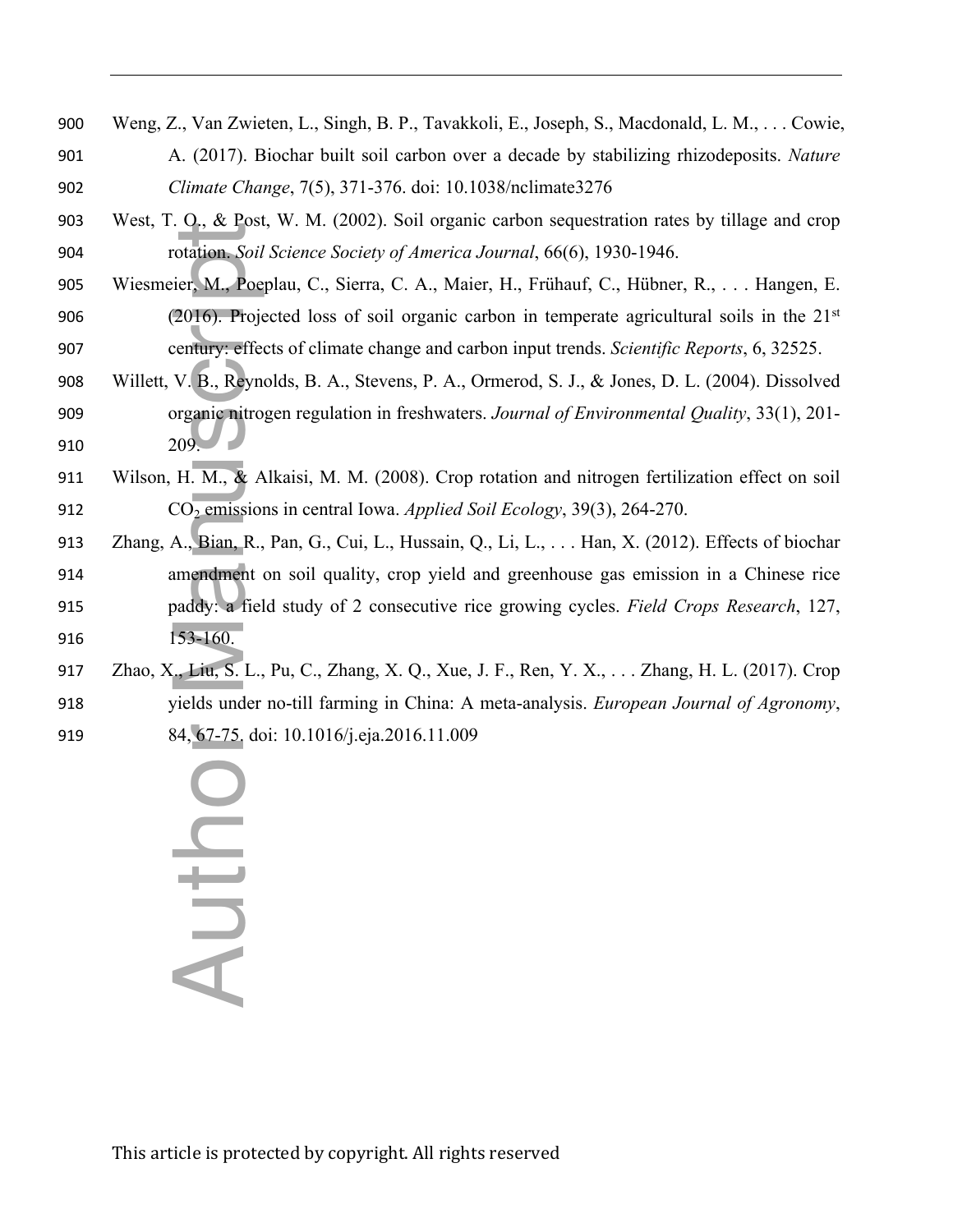|                   | Variables                                                                                                                                                                                                   | No-till                |            | Reduced tillage |          | Cover crop             |            | Biochar        |          |  |
|-------------------|-------------------------------------------------------------------------------------------------------------------------------------------------------------------------------------------------------------|------------------------|------------|-----------------|----------|------------------------|------------|----------------|----------|--|
|                   |                                                                                                                                                                                                             | $\mathrm{d}\mathbf{f}$ | $Q_M$      | df              | $Q_M$    | $\mathrm{d}\mathrm{f}$ | $Q_M$      | df             | $Q_M$    |  |
|                   | Duration                                                                                                                                                                                                    | $\overline{2}$         | 12.14**    | $\overline{2}$  | 13.69**  | $\overline{2}$         | $26.19***$ | $\mathbf{1}$   | 0.04     |  |
|                   | Aridity index                                                                                                                                                                                               | $\mathbf{1}$           | 0.13       | $\mathbf{1}$    | 10.99*** | $\mathbf{1}$           | 0.04       | $\mathbf{1}$   | $5.73*$  |  |
|                   | Mean annual air<br>temperature                                                                                                                                                                              | $\mathbf{1}$           | $16.32***$ | $\mathbf{1}$    | 0.47     | $\mathbf{1}$           | 55.99***   | $\mathbf{1}$   | $6.48*$  |  |
|                   | Soil texture                                                                                                                                                                                                | 5                      | 20.98***   | 5               | 32.15*** | $\overline{4}$         | 3.58       | 5              | 9.65     |  |
|                   | Soil depth                                                                                                                                                                                                  | 3                      | 210.69***  | 3               | 73.38*** | $\overline{2}$         | 17.38***   |                |          |  |
|                   | Soil pH                                                                                                                                                                                                     | $\overline{2}$         | 9.8**      | $\overline{2}$  | 3.52     | $\overline{2}$         | $9.05*$    | $\overline{2}$ | 28.64*** |  |
|                   | Residue                                                                                                                                                                                                     | $\mathbf{1}$           | $6.56*$    | $\mathbf{1}$    | 0.04     | $\mathbf{1}$           | $4.07*$    |                |          |  |
|                   | Nitrogen                                                                                                                                                                                                    |                        | 7.62       |                 | $11.43*$ | $\overline{2}$         |            |                |          |  |
|                   | fertilization                                                                                                                                                                                               | $\overline{3}$         |            | 3               |          |                        | 0.89       | $\overline{2}$ | $7.22*$  |  |
|                   | Irrigation                                                                                                                                                                                                  | 1                      | $9.61**$   | $\mathbf{1}$    | 0.92     | $\mathbf{1}$           | 0.16       | $\mathbf{1}$   | 1.7      |  |
|                   | Crop rotation                                                                                                                                                                                               | $\mathbf{1}$           | 1.72       | $\mathbf{1}$    | 0.26     | $\mathbf{1}$           | 19.43***   | $\mathbf{1}$   | $4.53*$  |  |
| 923<br>924<br>925 | Statistical significance of $Q_M$ : * $P < 0.05$ ; ** $P < 0.01$ ; *** $P < 0.001$ .<br><b>Figure captions</b><br>Figure 1. Relationship between climate-smart management practices and soil processes. "+" |                        |            |                 |          |                        |            |                |          |  |
| 926               | means a positive feedback or promotion effect; "-" means a negative feedback or inhibition                                                                                                                  |                        |            |                 |          |                        |            |                |          |  |
| 927               | function; and "?" means the effect is unclear. Blue, black, and red show the effect of cover crops,                                                                                                         |                        |            |                 |          |                        |            |                |          |  |
| 928               | conservation tillage, and biochar on the soil environment, processes, and pools, respectively.                                                                                                              |                        |            |                 |          |                        |            |                |          |  |
| 929               | SOC: soil organic carbon.                                                                                                                                                                                   |                        |            |                 |          |                        |            |                |          |  |
| 930               | Figure 2. Comparison of climate-smart management vs. their controls for the entire dataset. The                                                                                                             |                        |            |                 |          |                        |            |                |          |  |
| 931               | number in parentheses represents the number of observations. Error bars represent 95%                                                                                                                       |                        |            |                 |          |                        |            |                |          |  |
| 932               | confidence intervals. SOC: soil organic carbon; NT: no-till; RT: reduced tillage.                                                                                                                           |                        |            |                 |          |                        |            |                |          |  |
| 933               | Figure 3. Comparison of climate-smart management vs. their controls for subcategories of                                                                                                                    |                        |            |                 |          |                        |            |                |          |  |
| 934               | climate zone (a: the climate zones were divided by aridity index; b: the climate zones were                                                                                                                 |                        |            |                 |          |                        |            |                |          |  |

921 **Table 1**. Between-group variability  $(Q_M)$  of the variables controlling the effects of climate-smart 922 agriculture management practices on soil organic carbon.

### 924 **Figure captions**

This article is protected by copyright. All rights reserved

920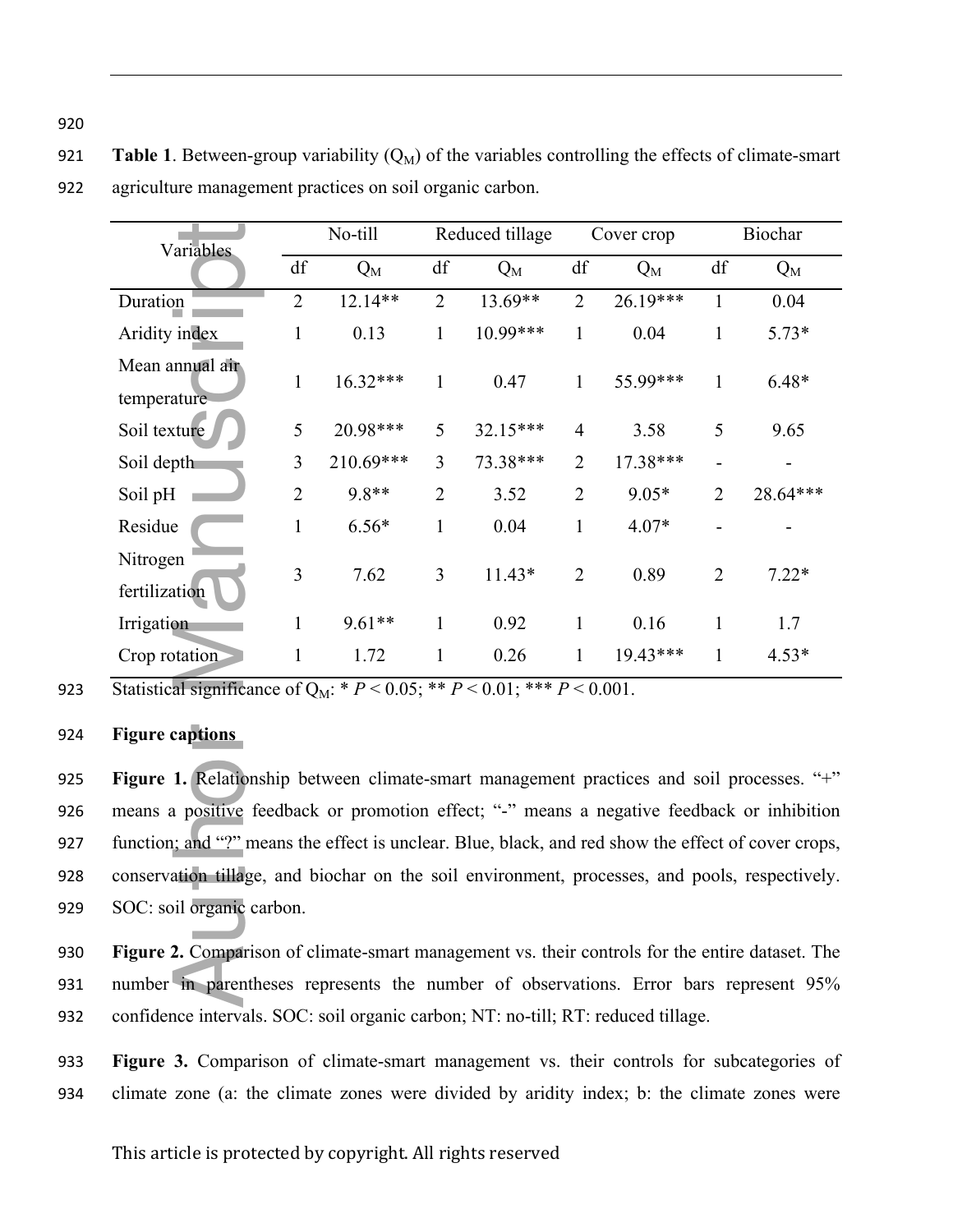divided by mean annual air temperature). The number in parentheses represents the number of observations. Error bars represent 95% confidence intervals. SOC: soil organic carbon; NT: no-till; RT: reduced tillage.

 **Figure 4.** Comparison of climate-smart management vs. their controls for subcategories of soil textures. The number in parentheses represents the number of observations. Error bars represent 95% confidence intervals. SOC: soil organic carbon; NT: no-till; RT: reduced tillage.

 **Figure 5.** Comparison of climate-smart management vs. their controls for subcategories of soil depth. The number in parentheses represents the number of observations. Error bars represent 95% confidence intervals. SOC: soil organic carbon; NT: no-till; RT: reduced tillage. The average depths of each categorical group were presented in supplementary files (Table S4-S7).

 **Figure 6.** Comparison of climate-smart management vs. their controls for subcategories of soil pH. The number in parentheses represents the number of observations. Error bars represent 95% confidence intervals. SOC: soil organic carbon; NT: no-till; RT: reduced tillage.

 **Figure 7.** Comparison of climate-smart management vs. their controls for subcategories of experiment duration. The number in parentheses represents the number of observations. Error bars represent 95% confidence intervals. SOC: soil organic carbon; NT: no-till; RT: reduced 951 tillage.

 **Figure 8.** Comparison of climate-smart management vs. their controls for subcategories of crop residues. The number in parentheses represents the number of observations. Error bars represent 95% confidence intervals. SOC: soil organic carbon; NT: no-till; RT: reduced tillage.

 **Figure 9.** Comparison of climate-smart management vs. their controls for subcategories of nitrogen fertilizer use. The number in parentheses represents the number of observations. Error bars represent 95% confidence intervals. Low, medium, and high levels of nitrogen fertilizer use 958 represent 1-100, 101-200, and >200 kg N ha<sup>-1</sup>, respectively. SOC: soil organic carbon; NT: no- till; RT: reduced tillage. Figure 4. Complision of climate-smart management vs. their controls for subcategories of soil<br>1993 textures The marculates in parentheses represents the number of observations. Error bars represent<br>1994 West confide

**Figure 10.** Comparison of climate-smart management vs. their controls for subcategories of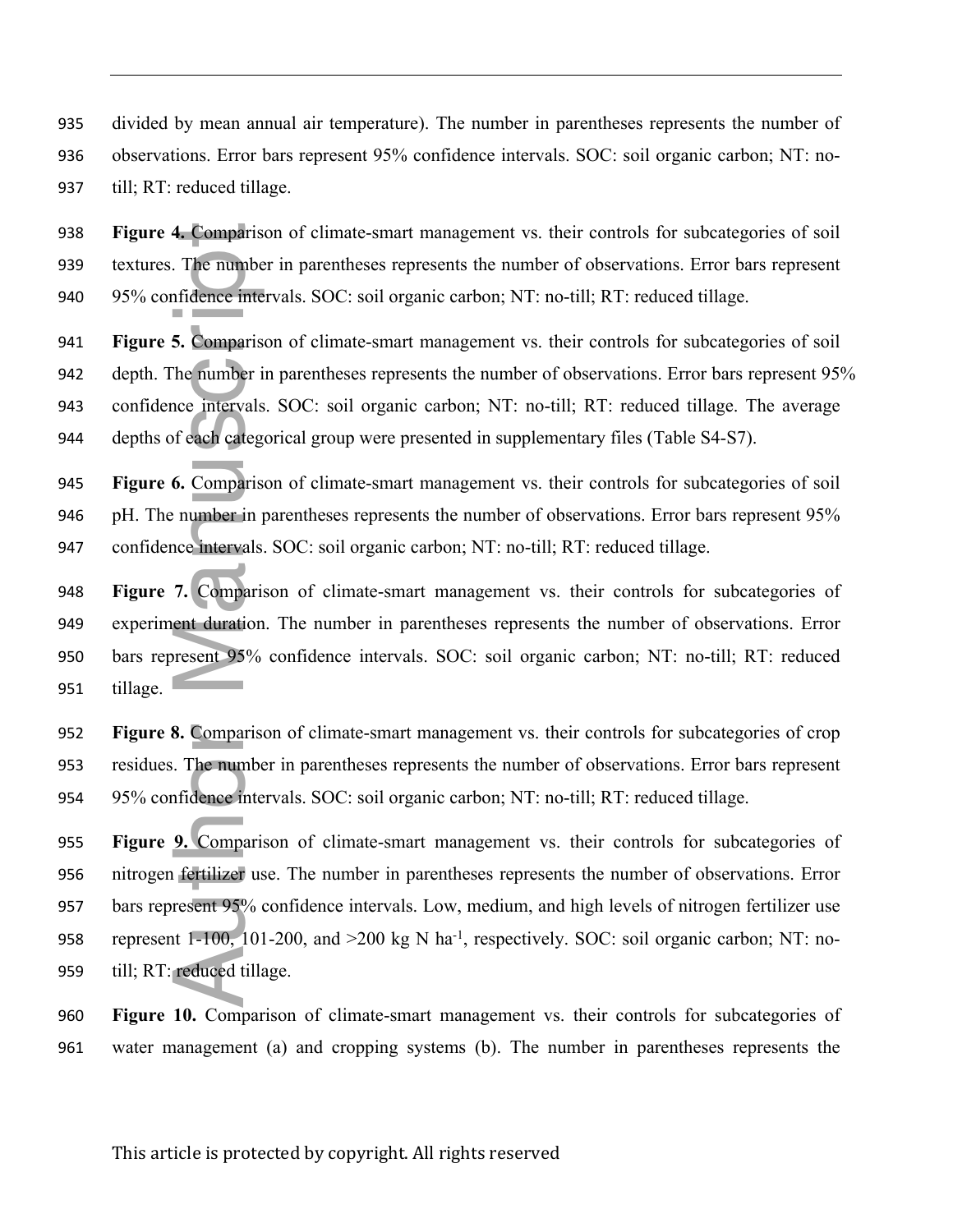962 number of observations. Error bars represent 95% confidence intervals. SOC: soil organic carbon; 963 NT: no-till; RT: reduced tillage.

 **Figure 11.** The effect size of combined conservation tillage and cover crops for different subcategories. The number in parentheses represents the number of observations. Error bars represent 95% confidence intervals. The vertical solid line represents 11%, which is the theoretical sum of the effect sizes of conservation tillage and cover crops. SOC: soil organic

968 carbon.

Buries. The Contract of the S5% contract of the S5% contract of the S5% contract of the S5% contract of the S5% contract of the S5% contract of the S5% contract of the S5% contract of the S5% contract of the S5% contract o DSUNBN **NOL HUY**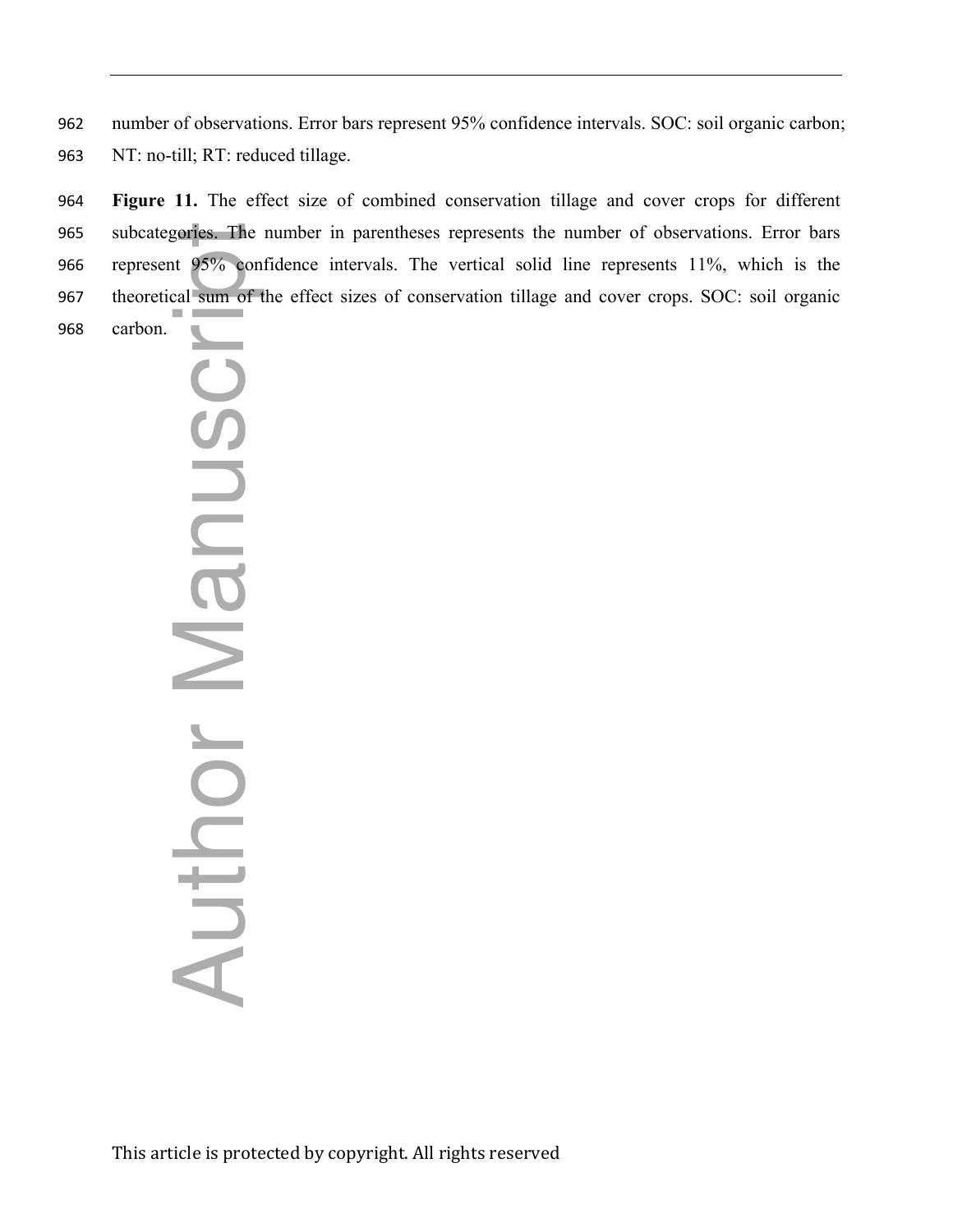

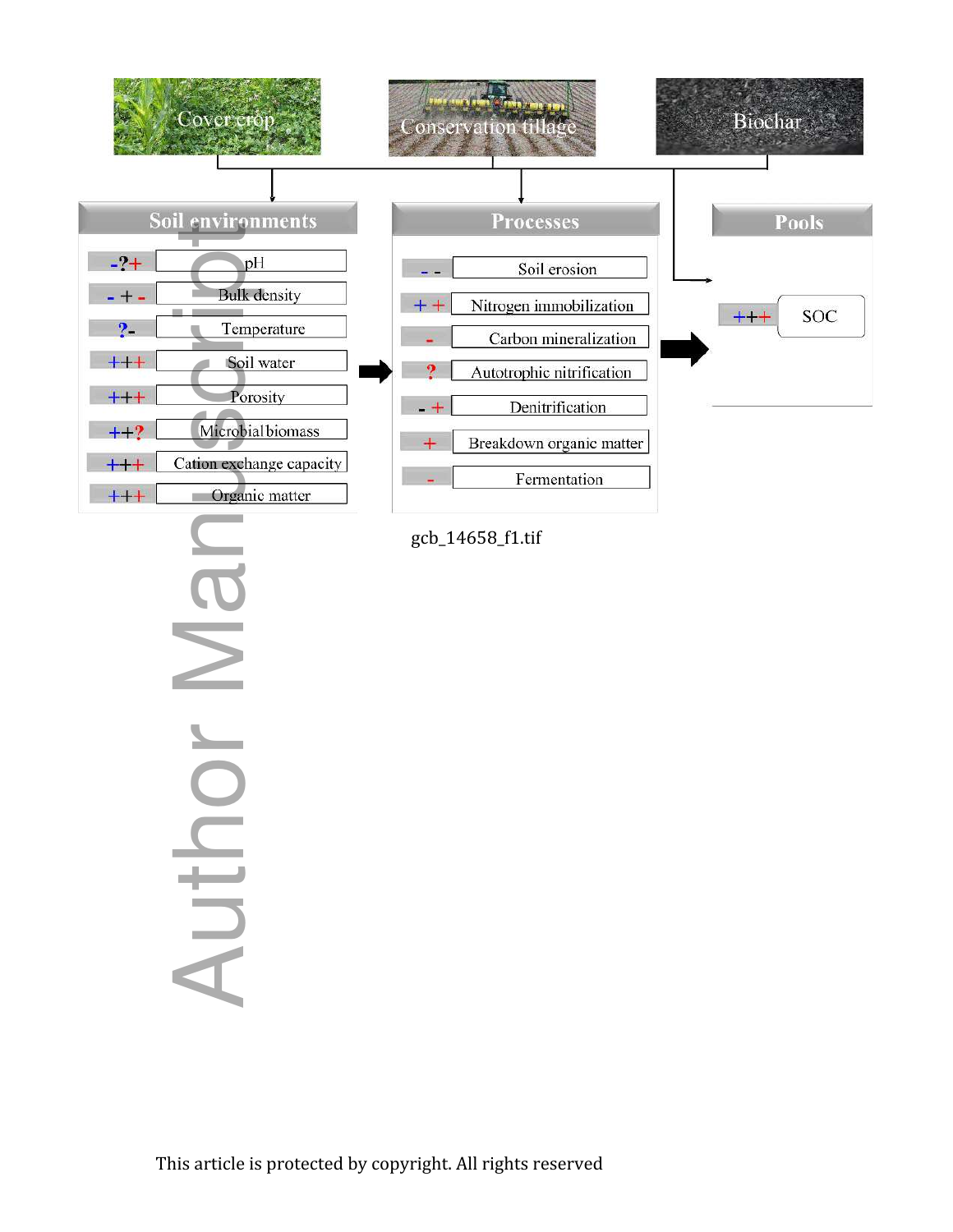| Conservation tillage (2180)                                 |                          | NT (1712)                                     |          |  |  |  |
|-------------------------------------------------------------|--------------------------|-----------------------------------------------|----------|--|--|--|
|                                                             |                          | RT (468)                                      |          |  |  |  |
| Cover crop (648)                                            | $\overline{\phantom{a}}$ | $\theta$<br>10<br>5<br>Mean effect on SOC (%) |          |  |  |  |
| Biochar (222)                                               |                          |                                               |          |  |  |  |
|                                                             | $\boldsymbol{0}$<br>10   | 20<br>30                                      | 40<br>50 |  |  |  |
|                                                             | Mean effect on SOC (%)   |                                               |          |  |  |  |
|                                                             | gcb_14658_f2.tif         |                                               |          |  |  |  |
|                                                             |                          |                                               |          |  |  |  |
|                                                             |                          |                                               |          |  |  |  |
|                                                             |                          |                                               |          |  |  |  |
|                                                             |                          |                                               |          |  |  |  |
| $\overline{\phantom{0}}$                                    |                          |                                               |          |  |  |  |
|                                                             |                          |                                               |          |  |  |  |
|                                                             |                          |                                               |          |  |  |  |
|                                                             |                          |                                               |          |  |  |  |
|                                                             |                          |                                               |          |  |  |  |
|                                                             |                          |                                               |          |  |  |  |
|                                                             |                          |                                               |          |  |  |  |
|                                                             |                          |                                               |          |  |  |  |
| $\Box$                                                      |                          |                                               |          |  |  |  |
| ╒                                                           |                          |                                               |          |  |  |  |
|                                                             |                          |                                               |          |  |  |  |
| AU                                                          |                          |                                               |          |  |  |  |
|                                                             |                          |                                               |          |  |  |  |
|                                                             |                          |                                               |          |  |  |  |
|                                                             |                          |                                               |          |  |  |  |
|                                                             |                          |                                               |          |  |  |  |
|                                                             |                          |                                               |          |  |  |  |
| This article is protected by copyright. All rights reserved |                          |                                               |          |  |  |  |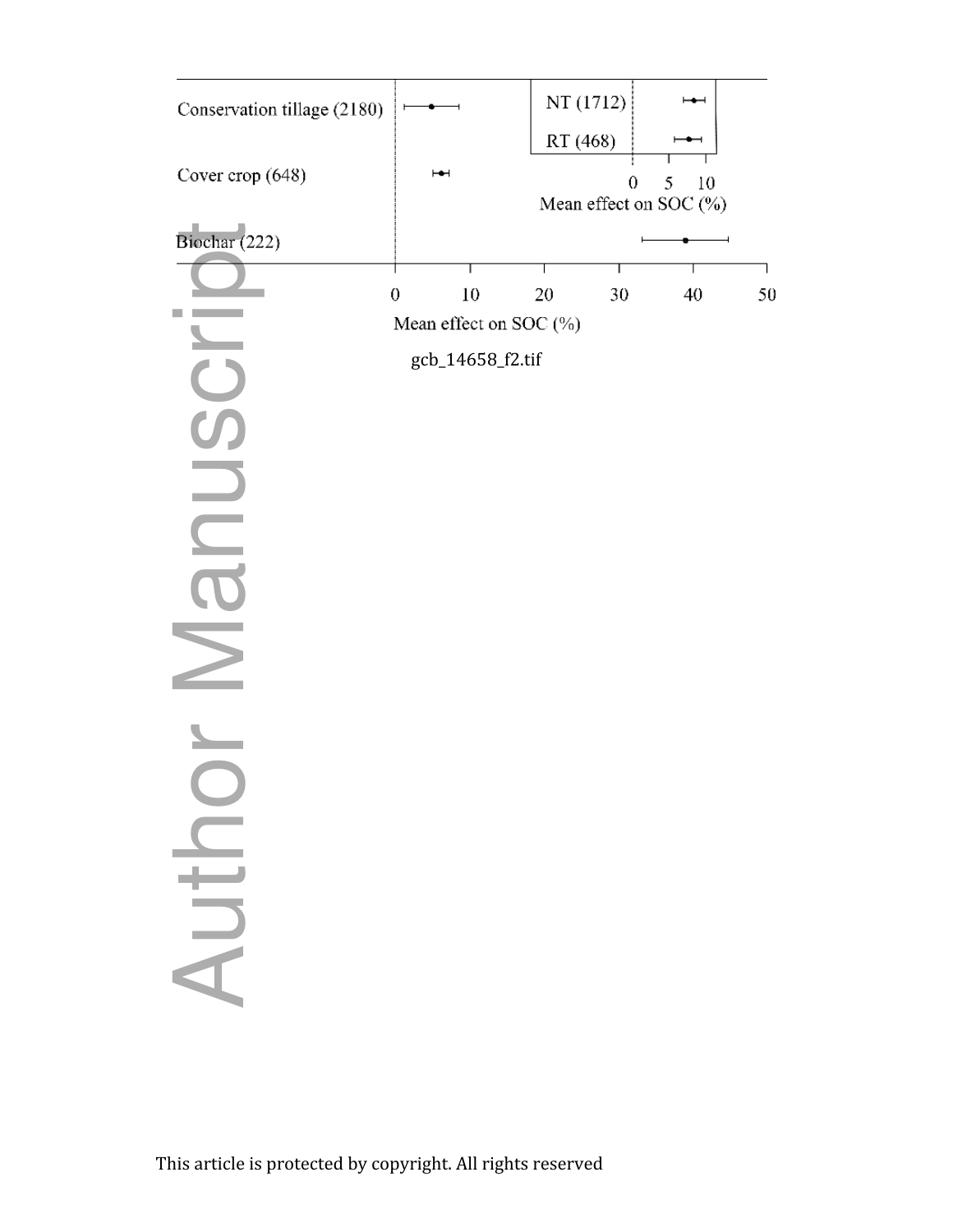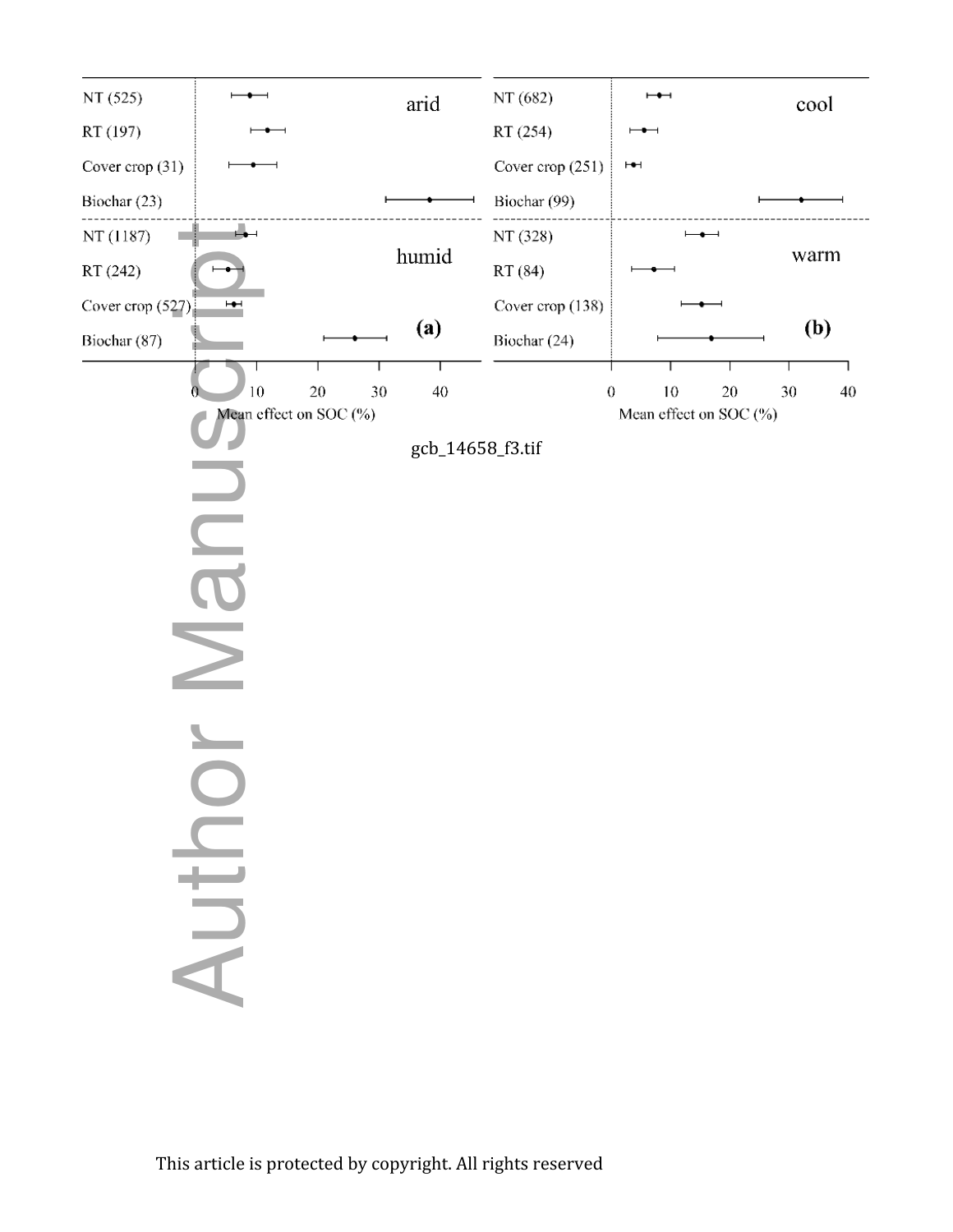

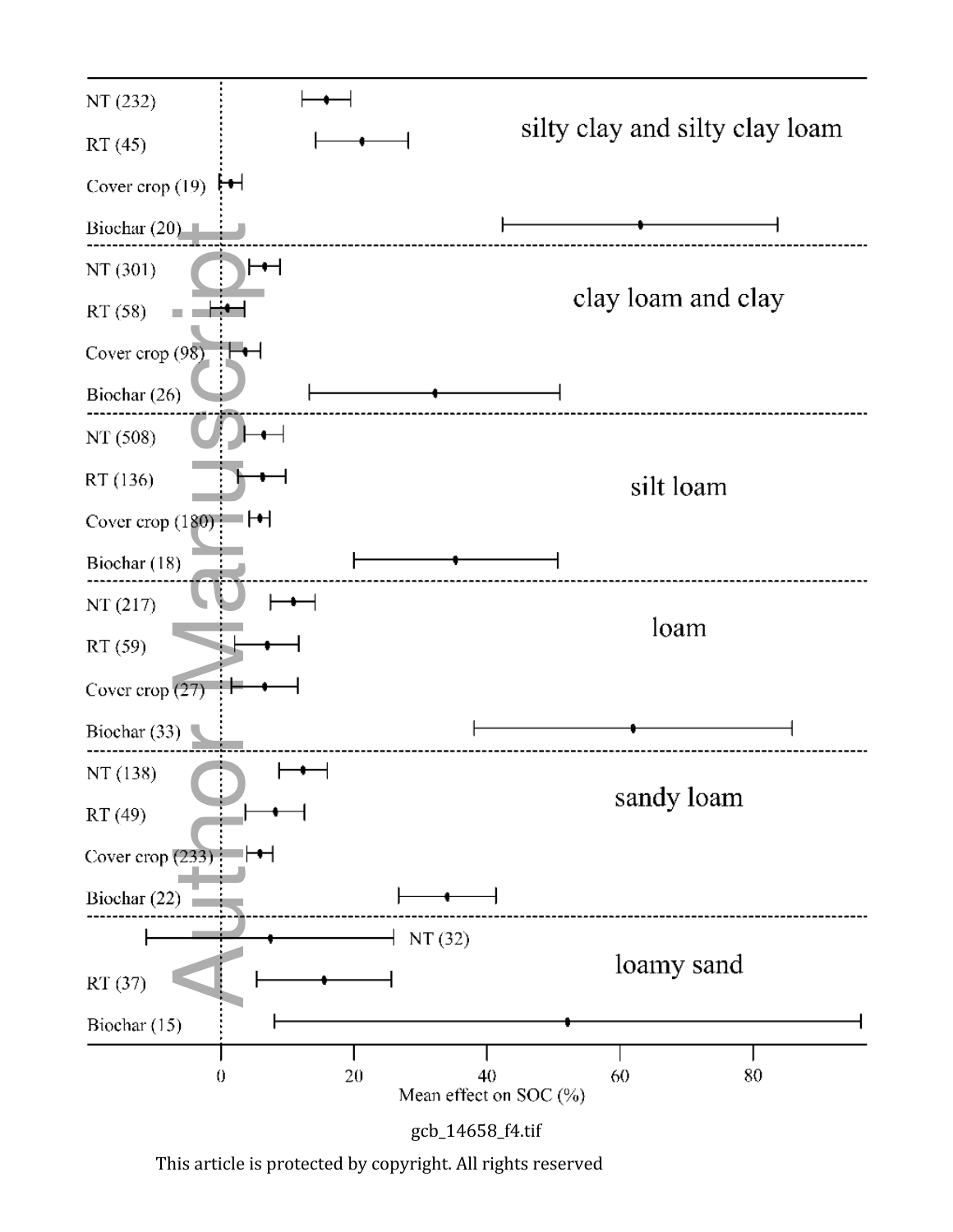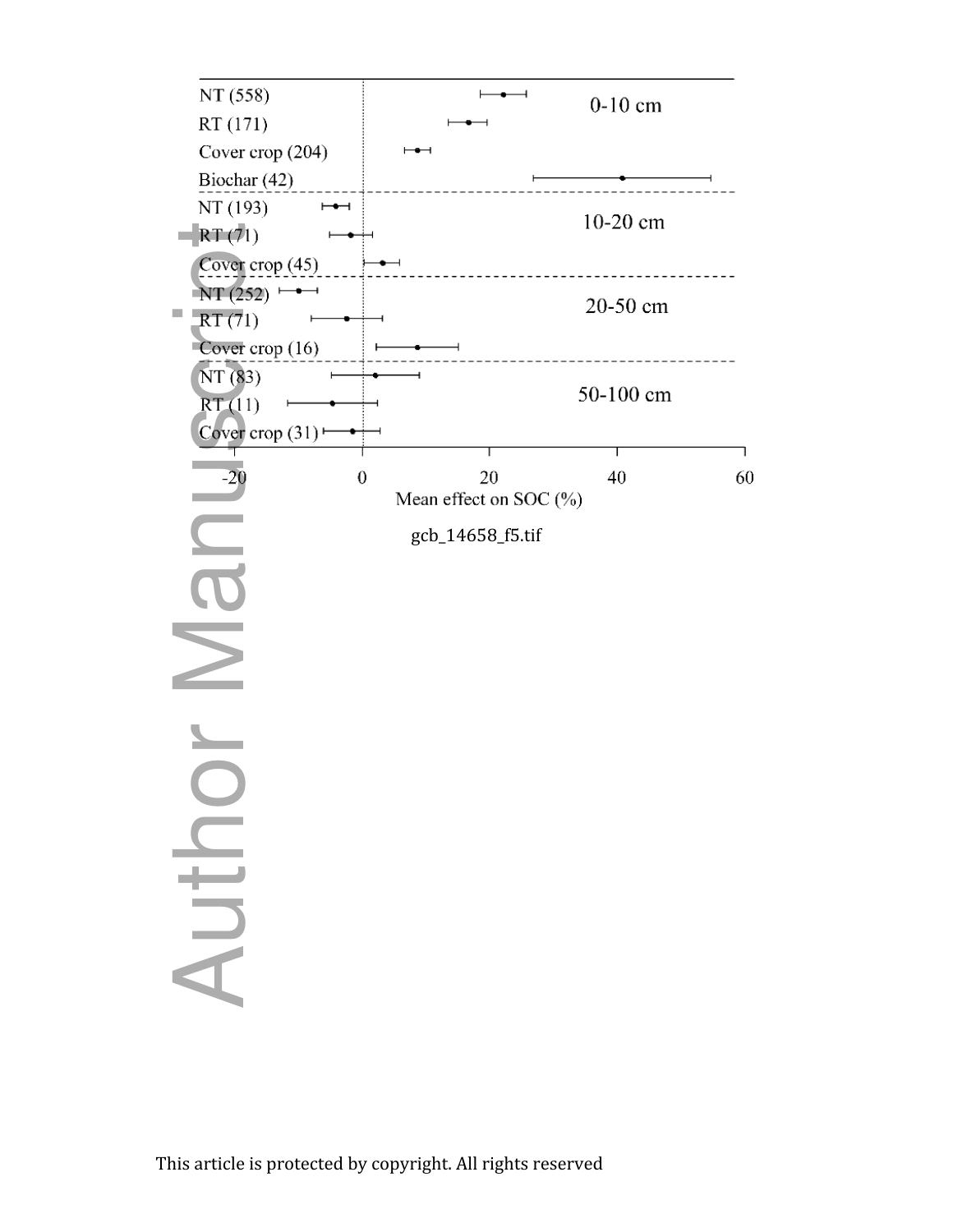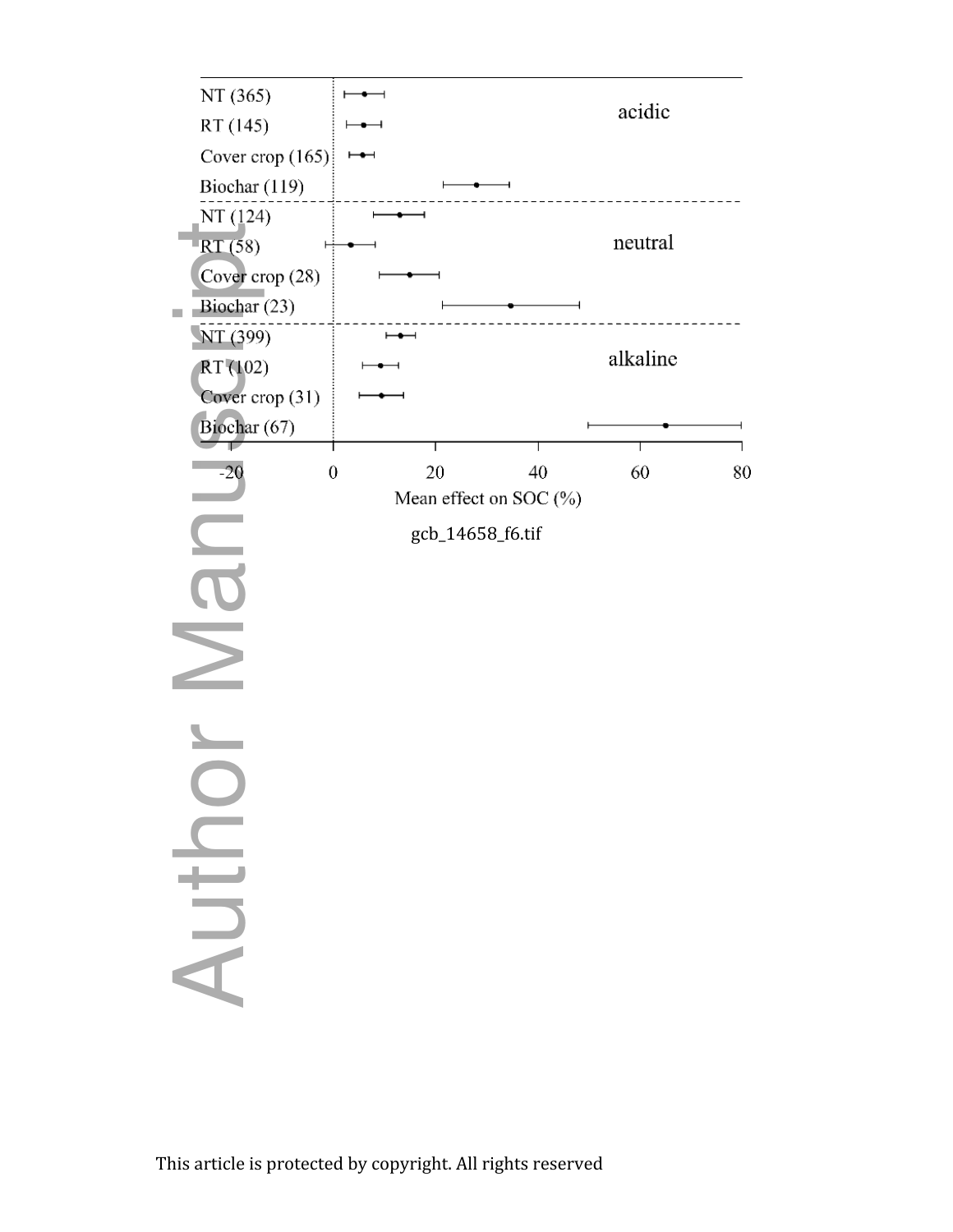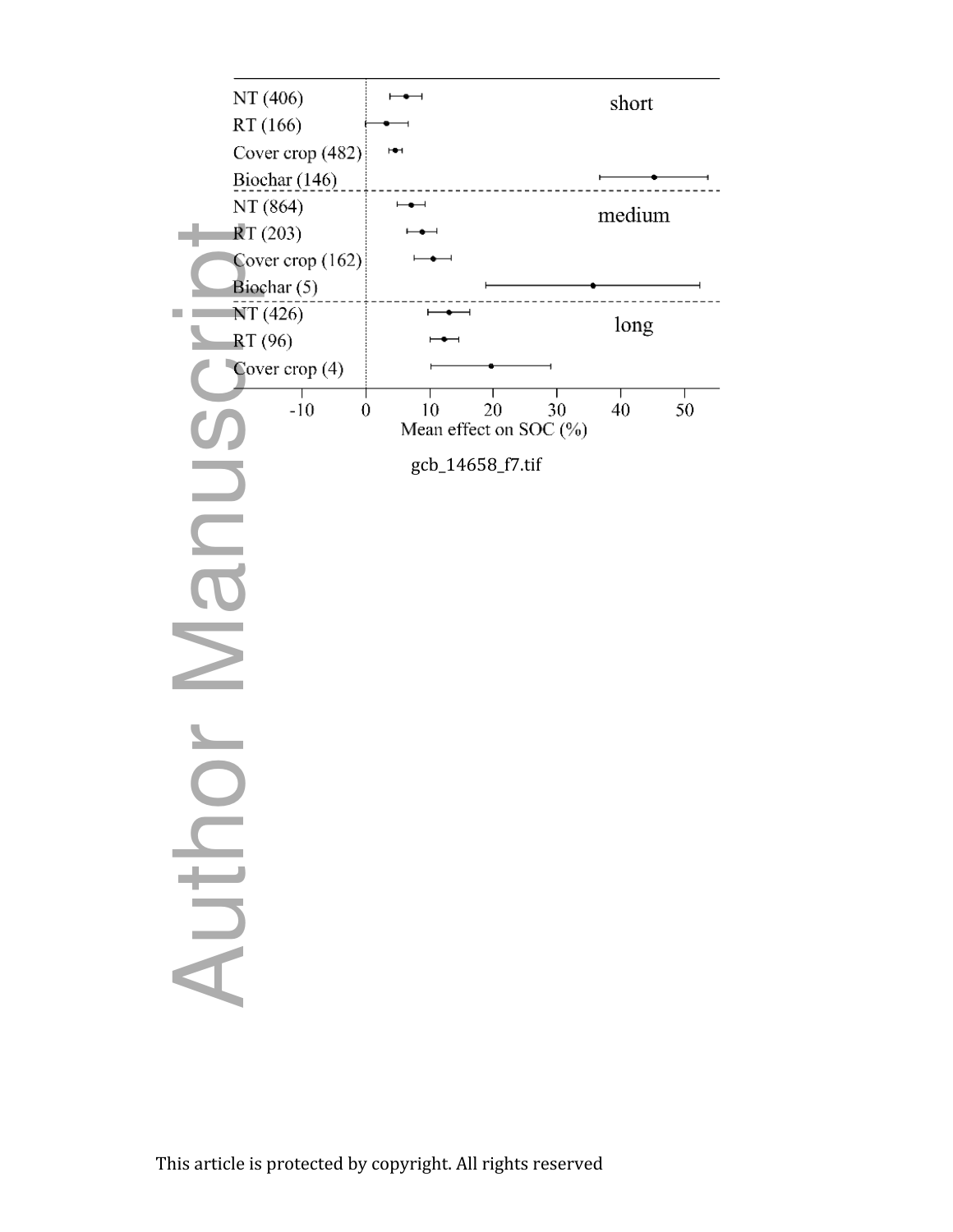NT (902)<br>
RT (298)<br>
Cover crop (314)<br>  $-5$  0 5 10 1:<br>
Mean effect on SOC (%<br>
gcb\_14658\_f8.tif<br>  $\frac{1}{\text{1}}$ <br>
This article is protected by copyright. All rights reserved



gcb\_14658\_f8.tif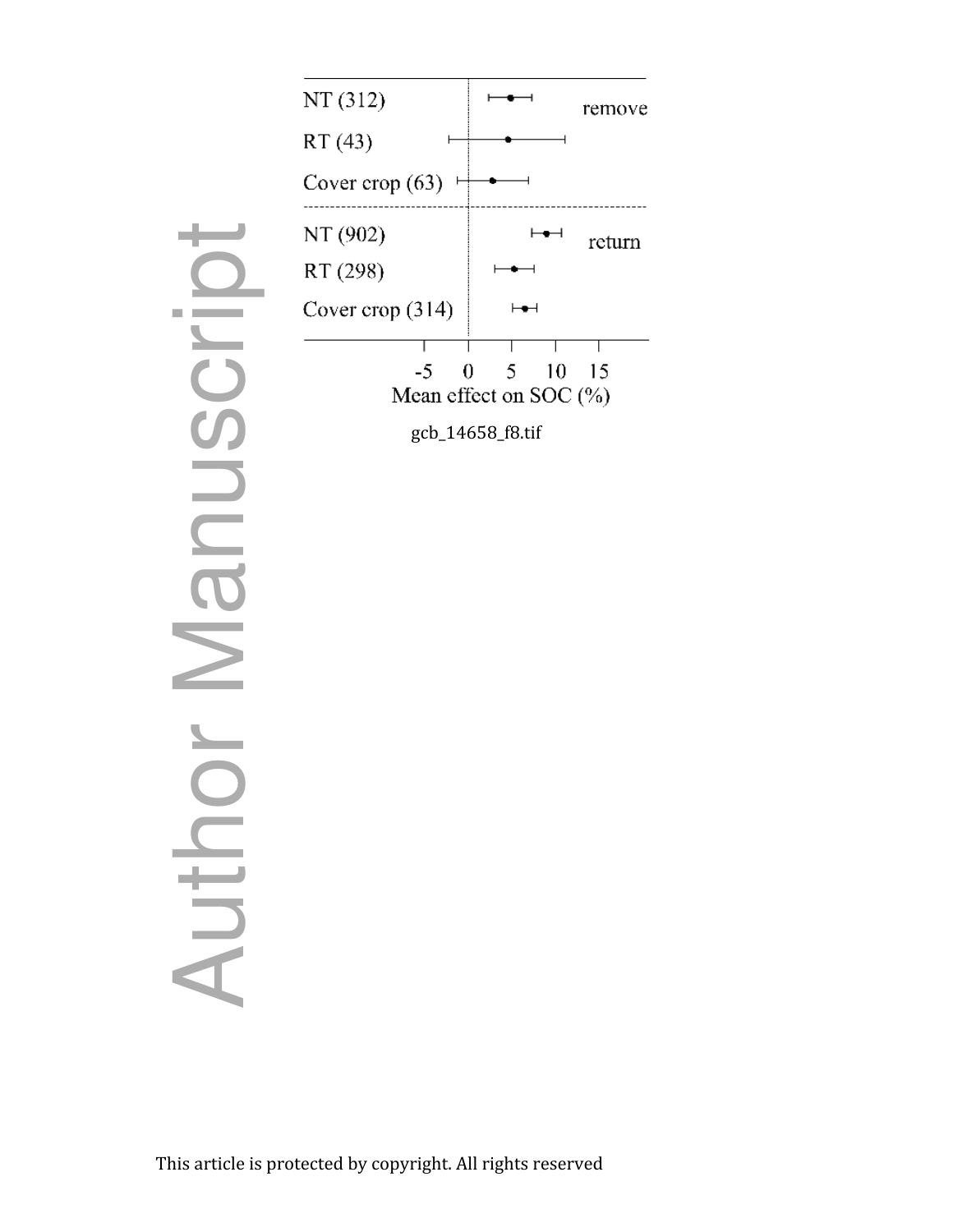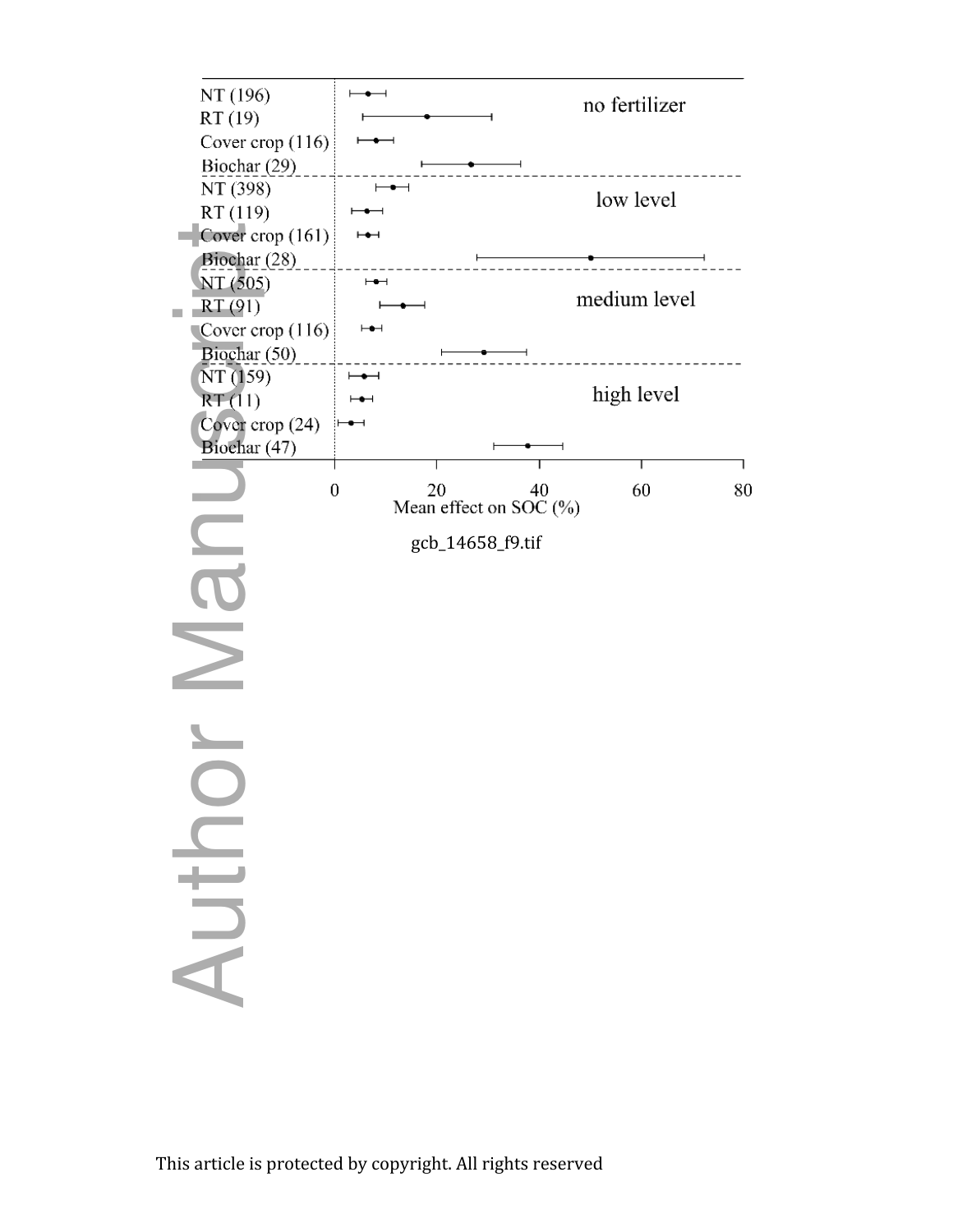